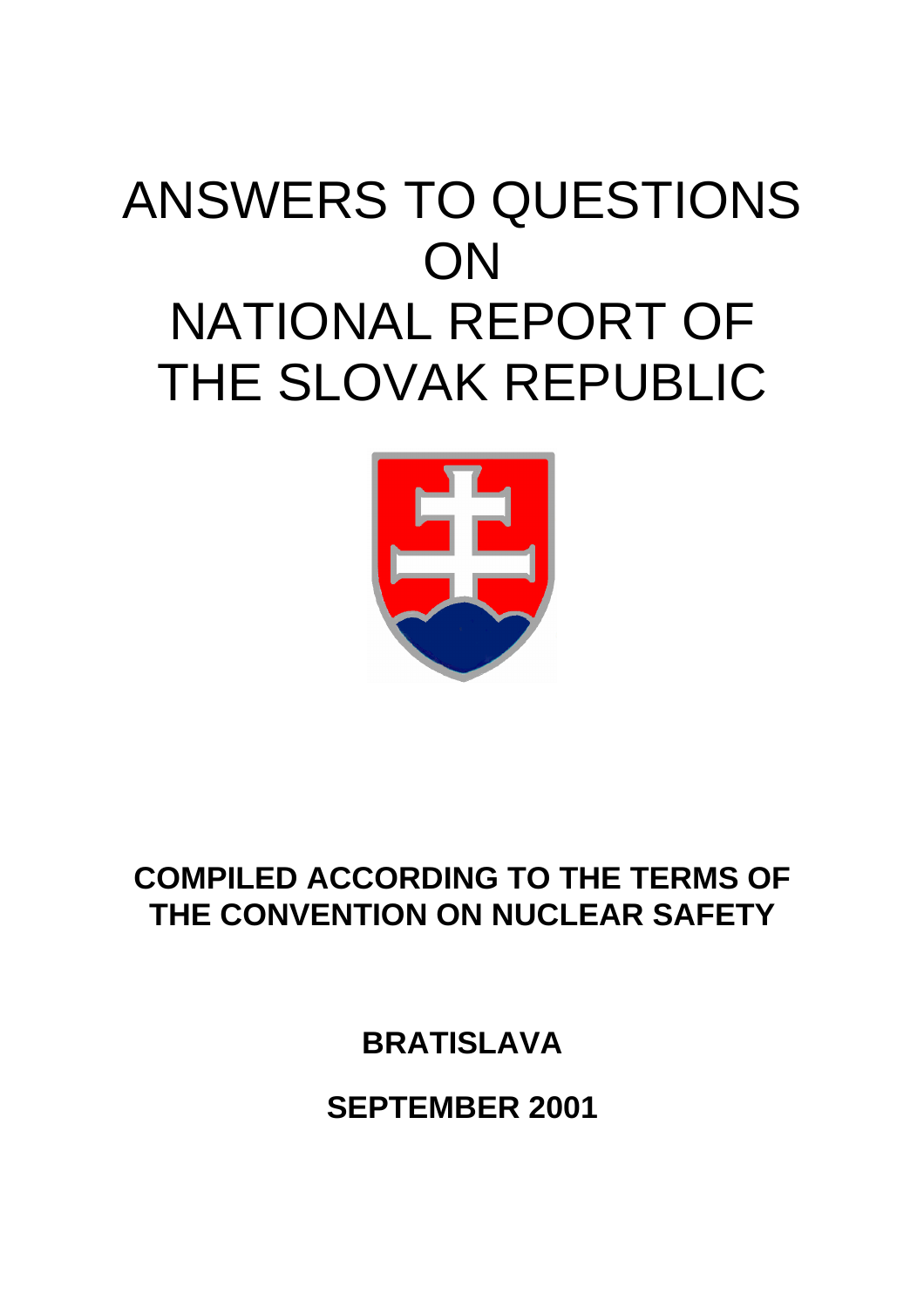# **Answers to questions on National Report of the Slovak Republic**

**Slovakia is pleased to present to the State Parties of the Convention on Nuclear Safety (CNS) the Answers to questions received on the National Report of the Slovak Republic compiled according to the terms of the CNS (September 2001). Slovakia is ready to provide additional explanations to these Answers.**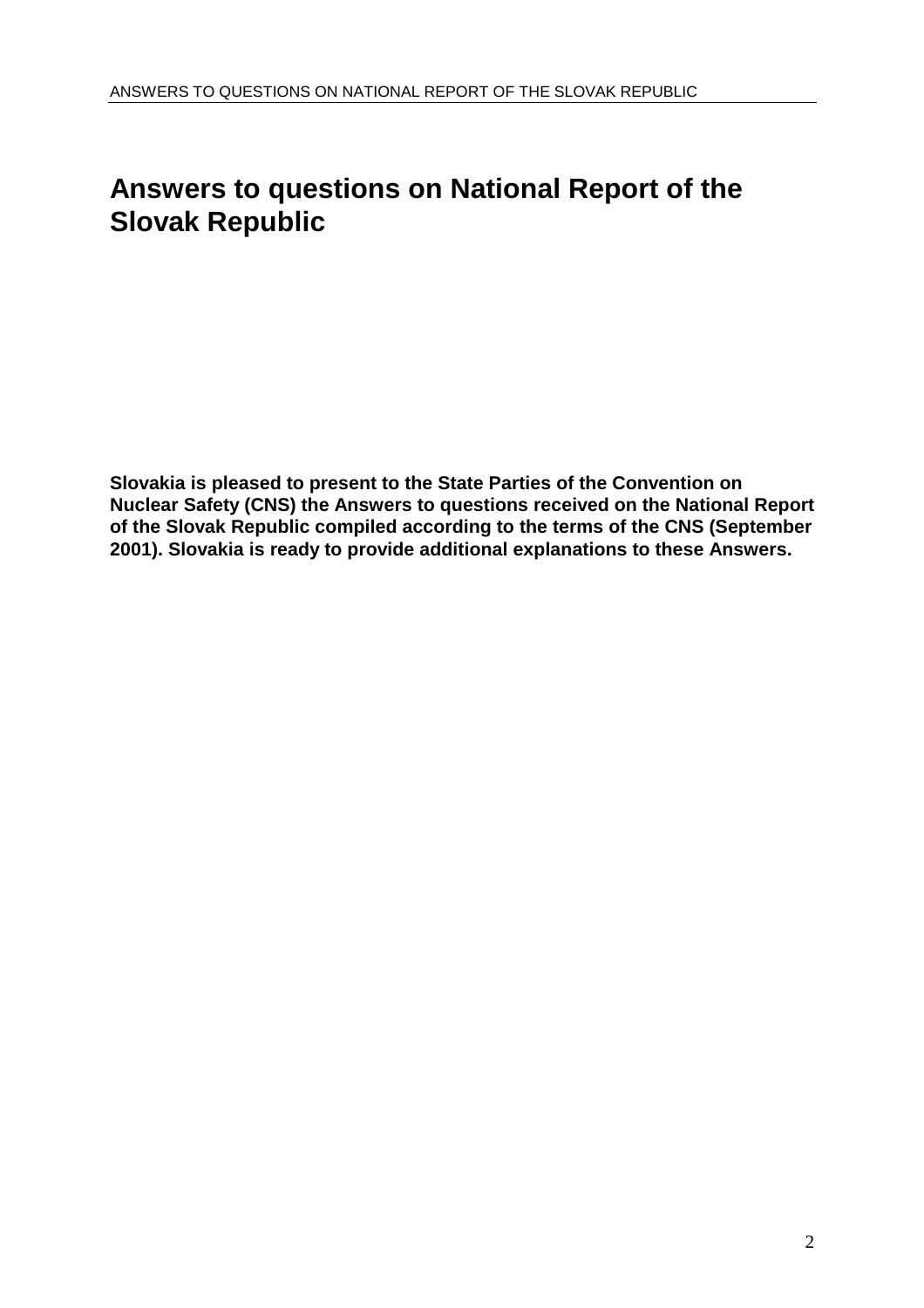# **GENERAL**

**Q1-IRL:**What is a typical training, examination, refresher-training etc schedule for Nuclear Installation operators and staff?

### **Answer:**

A thorough description of a training process is provided in both National Reports of SR. An outline of licensed personnel training is given herein.

The typical basic training includes the following parts:

|                                                           | Classroom training                                                 | -22 weeks   |  |  |
|-----------------------------------------------------------|--------------------------------------------------------------------|-------------|--|--|
| $\bullet$                                                 | On-site training on NPP                                            | - 18 weeks  |  |  |
| $\bullet$                                                 | Simulator training                                                 | - 6 weeks   |  |  |
|                                                           | Preparation for exam + exam for Certificate                        | -2 weeks    |  |  |
|                                                           | On-the-job training                                                | - 5 weeks   |  |  |
| $\bullet$                                                 | Written and oral license exam                                      | - 2 days    |  |  |
|                                                           | The work under supervision as a practical part of the licence exam | - 4÷8 weeks |  |  |
| The typical continuing training includes following parts: |                                                                    |             |  |  |
|                                                           |                                                                    |             |  |  |

| • Classroom training in training centre | - 1 week per 2 years  |
|-----------------------------------------|-----------------------|
| • Simulator training                    | - 2 weeks per year    |
| • Training and psychological relax      | - 2 weeks per year    |
| • Classroom training at NPP             | - 2 days per 3 months |
|                                         |                       |

Note:

- Classroom training at training centre deals with nuclear physics, nuclear thermodynamics, thermo-mechanics, nuclear materials etc.
- Classroom training at NPP includes such training topics as:
	- Lessons learned from events occurred at NPP Bohunice or Mochovce and relevant events obtained from WANO and IAEA IRS,
	- Planned equipment's and procedure's changes/modifications,
	- Outage schedule, organisation and safety under outage conditions,
	- Radiation and safety protection,
	- Fire protection,
	- Industrial safety and safety culture,
	- Minimisation of radiation waste, etc.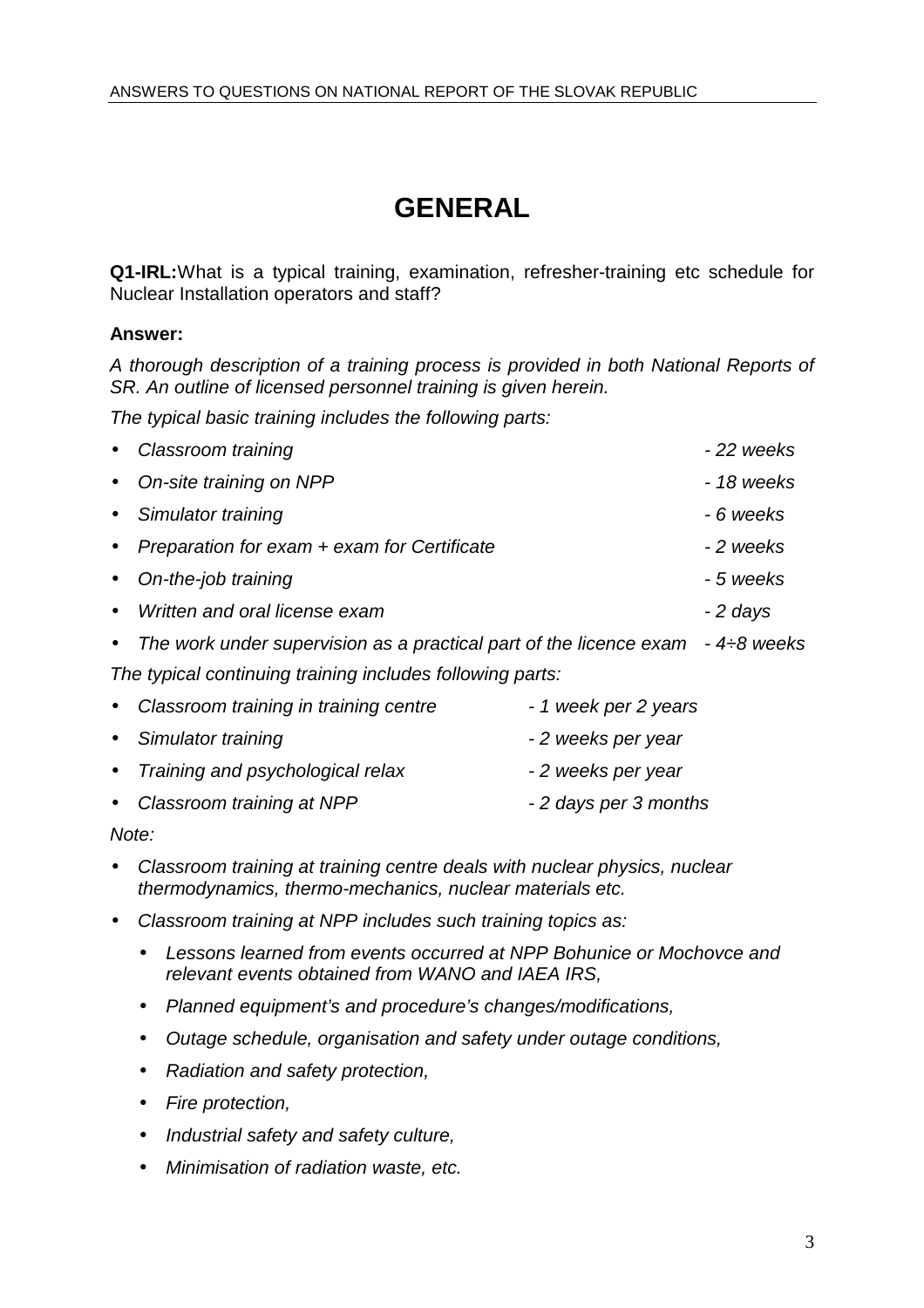The typical initial training for other staff includes the following parts:

| • Classroom training                         | $-6 \div 13$ weeks |
|----------------------------------------------|--------------------|
| • On-site training at NPP                    | - 6÷8 weeks        |
| • Preparation to exam + exam for Certificate | -2 weeks           |
| • On-the-job training                        | $-2\div8$ weeks    |

**Q1-US:** Section 1.2 (page 11) discusses a review performed by a High-Level Work Group regarding shutdown of the NPP V1 units in 2006 and 2008. Section 2.1.3.1 discusses operation of NPP V1 "at least through the end of its designed service life." Has the decision been made to shut down NPP V1 units in 2006 and 2008? If so, what are the regulatory implications and are the regulatory requirements and resources in place to deal with the shutdown units?

### **Answer:**

- 1. The Slovak Government in its Resolution No 801/1999 of 14 September 1999 approved as realistic date of the shut down of NPP V1 units, year 2006 for unit 1 and year 2008 for unit 2.
- 2. The safety documentation relating to the shut down of NPP V1 units according to the act No 130/1998 on peaceful use of nuclear energy and according to the act No 127/1994 on environmental impact assessment (prior siting and start of decommissioning Environmental Impact Assessment is evaluated by Ministry of Environment in co-operation with ÚJD SR), is being prepared. The respective documentation includes mainly Updated Conceptual Plan for Decommissioning and Environmental Impact Assessment. In connection with NPP V1 shut down ÚJD SR expects that the budget of UJD will be subsidised. Atomic Act and specific regulations contain provisions for Decommissioning.

# **Article 6**

**Q1-ROM:** The existing reactors in Bohunice and Mochovce NPPs are VVER type (USSR-Russian design). The Report does not make the existent of using the initial design information.

- Could you indicate where Slovak practices are applied and, in particular, highlight how they are different from Russian/USSR practices they replace?
- Who provide the safety analysis support services? These institution have access to Russian developed engineering and analysis tools or they developed their owns?
- What procedures they use to validate, verify and endorse the code, date and computations?
- How do results compare with Russian studies?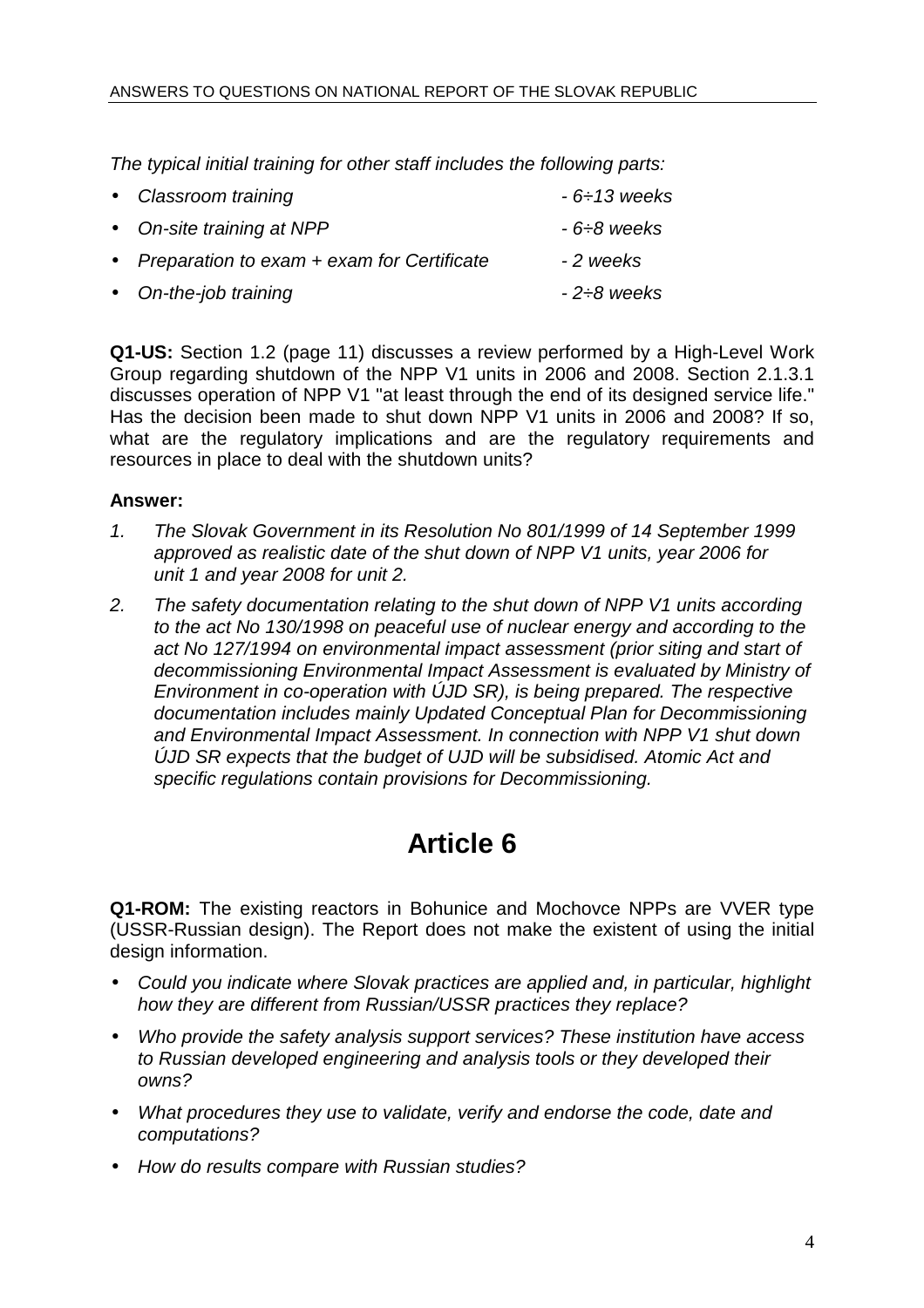### **Answer:**

The Bohunice and Mochovce NPPs were built in the frame of the international cooperation of former Czechoslovak general constructor (Skoda Praha), Czechoslovak manufacturers of equipment and Soviet design and manufacturing organisations. The normative documentation and requirements in the area of nuclear engineering were for these reasons compatible. The original design documentation was available to the extent necessary for manufacturing and licensing of the NPPs. Former Czechoslovak regulatory body has issued, in addition to these standards, a set of Regulatory guides which were developed in accordance with IAEA standards and guidelines. In general, most of the initial design information which had been produced at the time of the NPPs design development was available. The design culture at that time did not require type of document currently referred to as "design basis" because the design practices in the Soviet nuclear industry were different from those in the western countries. In addition Energoproject Prague was the general designer of Bohunice and Mochovce NPPs with direct access to soviet design organisations. The former Ministry of Fuel and Power has established very comprehensive list of safety standards and norms from former Soviet Union, Czechoslovakia and IAEA as a basis for design, construction and commissioning.

In general, the legislation moves towards western and IAEA standards, which are reflected in new guides and requirements in the area of nuclear safety assessment and verification, which have been issued by the Slovak regulatory body in recent years. Safety analyses performed since approx. 1997 applies methodology and acceptance criteria defined in IAEA-EBP-WWER-01 "Guidelines for Accident Analysis of WWER NPPs", which was developed with support of design organisation Gidropress. The comparison of the Soviet design standards which were in force at the design stage of the VVER V213 reactors and of the US NRC General design criteria is available in IAEA TECDOC 742. It has been shown that in most requirements there is a good agreement.

The analytical safety support to our NPPs is provided mainly by the VUJE Trnava, which is a research and design organisation with long experience in safety assessment and verification. VUJE has collaborated with Soviet design organisations since the beginning of their activities. In the area of thermohydraulic safety analyses VUJE participated in verification of the Russian code Dynamika and applied this code for safety analyses until aprox. 1997. In recent years mostly western codes are used for safety analyses (Relap5, Athlet, Cathare, Melcor,…). The verification and validation of these codes is insured by the developers by co-operation of international code users, including VUJE Trnava. Very important role in this area has been played by the IAEA, e.g. in the frame of the RER/9/004 project. Several codes have been developed in the past in VUJE Trnava itself. These codes have been validated and approved by the regulatory body according to their requirements and legislation.

The data used for safety analyses have been gathered from the design documents and drawings, procedures and other relevant sources available to the NPP operators. Both Bohunice and Mochovce have developed detailed databases for safety analyses which are maintained and updated and have dedicated QA programmes.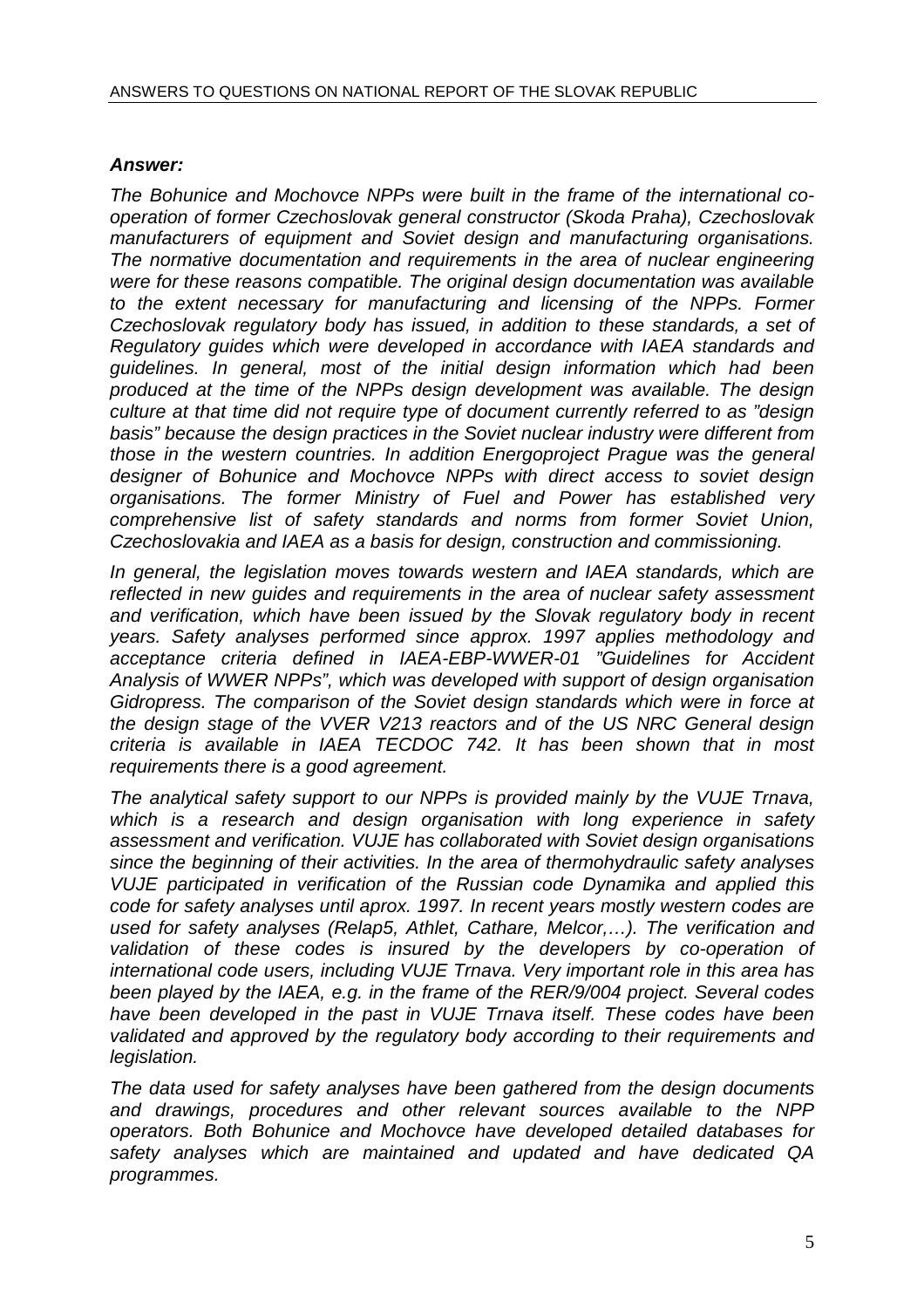The safety analyses performed by our organisations have been many times audited by IAEA missions and international expert groups. Their high quality has been proved, showing compliance with the international practices. Part of analyses has been performed for Mochovce and Bohunice V1 NPPs by western organisations (mainly Siemens and Framatome). In general, the available safety analyses correspond well with the licensing analyses that have been performed by the Russian organisations in the frame of application of new nuclear fuel by Mochovce and Bohunice V2 NPPs in 2000 – 2001. The original safety studies of VVER 440 reactors are not applicable any more due to adoption of more conservative and better-defined methodology, which is based on the IAEA guideline IAEA-EBP-WWER-01.

**Q2-ROM:** A safety review done by RISKAUDIT in 1998 was performed to compare NPP Mochovce safety level with units operated in western countries, after implementation of the Safety Upgrading Program of Mochovce NPP Units1, 2. What specific actions regarding nuclear safety are still outstanding and on what time scale will these be addressed?

# **Answer:**

The safety-upgrading programme at NPP Mochovce was reviewed by IAEA mission in October 1998 (IAEA-RU-8081) and by GRS, IPSN, CIEMAT, ANPA and KFKI in the framework of Phare project. The conclusions are very positive. IAEA recommendations at IAEA-EBP-WWER 03 were fulfilled by realisation all of the Safety Measures (SM) except SM I&C 09 PAMS (Post accident monitoring system) and AA08 SPSA (Shut down PSA). Whole process has been under supervision of nuclear regulatory authority ÚJD SR.

In January 2002 a tender was carried out to select a supplier of PAMS (I&C 09). This outstanding PAMS issue is scheduled to be solved between 2002 and 2004 at both Units. Regarding the SPSA (AA08), works carry on, according to the contract, with expected finalisation in September 2002.

**Q1-GER:** The safety improvement programme for Bohunice 3 and 4 will be completed until 2008. According to PSA results, Bohunice 1 and 2 show a CDF probability of 2,56 x 10-5lyear. At present, this is about three times better than the calculated value for Bohunice 3 and 4 (7,36 x 10-5lyear). What are the main reasons for the better result?

# **Answer:**

Main reasons are very well justified and implemented safety-upgrading programme by Consortium Siemens Germany and VUJE Slovakia. CDF 2,56.10 $^5$  for Bohunice V1 plant is the figure for post reconstruction status of the plant. Original figure was 1,7.10 $3$ . Gradual reconstruction was based on combination of deterministic and probabilistic approach. Safety goals were established for both areas. Regulatory body required that CDF have to be less than  $10<sup>-4</sup>$  per year. Based on prereconstruction PSA results recommendation for gradual reconstruction were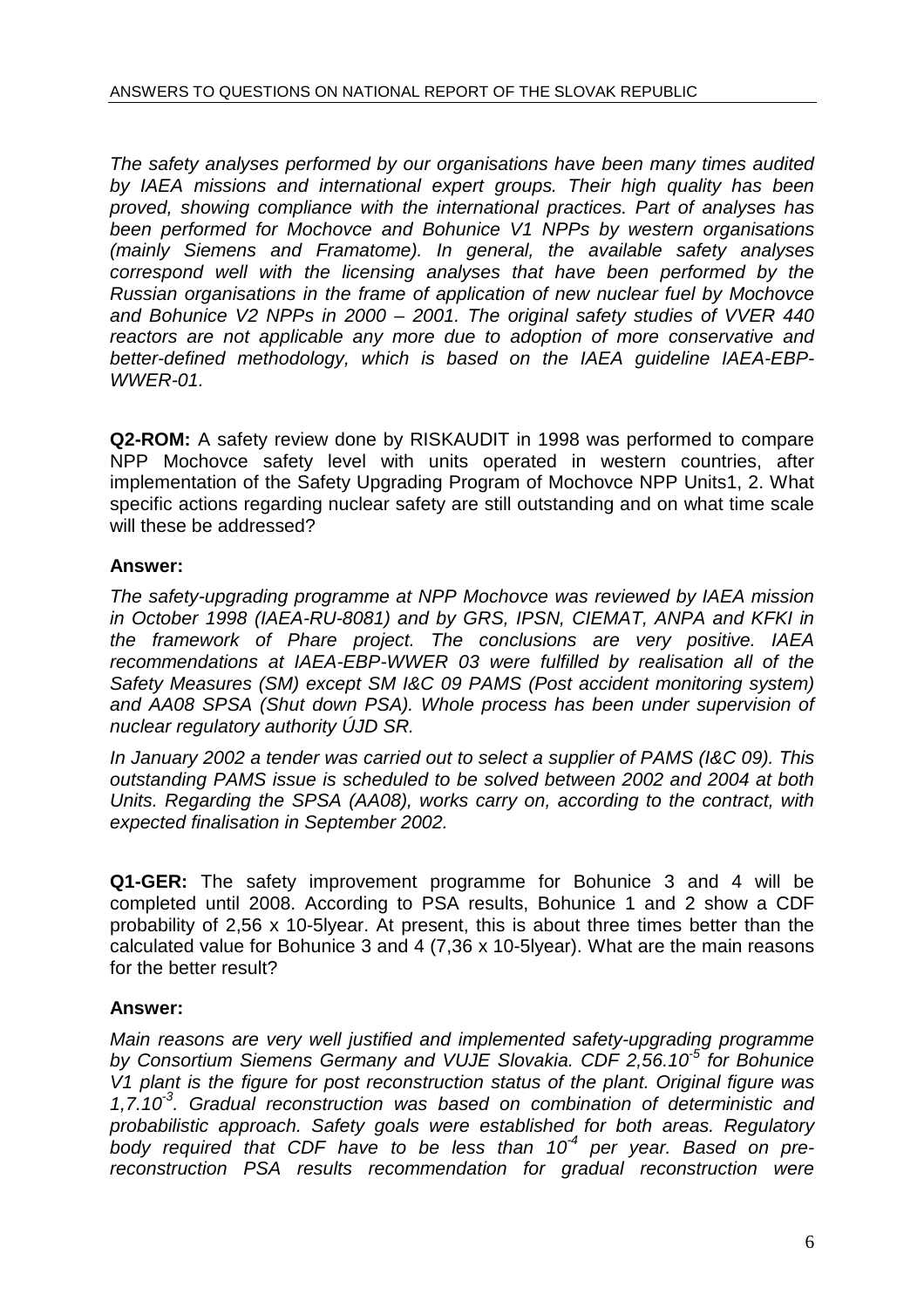prepared. During whole reconstruction process (basic engineering, detail engineering) probabilistic evaluation, sensitivity analysis was performed too, to verify whether probabilistic goals are achievable, to eliminate all dominant contributors to CDF and to prioritise measures implemented. This was an important way to be able significantly decrease CDF at Bohunice V1 plant below required value.

7,36.10<sup>-5</sup>/year value as of 2000 for Bohunice V2 plant is for pre-modernisation status of the plant, taking into account some measures already implemented (including implementation of symptom based EOP, modification of strainers at containment sump etc.). Original CDF of Level 1 PSA for unit 3 as of 1995 was  $6,41.10^{-4}/year$ . Main contributors to CDF ware taken into account in modernisation program. We expect, that after modernisation is finished, the CDF value will be even lower than at Bohunice V1 plant.

**Q2-GER:** Have been the PSA results of Mochovce NPP been compared to the Bohunice ones and analysed with regard to their contribution on the safety level? Have these results and the experience of operation of Mochovce 1st to an adaptation of the modernisation program of Bohunice?

# **Answer:**

Mochovce PSA results are significantly affected by modernisation of the plant before start-up mainly in area of I&C and electric part but also in area of high-energy line breaks and residual heat removal systems, so it is difficult to compare the results.

However as an indispensable part of each task solved within V2 safety concept for modernisation and safety upgrading, a comparison with measures taken at Mochovce and Bohunice V1 safety upgrading program was done, to transfer knowledge and experience obtained within these programs to a highest possible extend.

**Q3-GER:** The recommended strengthening of the structure of the Bubble Condensers of Bohunice 3 and 4 have been already implemented?

### **Answer:**

Based on the results of the PH 2.13/95, the project for the reinforcement of the tray level 1 and tray level 2 and the manhole door of the 1st -12th floors of the bubble condenser was developed. The implementation of measures, in accordance with the results of the project, will be performed during the outage in 2002. (see also Q3- AUT,Q1-FIN)

**Q4-GER:** Which additional information is requested by UJD to complete the regulatory review regarding full verification of the performance of the containment bubble condenser system for all design basis accidents?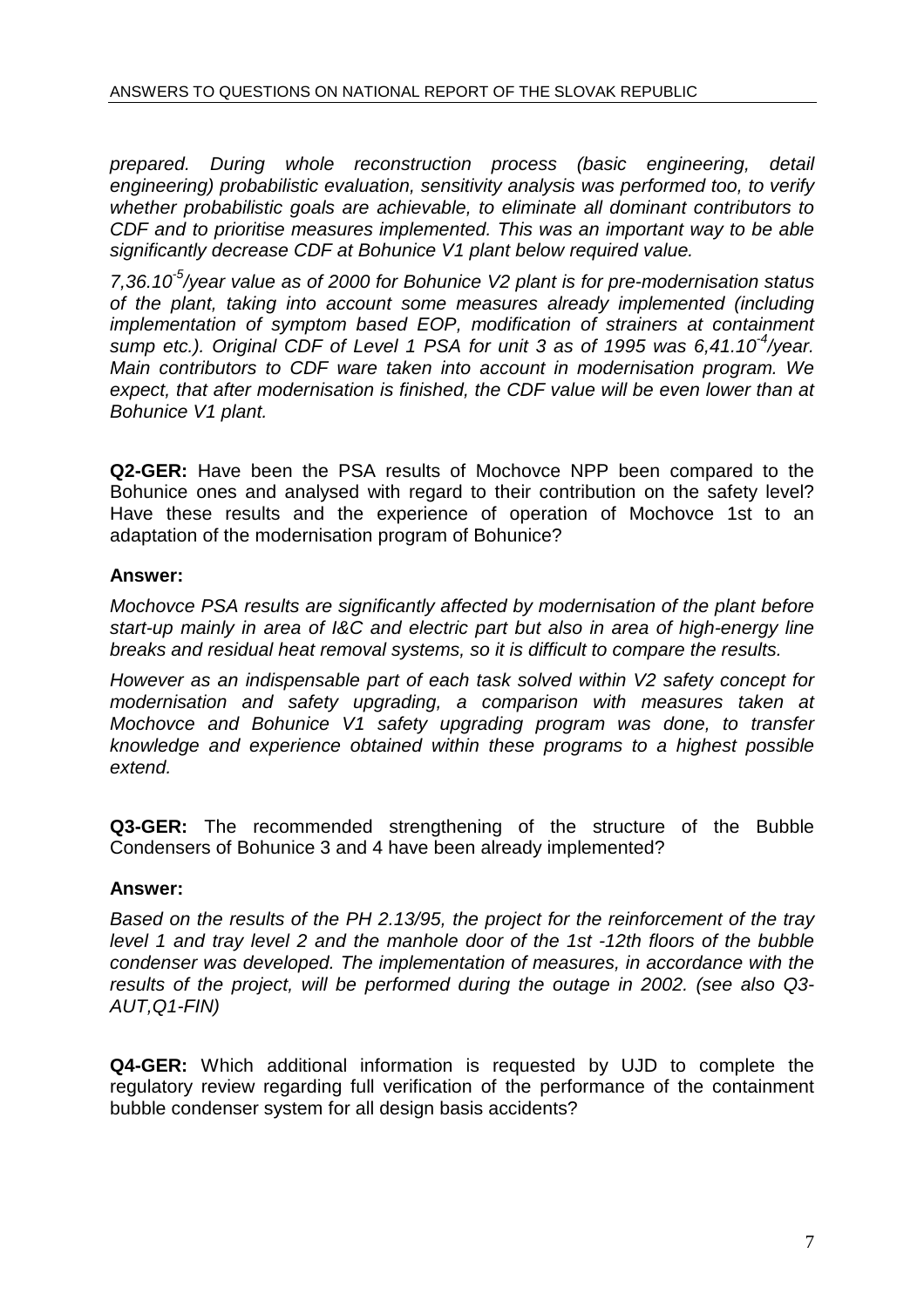### **Answer:**

UJD SR issued the license for the start-up and operation of Slovak nuclear power plant Mochovce several years ago. The licensing process included careful national and international review of this NPP (IAEA mission, RISKAUDIT expert's group from France and Germany) to evaluate the status of plant safety enhancement, fulfilment of defined requirements and safety measures (implemented during NPP construction). The evidences submitted to the assessment of NPP safety and confirmation of the bubble condenser containment functionality has included results of analytical and experimental work performed in various countries (Germany, Russia, Slovakia) and in various experimental facilities (EREC, SVUSS - Bechovice, VUEZ - Tlmace, Siemens - Karlstein). UJD SR considers submitted evidences on NPP safety sufficient and currently, does not have any other requirements for the bubble condenser containment verification.

Safety upgrading of Bohunice V2 NPP is in progress. The scope of Bohunice V2 reconstruction is similar like those already implemented for Mochovce NPP. The Bohunice V2 reconstruction includes also reinforcement and additional anchorage of the bubble condenser construction.

Based on the proposals of Atomic Question Group (AQG) of the European Commission (EC), the utilities of Central European Countries has initiated to perform an additional set of experimental and analytical work to resolve on expert level all arising questions and to close lasting discussions on the verification of bubble condenser. UJD SR agrees with planned activities. The planned tests will extend considerably the range of break size of bubble condenser experimental investigation from a large break LOCAs to smaller breaks of LOCAs including steam line break inside the containment.

Bubble Condenser Steering Group at OECD/NEA (hereinafter BCSG) has been established to support a performance of the additional work to bubble condenser verification and to add to this work an international character. The BCSG consists of representatives of national regulatory bodies, European Union, and nuclear power plant operators. The main goals of BCSG are:

- a) To provide a convincing evidence that V213 type of containment works during DBAs as designed;
- b) To provide support for planning of new tests and interpretation of results;
- c) To provide regular experimental results, which will be a basis for the validation of computer codes.

The first meeting of BCSG has been held in Paris, in December last year and second one in Budapest in February this year. No additional reinforcement of the bubble condenser based on this project is expected.

Reinforcement of the bubble condenser construction in Mochovce NPP has been already implemented in the construction phase and safety enhancement of NPP.

Safety upgrading of Bohunice V2 NPP is now in progress. A reinforcement and additional anchorage of bubble condenser construction, following the upgrading program, is foreseen during the NPP maintenance outage in 2002 year. This will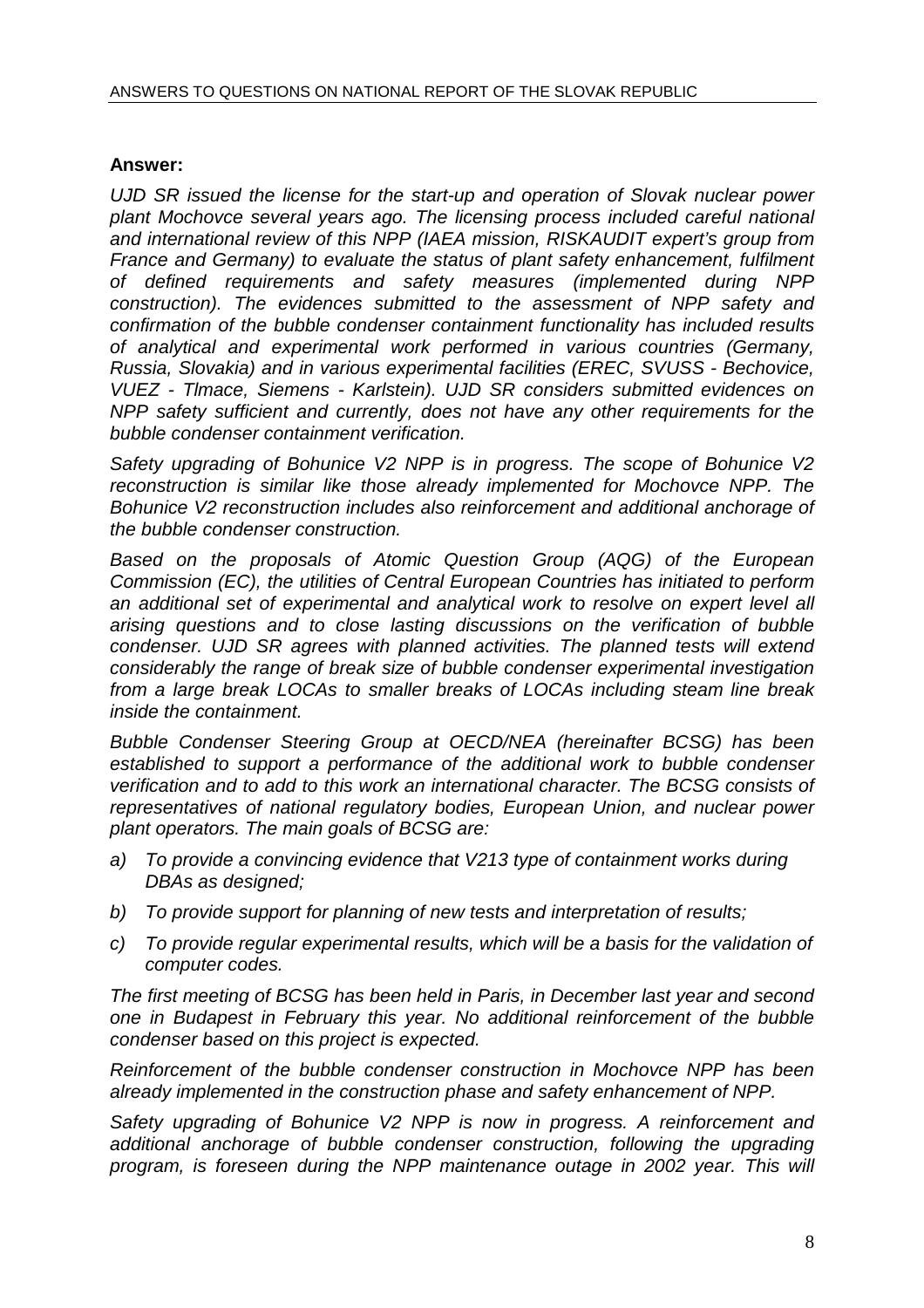include reinforcement and additional anchorage of  $1<sup>st</sup>$  and  $2<sup>nd</sup>$  water tray floors and improving of sidewalls with main whole doors on all 12 floors of bubble condenser.

The implemented measures of bubble condenser reinforcement are based on the results of analytical and experimental work and international recommendations.

**Q5-GER:** How do operators and regulators assess the reliability of real-time risk monitoring? What is the current operational status of the real-time risk monitoring? Is it used as a routine tool for operational and safety decision making? If yes, for which activities?

### **Answer:**

Real time risk monitors were developed for both plants Bohunice V1 and Bohunice V2. Risk monitor for Bohunice V2 plant was developed by US and Slovak companies. Real time risk monitor for Bohunice V1 plant was developed by Slovak company. Both Models passed trough very intensive V&V process. After discussion with regulatory body this model is used by nuclear safety department for evaluation of all changes in plant alignment (test, preventive and corrective maintenance etc.). Model is also used for verification of the maintenance schedule during refuelling outage from risk point of view and suggestions are prepared to minimise outage risk. At present time real time risk monitors are not used by the control room shift personnel for decision-making process. This will be possible after verification period and approval by regulatory body.

Delivery of full power Risk monitor for Mochovce NPP is in procurement phase with planned implementation by the end of 2003.

The same model of risk monitoring is available at the utility and regulatory body. Thus, the regulatory body has a possibility to perform its own evaluations. The used model is periodically updated to reflect the plant design and operational changes. Currently, the risk monitoring is in trial use.

**Q6-GER:** Has UJD developed specific guides or rules on the contents and format of procedures and schedules related to maintenance, test, and inspections?

### **Answer:**

UJD SR developed safety guides for the elaboration of maintenance procedures and schedules.

On the other hand, UJD SR has approved the basic documents, which are related also to maintenance. They are:

- Overall Quality Assurance Programme (it is elaborated for different stages of the plant, e.g. design, construction, operation), which also defines the maintenance policy and principles.
- Individual Quality Assurance Programmes which very strongly define all requirements for the quality of individual components and systems, including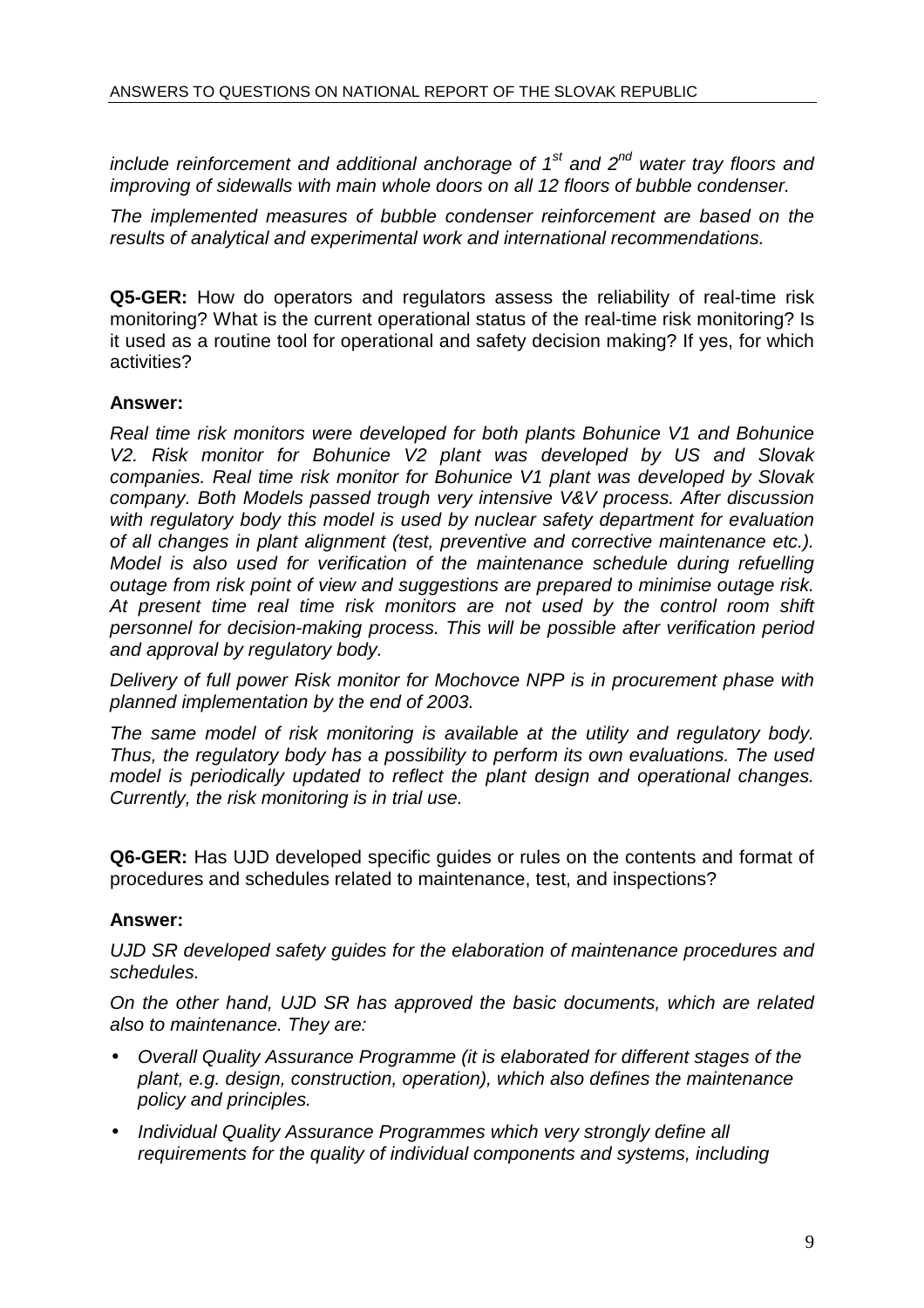types, scope and intervals of maintenance, requirements for pre-service and inservice inspection, etc.

All these documents are approved by UJD decisions and licensee is obliged to incorporate all requirements for maintenance from these documents into maintenance procedures.

UJD has issued also several documents in the form of "regulatory guidelines" related to maintenance and in-service inspection (see National Report page 119).

**Q7-GER:** Is the real-time risk monitoring accepted as a basis for approval of the licensee's arrangements and schedules related to maintenance, test, and inspections?

#### **Answer:**

Currently, the risk monitoring is in trial use. There are not any official applications of risk monitoring till now for performing maintenance, tests and inspection at full power. However the riskmonitor is used by nuclear safety department for review of risk during annual refuelling outage. Several schedules modifications have been implemented based on riskmonitor assessment.

**Q8-GER:** The seismic re-assessment of the sites Bohunice and Mochovce is expected to be completed in 2003 (peak ground acceleration value of the respective sites). Depending upon the results, further upgrading measures could be necessary. Do you have already hints, whether additional seismic reinforcements could be necessary for Bohunice 3-4 and Mochovce 1-2?

### **Answer:**

The seismic reassessment of the site Bohunice was completed in 1998 in accordance with 50-SG-S1 accepted by the IAEA mission in 18-20 November 1998. The special Technical Guidelines for seismic reassessment of NPP V2 were developed by the IAEA in 1999. According to this document, it was developed: floor response spectra; walk down of components and buildings and detailed Program for seismic reinforcement of buildings and components. Nowadays, the design development of buildings and components reinforcements started.

In accordance with the Building Act and the Building Order of the Slovak Republic geological and seismic surveys were carried out to set up parameters of seismic menace of Mochovce NPP. The outcome of the surveys is a set of spectrums for free field at the rock foot in connection with  $PGA = 0.1q$  for Mochovce 1-2. The results of the surveys are presented in the plants safety analysis reports. The resistance of Mochovce 1-2 was improved at PGA = 0.1g.In 1998 IAEA Inspection Mission "SIDAM 98" was carried out. It was aimed at the methodology used and the results describing parameters of seismic menace. The mission resulted in the conclusions and recommendations to specify geological and seismic data. These recommendations are gradually implemented in Mochovce and in co-operation with the Slovak Academy of Science with the expected date of completion in 2003.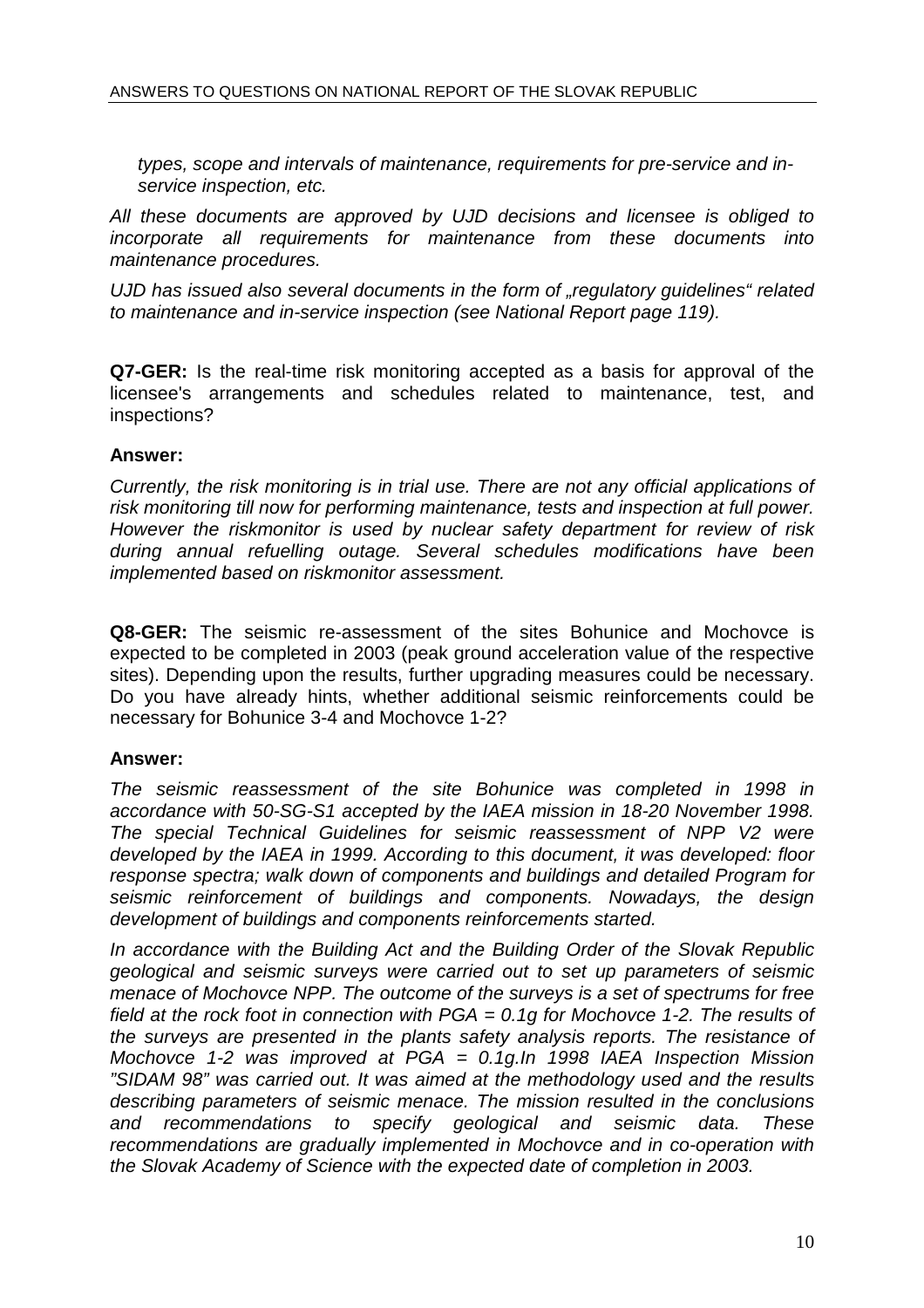The seismic monitoring network continuously monitors seismic activity of Bohunice and Mochovce surroundings.

**Q9-GER:** Is the equipment qualification of Mochovce NPP completed? If not, what are the main remaining issues?

### **Answer:**

Qualification of Mochovce NPP equipment was finished in the middle of 2001 from the point of view of elaboration of qualification documentation for mechanical, electrical, I&C equipment and civil part. After that, equipment qualification tests were performed followed by replacement of not qualified equipment. Whole process of equipment qualification will be finished during outages in the year 2002.

**Q1-FR:** From the report it appears that the Bohunice V1 safety report after gradual upgrading has been issued in may 2001. Could the Slovak Republic give some information on the schedule of the review of this report by UJD?

### **Answer:**

SAR was finished in January 2001. On the base of the results of the assessment was necessary to perform review of the SAR. Upon request of the utility (the Slovak Power Plants (SE, a. s., Bohunice NPP) of 7 May 2001, UJD SR reviewed the SAR (revision  $N^2$  2) after the gradual upgrading of the Bohunice V1 NPP.

After reviewing the SAR, according to Act of National Council of the Slovak Republic No. 130/1998 Coll. (§ 15, art.4), on 20 July 2001 UJD SR issued its Decision  $N^2$ 144/2001 and approved operation of the Bohunice V1 NPP after the gradual upgrading.

Justification for the approval has been based on evaluation results of gradual upgrading and fulfilment of requirements of Decisions  $N^{\rho}$  1/94 and  $N^{\rho}$  110/94.

**Q2-FR:** Could the Slovak Republic indicate on what document was based the UJD decisions n°1/94 for granting approval for further operations of the NPP?

### **Answer:**

Basically, there are three types of the documents.

The first - Bohunice NPP submitted to UJD Introductory Safety Analysis Report at the beginning of 1993. This document was reviewed by IAEA mission in July 1993 and served as safety concept for plant upgrading programme. The second is IAEA-TECDOC-640 Ranking of safety issues for WWER-440 model 230 nuclear power plants, IAEA Vienna, Austria, February 1992. The third type of documents is outcomes/conclusions of numerous IAEA and other international missions reviewing safety of Bohunice V1 NPP. These outcomes/conclusions are covered in minutes of the missions. Finally, there are results of UJD inspections carried out at Bohunice V1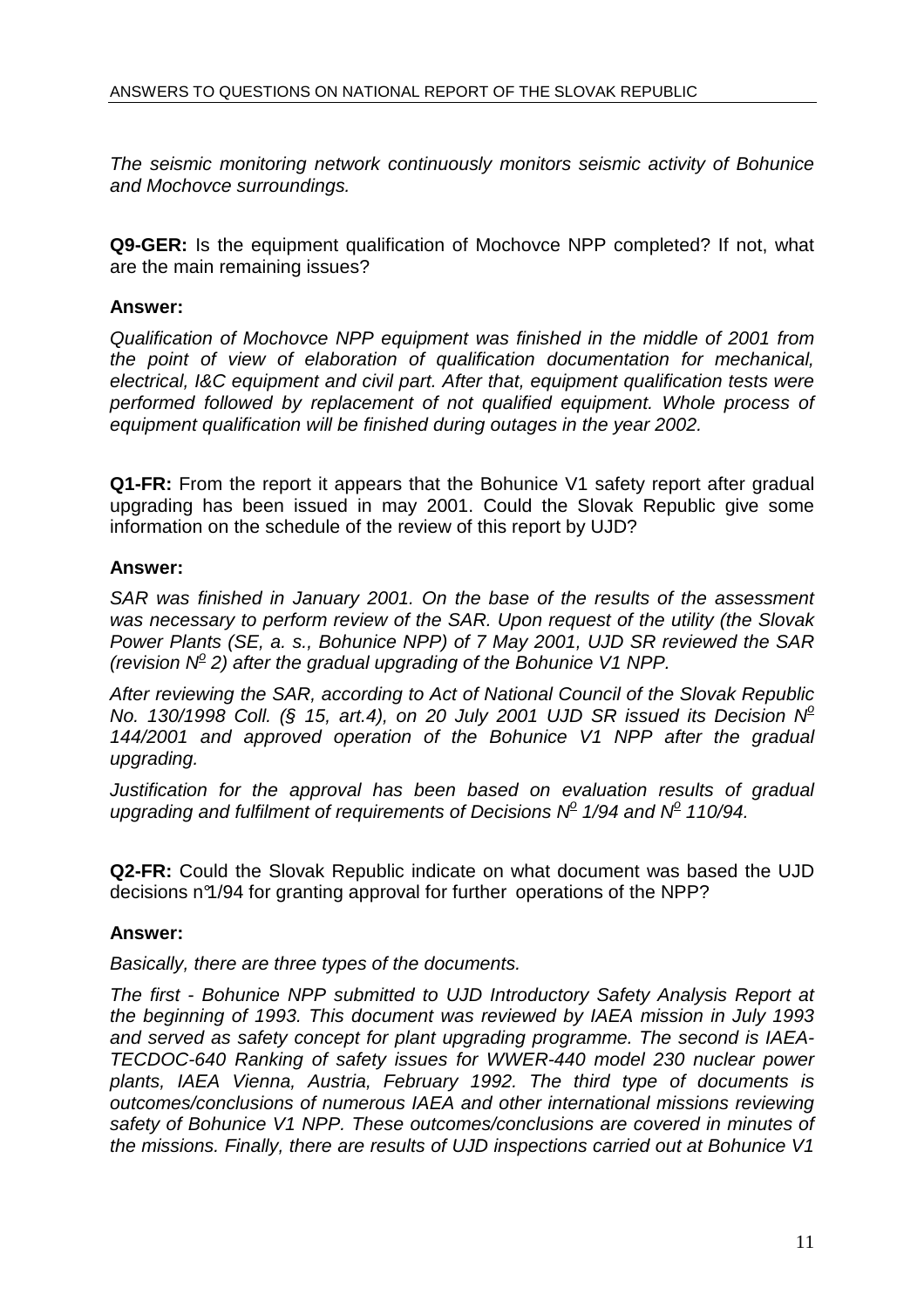by UJD inspectors. The findings of the inspections were presented in inspection protocols.

**Q3-FR:** Could the Slovak Republic give more information on the Bohunice V2 Upgrading and Safety improvement programme? In particular, does this program include measures to solve the generic safety problems of the VVER 213 design related to the auxiliary feedwater system, the protection against primary circuit overpressure, steam generator leakage, prevention of sump clogging?

### **Answer:**

Basically, all identified WWER 440/213 generic safety issues as gathered and ranked in IAEA-EBP-WWER-03 document are addressed within the upgrading and safety improvement program. Solving of some most safety relevant issues was forwarded for this program, others will be dealt with according to schedule approved by the regulatory authority. Short Answer of specific questioned measures is given further.

1. Primary circuit cold over pressurisation protection

The primary circuit of Bohunice V2 is protected against the high pressure using two pressurizer safety valves and one relief valve. This protection is proved by analyses to be sufficient.

Protection against the cold over pressurisation is made within the Bohunice V2 Plant Safety Upgrading. It will be the part of a new RPS system. The protection will be redundant (2 redundancies).

2. Leakage from primary to secondary circuit (into SG)

The leak tightness of horizontal SGs tubes, operated at the V2 plant, is magnificent. The number of plugged tubes is minimal and the regular annual inspection and monitoring of the tube wall thickness carried out on 2 of 6 SGs (i.e. each SG undergoes inspection every three years) validates that excellent matter of fact. Modification on the flange of SG primary collector is performed within the Bohunice V2 Plant Safety Upgrading (similar as already in place at Mochovce). The modification will assure that the leak from primary to secondary circuit will be comparable with the leak referred (related) to SG tube rupture.

3. Protection against the sump strainer clogging of emergency makeup pumps

The issue has been resolved implementing (introducing) the new strainer construction (design) in the period of 1999-2000. Results of the PHARE 2.05/95 project were considered.

4. The SG emergency feedwater system

The SG emergency feedwater system pumps are, according to the original design, placed out of the main technological building in independent (isolated) building (installation).

Within rectification of the original design weak points, will be performed in the period of 2002-2004: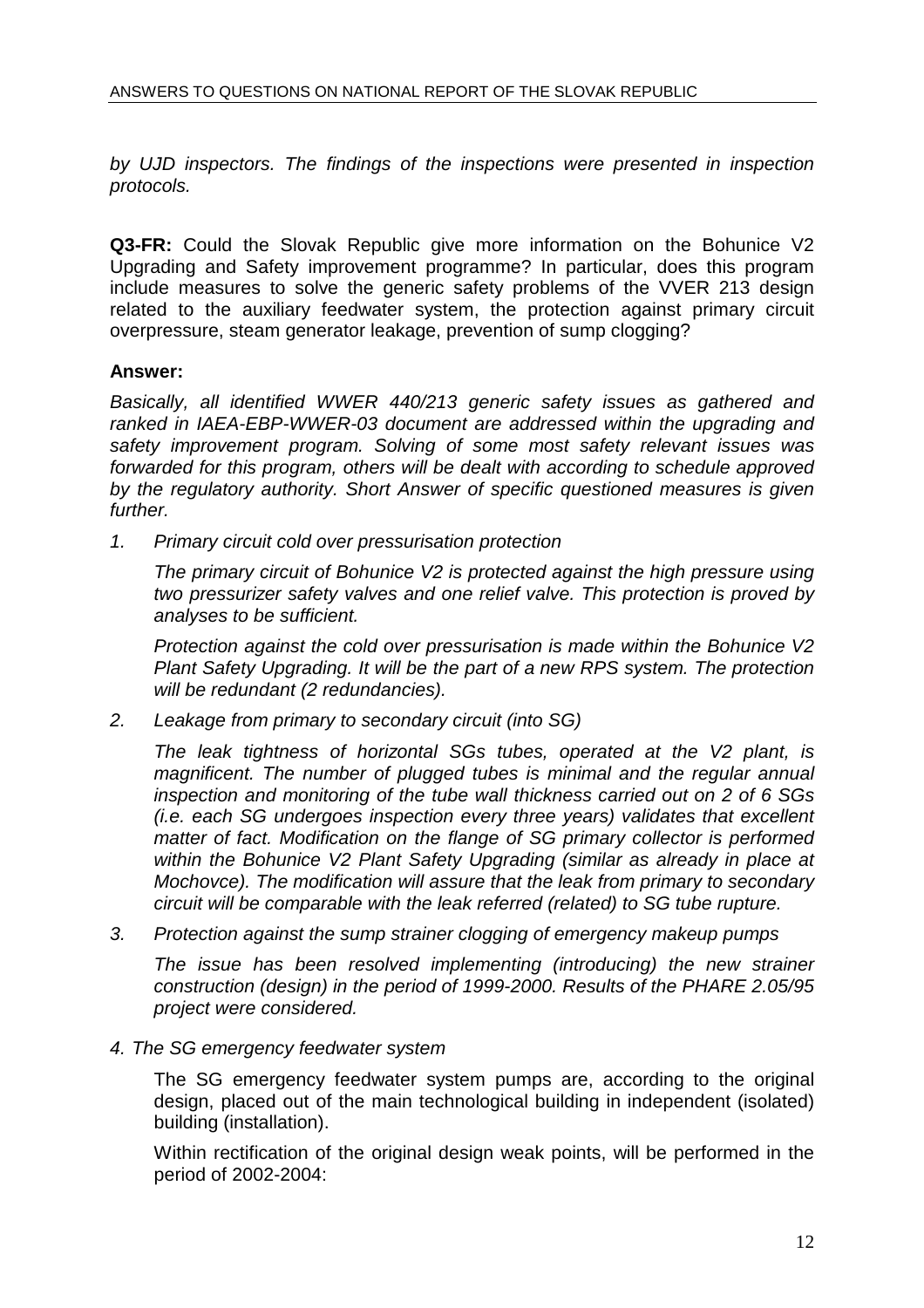- Removal of the SG emergency feedwater system (SGEFS) piping from the intermediate building +14,7 m (where the SGEFS piping might be jeopardised by the high energy piping whipping)
- Seismic reinforcement of the whole system to withstand defined level of seismic loads if any occurs.

**Q4-FR**: After the present modernisation programmes, are periodic safety reviews planned during the operation of the plants?

### **Answer:**

In the Slovak Republic the need for conducting a Periodic Safety Review for the Bohunice and Mochovce NPPs has been clearly recognised both by the utilities and the Slovak Nuclear Regulatory Authority (UJD SR). The PSR would be highly desirable both in the light of current trends in safety oversight practices and because of many benefits it is capable to provide. Requirements for periodic safety reviews are clearly stated in the Atomic Act. UJD SR prepared a regulation requesting the Slovak NPPs to develop a programme and determine a schedule for the implementation of the programme for periodic safety review. Draft of this regulation defines a scope and periodicity of PSR for NPPs operated in Slovak Republic. It is expected that this regulation will be issued in 2002.

(see also Q3-US)

**Q1-JAP**: In the national report, a lot of accomplishments of improvement programme for your own nuclear installation were indicated.1) Was there any opportunity to exchange and transfer those knowledge and experiences directly with other countries with similar nuclear installation, which was encouraged in the first review meeting?

### **Answer:**

There is a number of opportunities to exchange knowledge and experiences with other countries with similar nuclear installations. The most important opportunities are within the International Atomic Energy Agency, WANO and opportunities within bilateral co-operation like with Japan within its International Invitation Program, Germany, France, Hungary, the Czech Republic, USA etc.

There are also a number of informal co-operation activities within the Forum of Regulators Operating VVER type Reactors or the co-operation between VVER operators (example Bubble Condenser trilateral initiative) and activities on of VUJE. All these and other co-operation activities contributed and will contribute also in the future to improve the safety of nuclear installations.

**Q1-AUT:** Will severe accident management procedures for the Bohunice V1 reactors be implemented? What is the envisaged schedule for the implementation?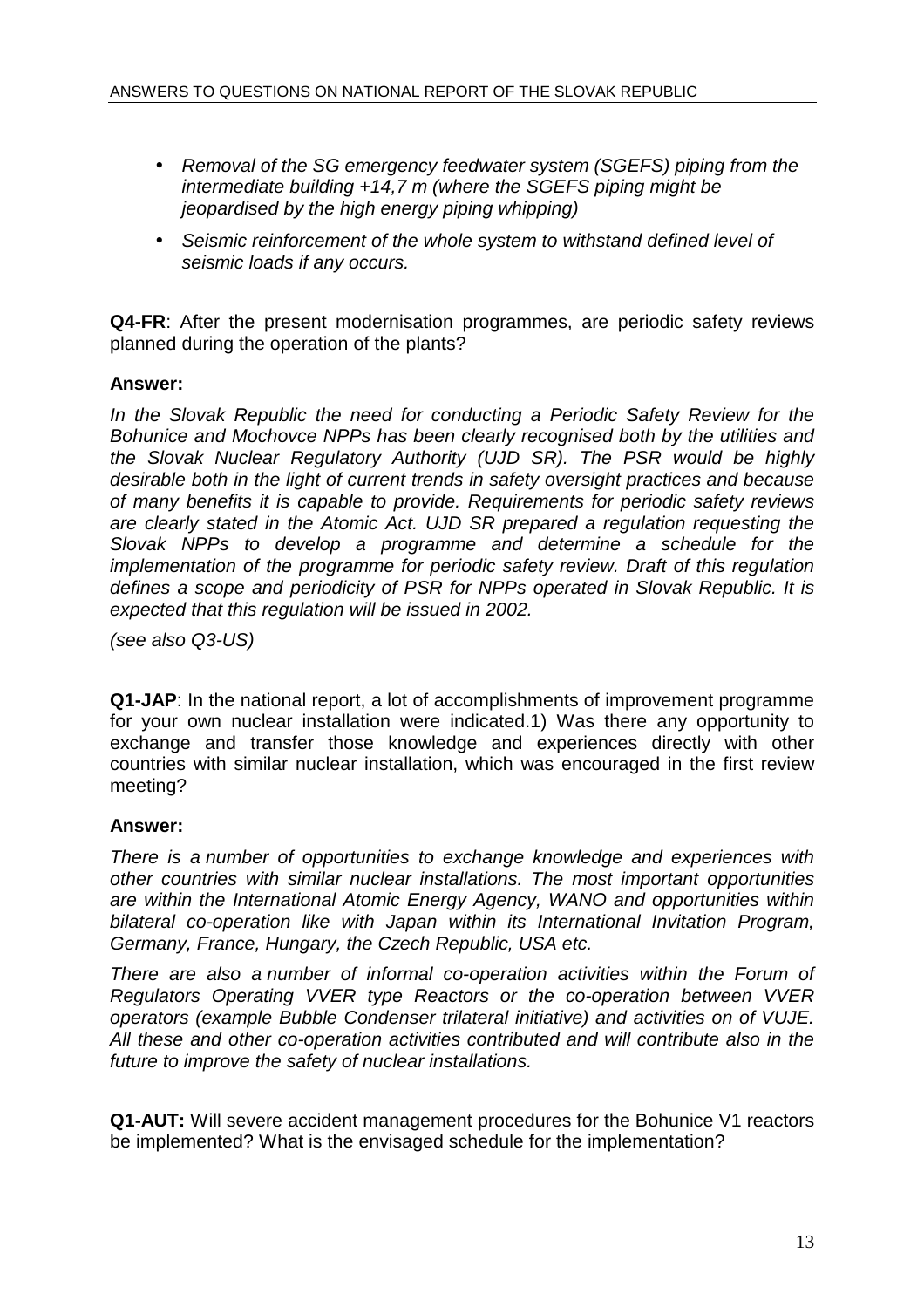### **Answer:**

The development of severe accident management procedures for V1 could be started only after the full implementation of the new symptom based EOPs, which are under development and should be implemented by the end of 2003. The decision regarding the SAMG development will take into account the necessary continuity of both projects, the technical experience gained in the V2 SAMG project, current regulatory requirements, scheduling of inevitable hardware modifications and the time available for implementation of SAMGs in view of the strategic decisions regarding the V1 shutdown. (see also Q18, 22-GER,Q13-FR)

**Q2-AUT:** What is the status of the development of Severe Accident Management Guidelines for the Bohunice V2 and Mochovce reactors?

### **Answer:**

The development of severe accident management procedures for both Bohunice V2 and Mochovce started based on the contract with Westinghouse Electric Europe in January 2002. Duration of this common project is 2 years. The envisaged schedule for complete implementation of SAMGs has not been defined yet and depends also on the scheduling of necessary hardware modifications to be specified during the SAMG development. The modifications with regard to hydrogen management necessitate additional containment analyses, which will be performed in the frame of V2 Modernisation project (containment analysis) in 2002. (see also Q18,22- GER,Q13-FR)

**Q3-AUT:** What is the status of the improvement of the bubble-condenser system at the Bohunice V2 reactor and at the Mochovce NPP?

# **Answer:**

Based on the results of the PH 2.13/95, the project for the reinforcement of the tray level 1 and tray level 2 and the manhole door of the 1st -12th floors of the bubble condenser was developed. All corrective measures in accordance with the results of the project were performed at Mochovce Unit 1 and 2. The implementation of these measures at Bohunice V2 is scheduled for outages in 2002.

On the scope of practice (PH/TS/17, contract between Dukovany NPP, Bohunice NPP, Mochovce NPP, and Paks NPP) an OECD-NEA expert group was constituted to support the Project as a Steering Group (BCSG). Additional, supplementary analysis and tests are to be performed, to obtain complementary information on behaviour of Bubble Condenser. BCSG consists of representative's national regulatory authorities, NPP operators and European Union representatives.

The goal of the Steering Group is:

- To prove ability of designed performance of the V213 type containment under DBAs conditions,
- To provide support for planning new tests and interpretations their results,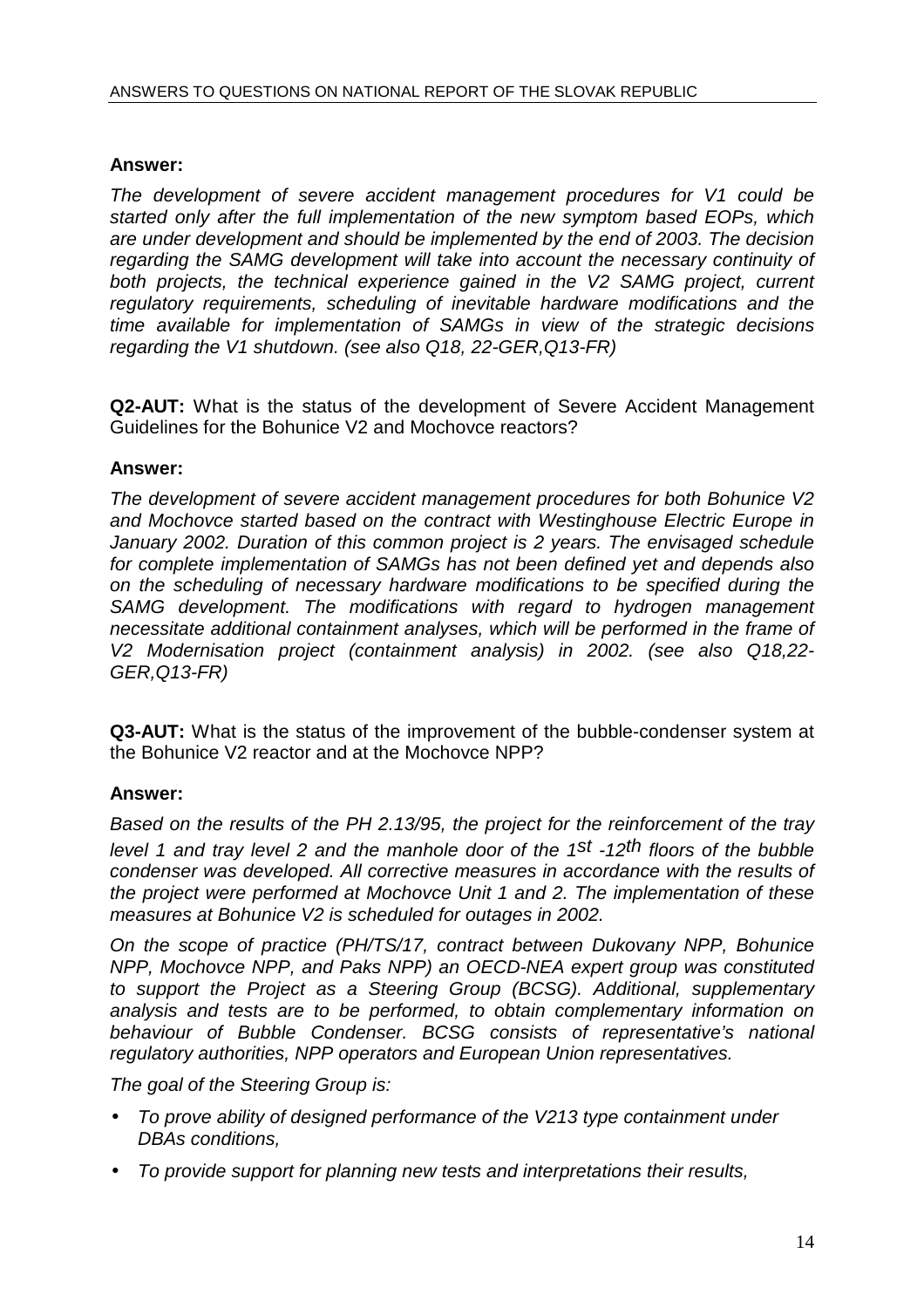• To provide regular experimental results, which will serve as inputs for the validation of the calculation codes as best estimate.

The project, prepared by the Dukovany, Mochovce, Bohunice and Paks NPPs utilities, contains proposal of tests and time schedule. Nowadays, proposals are specified. (see also Q3-GER, Q1-FIN)

**Q4-AUT:** What is the current status of the safety measures with regard to the Mochovce NPP, which have not been implemented yet?

### **Answer:**

The safety-upgrading programme at NPP Mochovce was reviewed by IAEA mission in October 1998 (IAEA-RU-8081) and Riskaudit. The conclusions are positive. IAEA recommendations at IAEA-EBP-WWER 03 were fulfilled by realisation all of the Safety Measures (SM) except SM I&C 09 PAMS (Post accident monitoring system) and AA08 SPSA (Shut down PSA). Whole process has been under supervision of nuclear regulatory authority ÚJD SR.

In January 2002 a tender was carried out to select a supplier of PAMS (I&C 09). This outstanding PAMS issue is scheduled to be solved between 2002 and 2004 at both Units. Regarding the SPSA (AA08), works carry on, according to the contract, with expected finalisation in September 2002. (see also Q2-ROM)

**Q5-AUT** Which measures have been taken or are planned to ensure full independence of VUJE, the main technical support organisation to the regulatory body?

### **Answer:**

The VUJE is private, commercial organisation, fully independent from the utility and regulatory body. Internal quality assurance system implemented at VUJE excludes a violation of independence.

The regulatory body (UJD SR) uses in the safety assessment of the supervised nuclear facilities services of International Atomic Energy Agency and an assistance of other regulatory bodies and their technical support organisations. Important is cooperation between the UJD SR and STUK (Finland), GRS (Germany), IPSN (France), US NRC (USA) and European Commission (projects financed from EC). In addition, the UJD SR has established Department for Safety Analyses and Technical Support. The department has been equipped and the staff has been trained under the international projects and co-operation (Swisslovak projects, CENS, etc.). The department performs independent safety analyses, review and assessment of NPPs safety for UJD SR.

**Q2-US:** (Section 2.3.2.1, page 33) The results of the Western European Nuclear Regulators Association (WENRA) review indicated that the safety level of Mochovce will be comparable to nuclear plants being operated in Western European reactors after completing residual work to confirm all parts of the safety analyses. Has the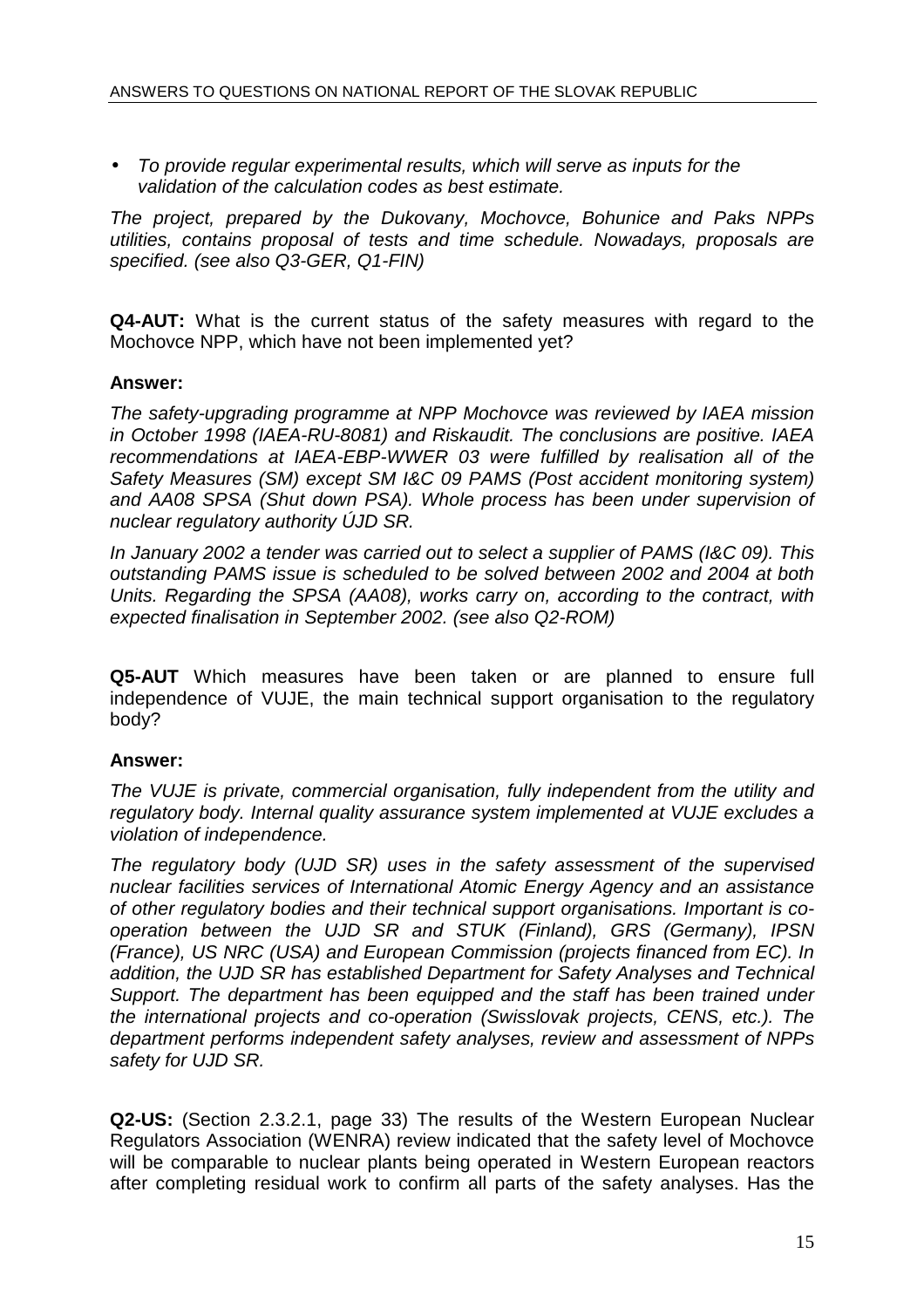confirmation of the safety analyses been completed and were any additional changes identified?

#### **Answer:**

Both, deterministic and probabilistic safety assessment has been performed to confirm that all requirements and safety goals are met. In 2000 and 2001 a completely new set of accident analysis was conducted in connection with the use of profiled fuel for the full range of initiating events according to IAEA-EBP-WWER-01. It has been proved that the plant is capable to cope with all DBA sequences and selected BDBA. Further effort is devoted to severe accident management. Additional analysis is to be performed for this very low probable scenario within the common project with Bohunice V2 for SAMG development,

An updated PSA Level 1 study of Mochovce NPP was performed to evaluate the contribution of safety improvement program to safety. The PSA model reflects all safety measures implemented to solve safety issues identified for this type of reactors. The study has shown a considerable decrease of CDF. No additional issues, which should be necessary to deal with further, were identified.

(see also Q2-ROM,Q4-AUT)

**Q3-US:** (Section 2.2.3, page 31) The report discusses the amendment of Bohunice V2 SAR every year to incorporate changes during the preceding year. Please discuss whether similar annual updates are expected for the Bohunice V1 and Mochovce SARs?

### **Answer:**

Annual updates of Bohunice V1 and Mochovce SAR are performed in the same periodicity as on V2 (every year) to incorporate changes during the preceding year. This requirement is in NPP procedure valid for both NPPs. Results of the new analysis and studies concerning to internal and external hazards with impact to POSAR will be implemented in compliance with Safety Guide No 50-SG-O12 (IAEA) "PSR of operation nuclear power plant" and in accordance with requirements of Slovak nuclear regulatory authority (ÚJD SR) presented in POSAR revision elaborated 10 years after commissioning. (see also Q4-FR)

**Q4-US:** (Section 2.1.2, page 26, Section 2.2.2, page 26, and Section 2.3.2, page 33) The report discusses the PSAs performed. Section 4.5.3 of the 1998 report states that the regulatory body (UJD) requirements for safety upgrades are specified for individual reactor types and that the operator develops the safety upgrade programs. How do the regulator and operator use risk assessment data; for example in planning inspections, developing technical specifications, evaluating incidents, evaluating proposed design changes, prioritising safety upgrades?

### **Answer:**

Slovak Regulatory Authority established probabilistic goals for both plants Bohunice V1 and Bohunice V2. To meet these criteria for Bohunice V1 plant it was necessary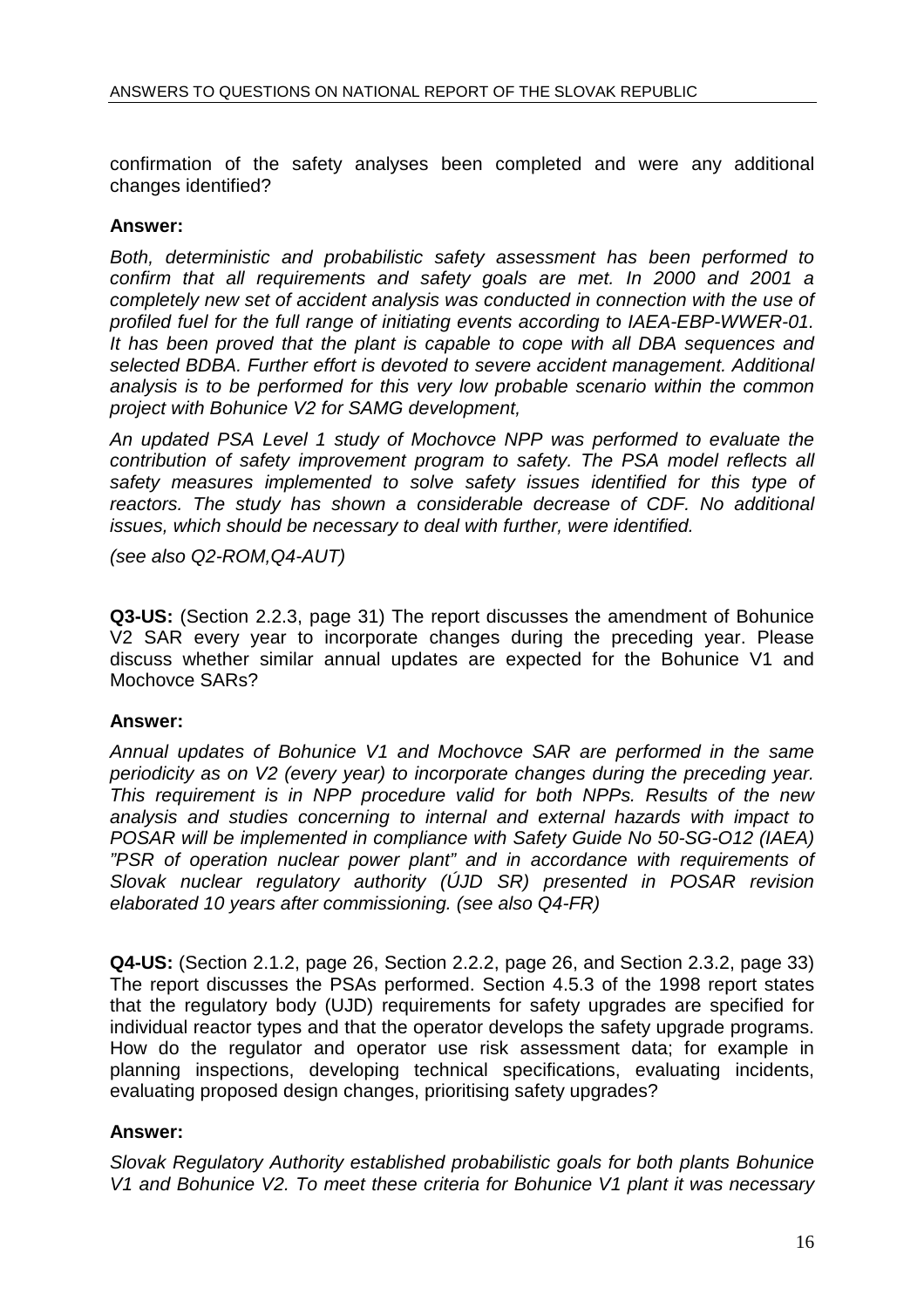to carefully analyse first PSA results and to prepare recommendation for upgrading process. PSA tool was also used during whole upgrading process for evaluation of the proposed measures, to prioritise implementation of the measures and to assure that probabilistic criteria will be met. Several important suggestions were done based on evaluation of proposed design changes. Similar procedure will be used for Bohunice V2 plant. Bohunice plant also prepared risk-based justification of the allowed outage time and surveillance test interval required by technical specifications. Regulatory body now evaluates the proposals. Real time risk monitors are used for evaluation of the changes in systems alignment and also for evaluation of the maintenance schedules for refuelling outage.

IPSART mission for PSA Level 1 at Mochovce NPP was performed by IAEA experts throughout November  $12 - 21$ , 2002. Final report will be submitted by the end of March 2002. SPSA study has been developed and will be finished by the end of September 2002. Delivery of full power Risk monitor for Mochovce NPP is in procurement phase with planned implementation by the end of 2003. Before start up of Mochovce NPP unit 1 PSA Level 1 was developed without safety measures that were later implemented. After implementation of safety measures PSA level 1 model was upgraded and results were compared to see the benefit of safety measures in CDF.

# **Regulatory view:**

Some essential reasons for incorporating risk-informed regulatory approach into decision making concerning safety issues in Slovakia are as follows: effective evaluation of alternative safety upgrading measures, demonstration of improvements in plant safety due to extensive plant modifications, effective improvement of plant safety with limited resources**,** evaluating and optimising allowable outage times in risk control.

Major breakthrough towards risk-informed regulation was issuing the Decision No.1/94 where UJD presented its commitment to use the results of PSA Level 1 in support of safety decision.

The Decision No.1/94 referred to the Gradual Reconstruction of Bohunice V1 NPP, where for the first time UJD requested operator to perform several analyses based on probabilistic techniques with regard to: the evaluation of impact of proposed modifications to the total plant risk at the level of core damage frequency, identification of major contributors to the risk followed by re-assessing the safety upgrading program, evaluation the possibilities of increasing reliability of emergency and vital power supply system.

As an example of using risk assessment data in developing technical specifications can be prolongation of allowed outage times (AOT) of motorgenerators as emergency power supply sources in vital power electrical systems of Category I. Based on probabilistic assessment, using PSA L1 model of the unit after the Gradual Reconstruction, prolongation of the AOT from original value of 8 hours, corresponding to basic risk increasing of  $10<sup>3</sup>$  % up to 120 hours (corresponding to basic risk increasing of 0.14 %) had been proposed by national engineering company RELKO in co-operation with the licensee. In order to be consistent with UJD SR position, i.e. in all circumstances to keep up enough safety margins, the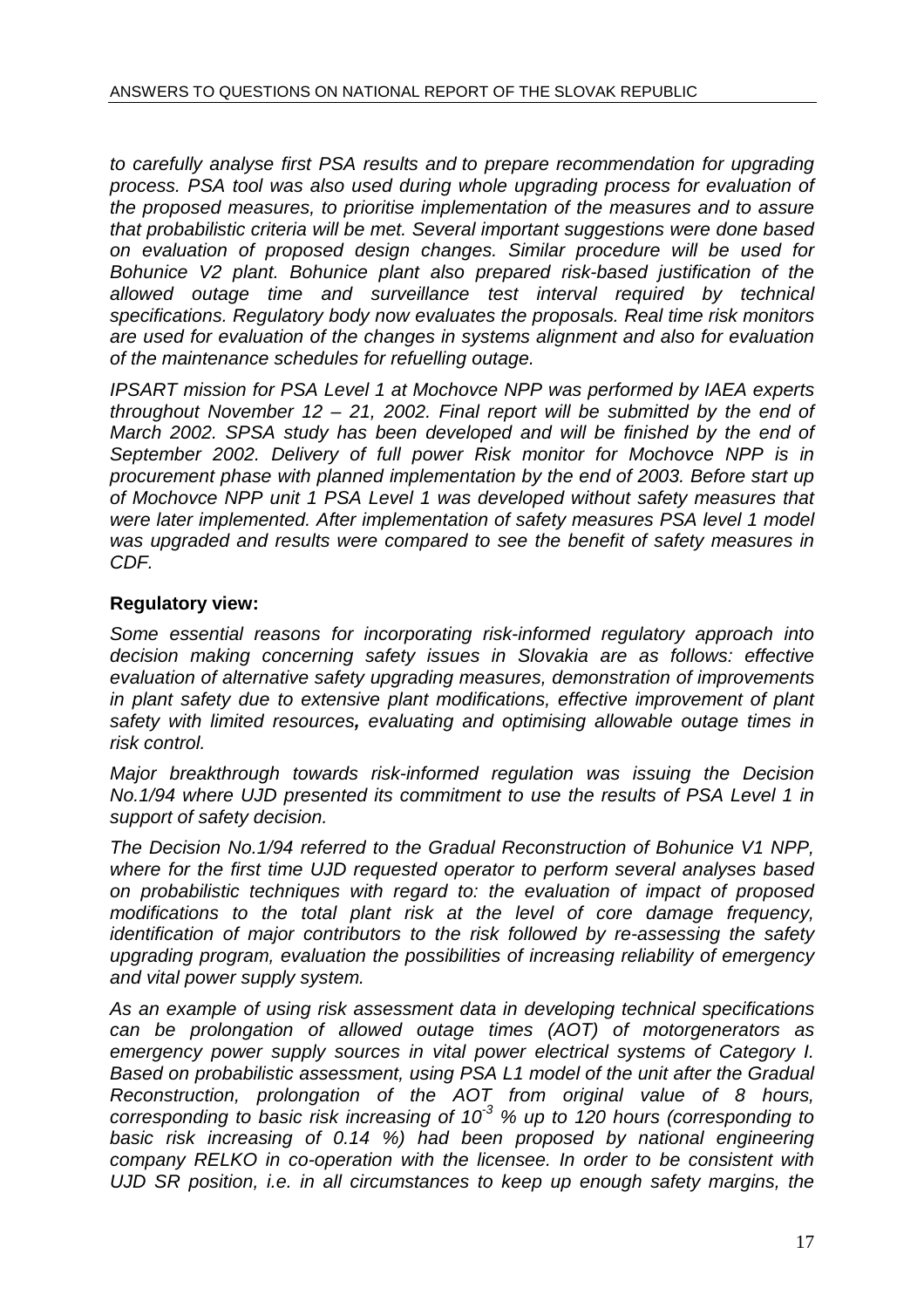AOT of 24 hours (basic risk increasing of 0.028 %, i.e. 5 times lower) was originally considered by UJD. Finally, with regard to current maintenance practice at the Bohunice V1 plant, the AOT of 36 hours has been permitted. Corresponding value of basic risk increasing is between 0.028 % and 0.084 %, what is the value approximately 2 to 5 times lower than the value of basic risk.

UJD SR has assigned to the utility justification of all the AOTs of components and systems permitted by the LCO including times determined for transition of NPP unit, when the limiting condition is not fulfilled, to an operational regime of higher number. The required assignment had to be based on performed by using PSA technology.

The assignment has been completed. Based on PSA models of both full power and shutdown of Bohunice 3, optimum AOTs and surveillance test intervals were gained for some selected components and systems of the NPP. The work was based on US Regulatory Guide 1.176 An Approach for Plant-Specific, Risk-Informed Decision Making: Graded Quality Assurance, US NRC, 1998. The outcome of the work was proposal for AOT changes of such systems as hydroaccumulators, HP/LP IS of ECCS, EWFS, essential service water, electric power output, station service load power supply system, emergency/vital electric power supply, ESFAS and some other systems. However, the results have not been applied to the current Technical Specifications so far.

As far as planning inspections is concerned, PSA results and risk-informed approach has not been applied so far.

Regarding the use of probabilistic approach in evaluating incidents, a "training study" was developed in the Technical Support and Safety Analysis Department of UJD SR, when this approach was used.

**Q2-CZ:** The nuclear regulator ÚJD SR authorised further operation of Unit 1 and 2 in Jaslovské Bohunice in 2001. While Slovakia is planning to join EU, the Slovak government has agreed to decommission both units in the period 2006 - 2008. What are the technical reasons for this decision of the Slovak government?

### **Answer:**

Safety level of Bohunice V1 was significantly increased by accomplishing of safety upgrading program (so called gradual reconstruction). On UJD request, related to stipulation of Slovak Government's Regulation No. 302/1999 of 21 April 1999, IAEA Mission to Review the Results of the Gradual Upgrading at Bohunice WWER-440/230 NPP Units 1 and 2 took place in November 2000. The Mission's objective was to review the outcome of the gradual reconstruction, in particular whether the measures taken have been sufficiently oriented towards the relevant areas. Moreover, the mission obtained an overall picture of the safety improvement of the power plant through improving the efficiency of the main safety functions under operating and emergency conditions. The experts also evaluated the improved defence-in-depth concept of the power plant, which defines a new safety case. In addition to the evaluation of the gradual upgrading project, the experts also verified the operational safety. In both areas NPP V1 recorded an appropriate progress, as reflected in the achievement of balanced NPP security and safety precautions. In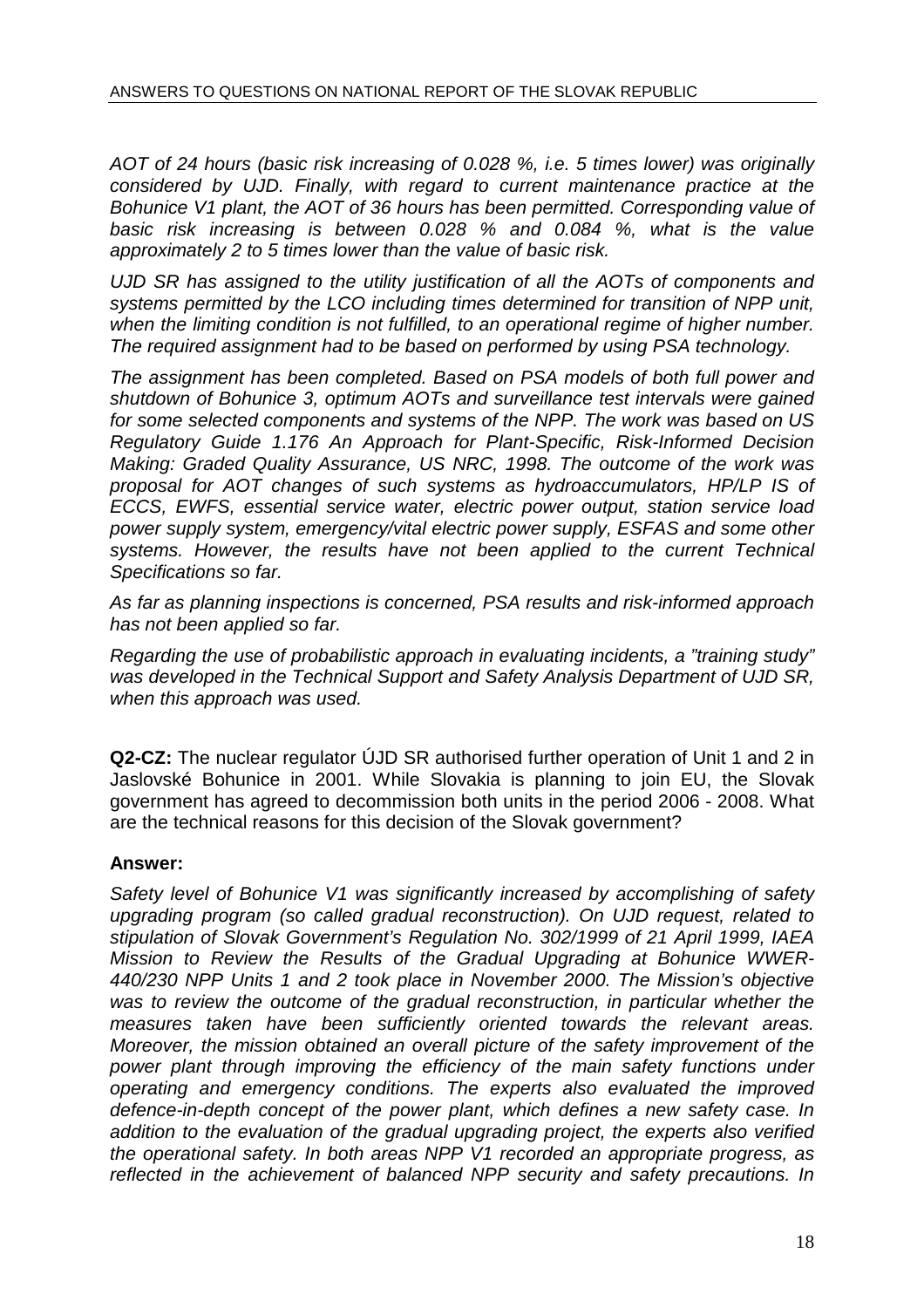their conclusions, the Mission stated: "The programme defines a new safety case (new design basis) which satisfies the Slovak National Requirements and goes in some areas beyond the IAEA recommendations for safety upgrading of WWER440/230 NPPs. In conclusion, all safety issues identified earlier by the IAEA have been appropriately addressed. Further work on safety is a continuous process which is needed to maintain a high level of safety." The Mission made some additional (supplementary) recommendations, such as completion of PSA for low power and shut-down conditions, accident management and severe accident mitigation programme, that go beyond the original recommendations of IAEA; they however represent recent development trends in the area of nuclear safety.

The Resolution of the Government No. 801/1999 on realistic shutdown of NPP V1 was issued on 14 September 1999, taking into account political circumstances of the EU accession process.

Based on the request of the operator SE, a.s., reviewing the Safety analysis report of V1 after gradual reconstruction and evaluating the safety of upgraded units in terms of the Resolution of the Government No. 202/2000 of 29 March 2000, the UJD SR issued permissions No. 144/2001 and 220/2001 for further operation of both units. A set of conditions and tasks is in enclosure of this permission. Among others elaborate symptom based EOPs, perform Level 2 PSA study, elaborate and implement an action plan, including motivation of plant personnel to assure high level of nuclear safety till the end of plant operation.

For the time being, it is not believed, that there are technical or safety reasons for shut down of both units in the period 2006 – 2008.

**Q1-SLO:** National Repository of Radioactive Waste - UJD granted its approval for the commissioning in December 1999. What are the requirements for licensing of a National Repository of Radioactive Waste? Do you need a public approval?

# **Answer:**

The licensing process for National Repository of Radioactive Waste has five principal steps. The permits for siting, construction, operation, repository closure and site release are issued by municipal environmental office on the basis of the act No 50/1976 on territorial planning and construction rules (so called civil act) and the permissions of ÚJD SR based on the act No 130/1998 on peaceful use of nuclear energy. The acts require preparation of the safety documentation for individual steps by the applicant.

The safety documentation includes for commissioning and operation of nuclear installations following documents:

- for approval:
	- 1. limits and conditions of safe operation,
	- 2. nuclear installation commissioning programme, split into stages,
	- 3. quality assurance programme,
	- 4. on-site emergency plan,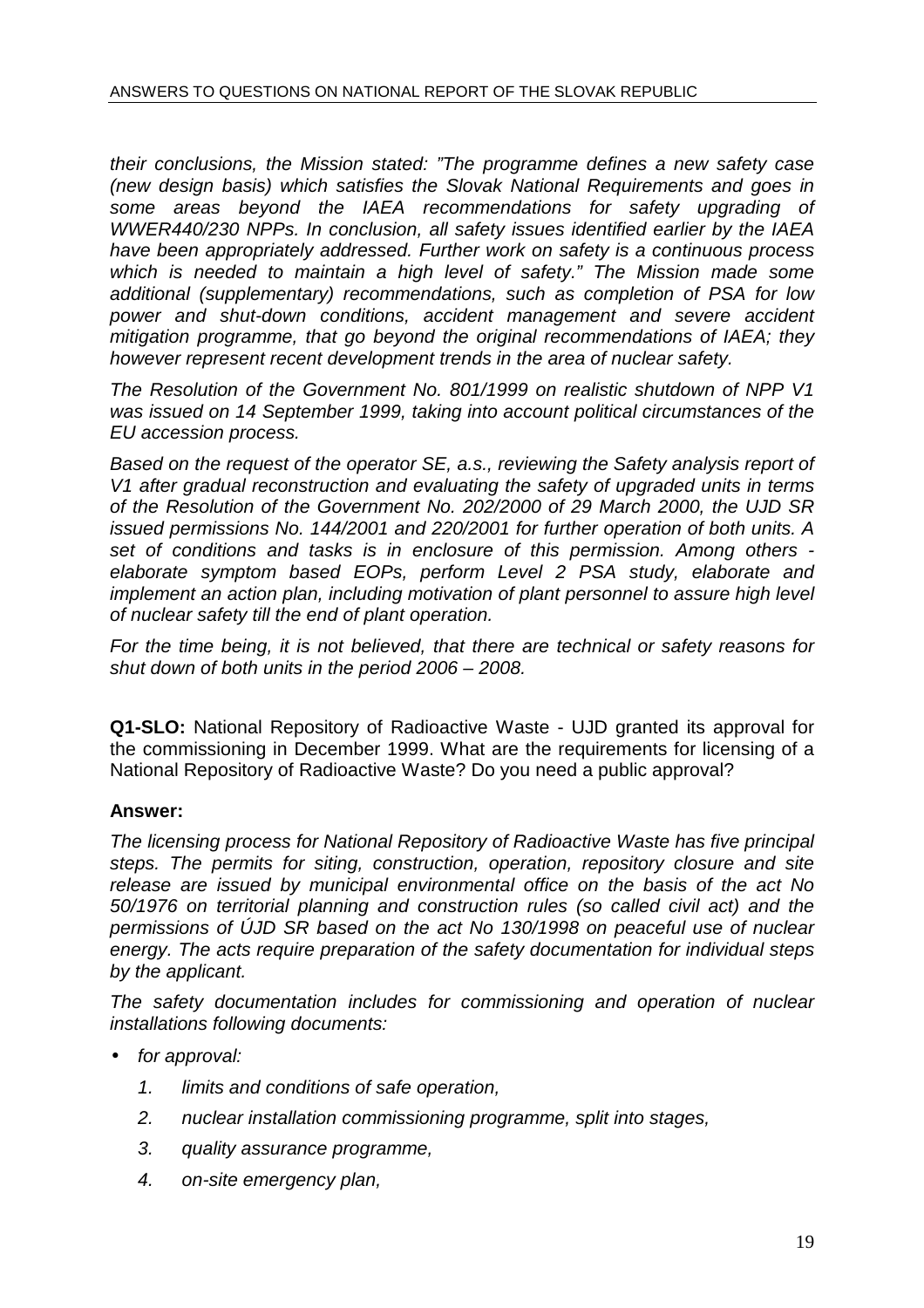- for review
	- 1. pre-operational safety analysis report,
	- 2. plan of physical protection,
	- 3. radioactive waste and spent nuclear fuel management plan,
	- 4. conceptual plan for decommissioning,
	- 5. programme of in-service inspection of equipment,
	- 6. selected operating procedures,
	- 7. test programmes for equipment and systems important to nuclear safety,
	- 8. evidence of special qualification of employees,
	- 9. evidence of readiness of nuclear installation for start-up,
	- 10. evidence of insurance or other financial cover,
	- 11. programme for radiation monitoring of the environment in the vicinity of the nuclear installation.

Prior siting and start of decommissioning Environmental Impact Assessment is evaluated by Ministry of Environment in co-operation with ÚJD SR.

Public is involved in process of nuclear installation licensing through the act No 50/1976 on territorial planning and construction rules and through the act No 127/1994 on environmental impact assessment.

According to the act No 50/1976 community is the participant of siting process and the community decision is binding for construction office issuing the licence.

The act No 127/1994 sets up the responsibility of Ministry of Environment to evaluate the proposals for all new facilities, which can influence environment. The scope of the evaluation includes all new nuclear facilities. Direct and indirect impacts resulting from new activities to urban structure, health, living conditions and satisfaction of people including personnel are assessed.

According to the act 127/1994 both the community and public association are the participants of administrative process on the basis of which the decision on respective activity is taken.

**Q2-SLO:** Was that the only difference between NPP Bohunice A-1 and NPP Bohunice Units V1?

# **Answer:**

As mentioned in article 1.1 of the second National Report of the Slovak Republic page 9, both National Reports of SR (September 1998 and September 2001) have to be viewed as an integral whole. A description of all Slovak nuclear installations is given in chapter 2 of the first National Report of Slovakia. Therefore only a basic explanation of Bohunice NPPs is provided herein.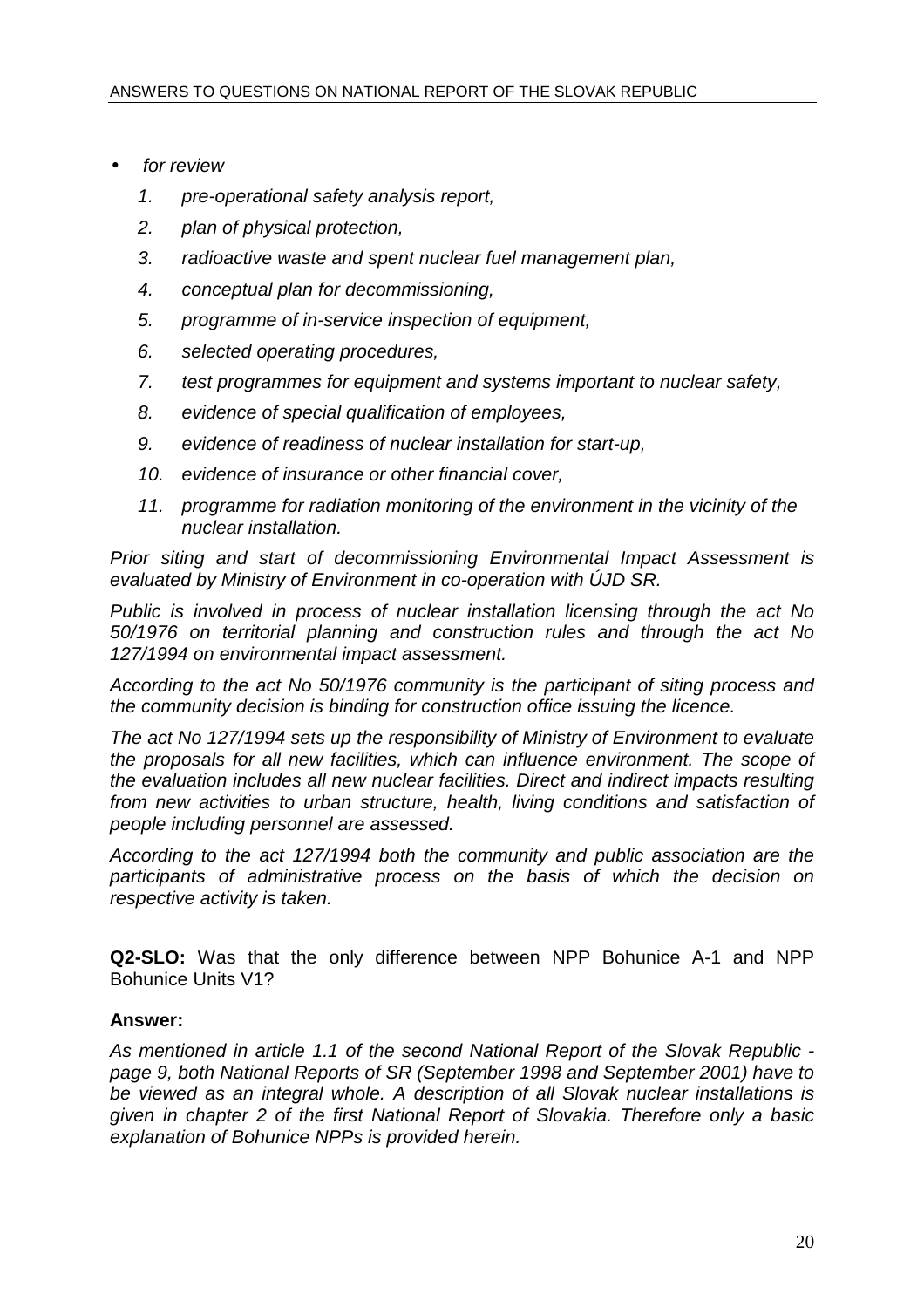NPP A-1, currently under decommissioning, located at Bohunice site has a totally different design as NPP V1. Natural metal uranium has been used as fuel, heavy water as moderator and carbon dioxide as coolant. The reactor was designed for a gross electric output of 143 MWe.

NPP A-1 had been in operation since December 1972 till February 1977, when an operation accident occurred. Federal government of CSSR decided in 1979, to abandon the idea of restarting NPP A-1 operation, and started activities aimed at decommissioning the NPP. All spent fuel produced during the operation was transported from the site back to Russian Federation. Decommissioning program was approved by the UJD. First stage of it, scheduled till 2007, is described in the first National report of SR. According to article 2 of the Convention on Nuclear Safety, NPP A-1 cannot be considered to be a nuclear installation any more.

Four WWER-440 pressurised water reactors are located at the Bohunice site, thereof two WWER-440/V230 model known as V1 units (unit 1 was put into operation in December, 1978, unit 2 in March, 1980), and two WWER-440/V213 reactors known as V2 units (unit 3 was put into operation in August, 1984, and unit 4 in August, 1985). More detailed description of both plants is also provided in the first National report of SR.

**Q3-SLO:** WENRA Task Force Mission to NPP V1 A concern remains about the ability of the confinement to cope with the failure of a large primary circuit pipe work. If a solution can be found to this issue, the plant should reach safety level comparable to that of western European reactors of the same vintage. Is that the reason why the decommission for NPP V1 was approved?

# **Answer:**

The Slovak Government in its Decree No 801/1999 of 14 September 1999 approved as realistic date of the shut down of NPP V1 units, year 2006 for unit 1 and year 2008 for unit 2. This Decree was issued, taking into account political circumstances of the EU accession process.

The safety level of the plant has been significantly increased by performing of the safety improvement program, defining a new safety case, the plant is able to cope with DBA LOCA 2 x 200 mm by conservative approach and BDBA - LOCA 2 x 500 mm by best estimate approach. Capability of the upgraded confinement, to cope with this safety case, has been confirmed by accident analyses conducted, satisfying Slovak national safety requirements. No additional technical modification in confinement design is foreseen up to now.

For further evaluation of the confinement behaviour upon accident conditions a Level 2 PSA study will be performed.

(See also Q2-CZ.)

# **Article 7**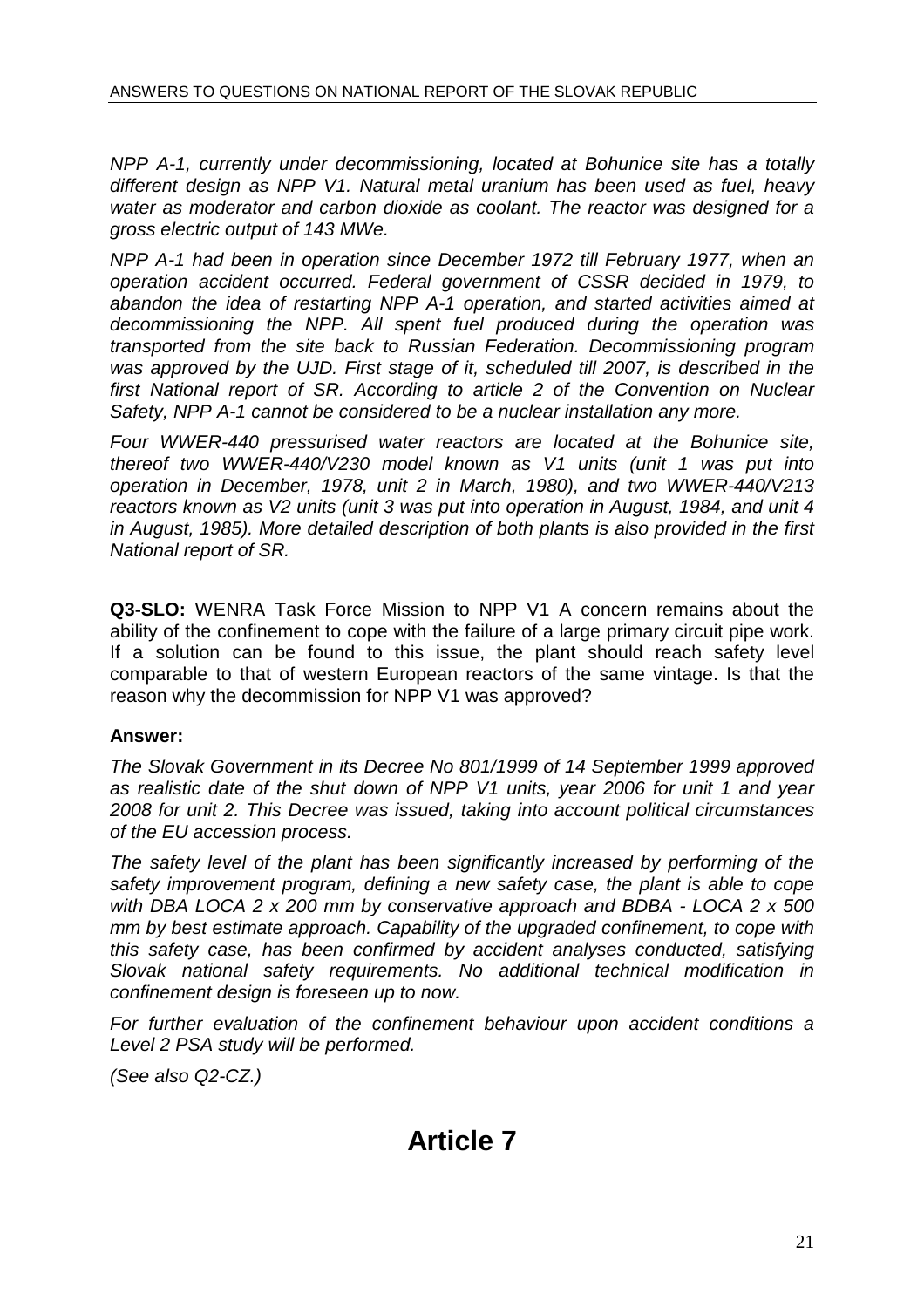**Q5-FR:** Does UJD issue these authorisations or only consent or approve to their issue by an others body? What is the exact situation in the Slovak Republic?

**Q6-FR:** In the case UJD does not issue by itself the authorisations, how is it ensured that the safety requirement of the regulatory body remain in force and are not modified in the "regulatory process" (see paragraph 2.5 of the IAEA safety requirements GS~R-1, Legal and governmental infrastructure for nuclear, radiation, radioactive waste and transport safety)?

### **Answer:**

### The first step in licensing

The authorisations for the peaceful utilisation of nuclear energy are issued by UJD SR solely based on § 4 art. 4 of act No. 130/1998 Col. There are no other regulatory bodies participating in this process. The authorisation is necessary condition for every applicant to enterprise in the area of peaceful utilisation of nuclear energy. Every applicant has to meet requirements on his organisation established in the atomic act for the identified areas. The applicant has to provide for the technical, organisational, financial and QA conditions for performance of his activities when utilising nuclear energy. The authorisation is the binding condition for conducting of activities in the area of peaceful utilisation of nuclear energy. If organisation conducts activity in this area without authorisation it is considered violation of atomic act and UJD SR can fine this organisation up to 50 million of Slovak crowns according to the potential impact on the nuclear safety.

### The second step in licensing

Regional office is main licensing body for sitting, commissioning and operation of nuclear facilities in SR according to the Civil law. The license is issued either to constructor (§ 14 of atomic act) or to operator (§ 15) who must be holders of authorisation from UJD SR. The license is issued by regional office but according to the act No. 130/1998 Col. license may be issued only based on permission of UJD, after assessment of safety documentation. The important part of the safety documentation is approved by UJD and the changes there must be approved also by UJD. The assessment and approval of safety documentation results to the UJD separate resolution including conditions binding for licensee. This resolution is issued directly to applicant and is necessary condition for further progress in the siting, construction and commissioning processes. The conditions of UJD cannot be avoided in the licensing process because the licensee is direct partner of UJD and regional office needs UJD positive statement to proceed with giving the final license. (see also Q3-JAP)

**Q1-HU:** The introduction to the Report at Paragraph 1.2 (page 9) says that implementation of the lifetime extension and upgrading of NPP V2 provided that such extension is efficient and effective." Does the Safety Regulation (in force in Slovakia) contain any conditions or requirements for renewal of operating licenses for NPPs?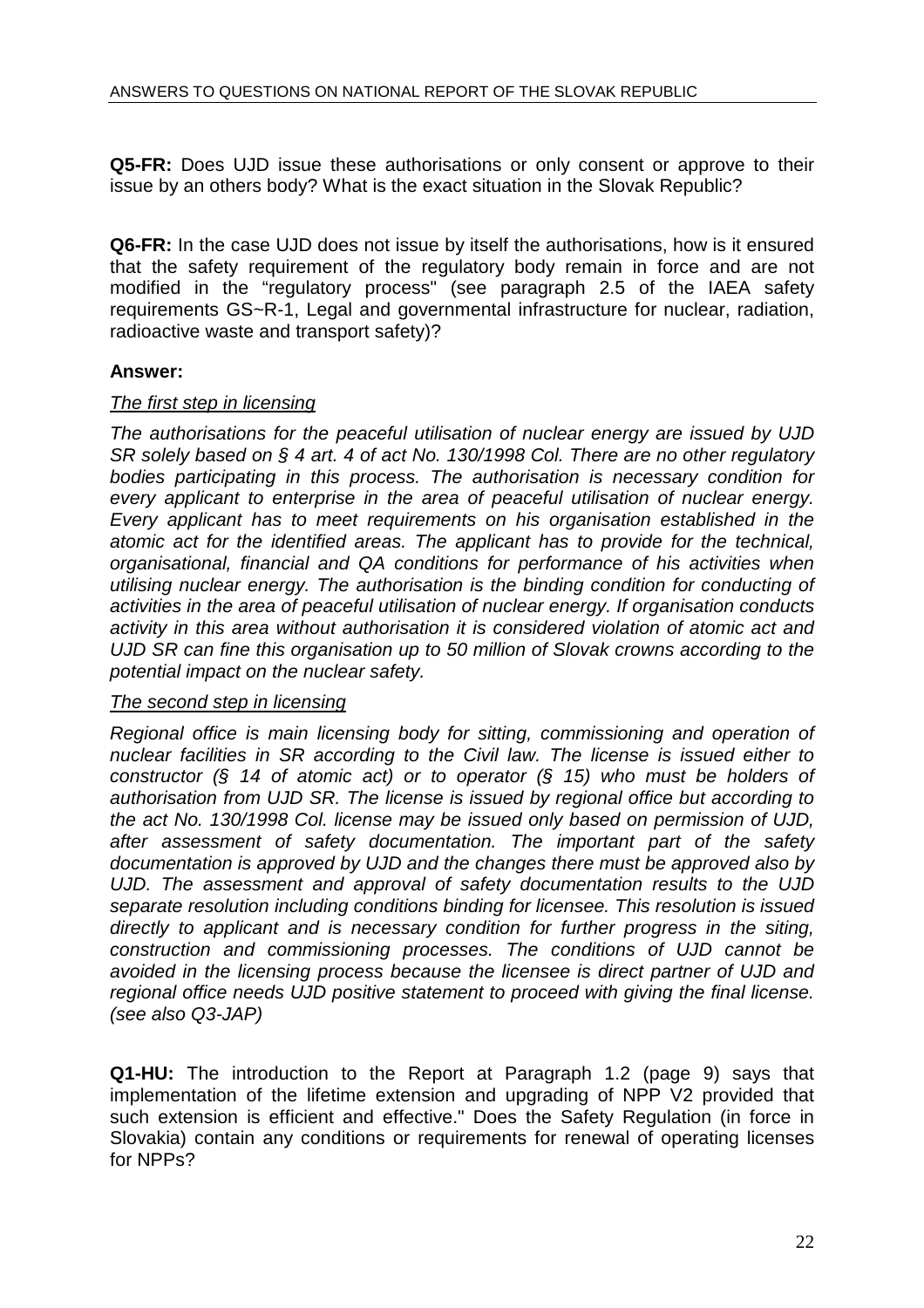### **Answer:**

Operator is obliged to perform Periodic Safety Review in 10 years intervals.

Specific regulator decision is issued usually on behalf of periodic ISI program completion every four years.

According to Nuclear Law the operational licence validity can be extended based on operator request to regulator, evaluation of real status of components and complementary safety documentation.

Conditions or requirements for implementation of the lifetime extension are determined in Atomic Law No.130/1998, §16:

- (1) The Authority can prolong validity of the permission, which was issued for the operation of nuclear installation, on the basis of the evaluation of the present state of the installation and on the basis of supplementary safety documentation.
- (2) Application for prolongation of the operation period must contain supplementary safety documentation, which will be a supplement to the safety documentation  $(S15$  section 2).
- (3) Details related to the supplementary safety documentation, which must be submitted, when applying for prolongation of the operation period of the nuclear installation will be established by generally binding legal provision, which will be issued by the Authority.

At present a new regulation on safety related documentation of nuclear installations in accordance with §16 of the Act No.130/1998, which will contain details on this matter.

**Q2-HU:** Q2-Q3 Paragraph 2.2.3 (page 31) says "According to the Decision and in terms of the plant standards, above V2 SAR Revision No. 2 has to be amended every year, with changes introduced during the proceeding year to be incorporated" and Paragraph 4.5.7 (page 82) states: "Based on "Atomic Act" UJD works on the draft of a regulation on periodic nuclear safety review that will regulate intervals and the extent of comprehensive and systematic nuclear safety reviews during the operation of nuclear installations. By this the requirement for periodic safety review will get legal platform mandatory to all participants.

What are the regulatory requirements in force for updating of Final Safety Analysis Reports?

What is the status of the FSAR of the operating units?

### **Answer:**

At present the regulatory requirements are based on the "Atomic Act" valid since 1998. This Act specifies the obligation for the operator to submit the authority prescribed safety documentation during each stage of unit construction including pre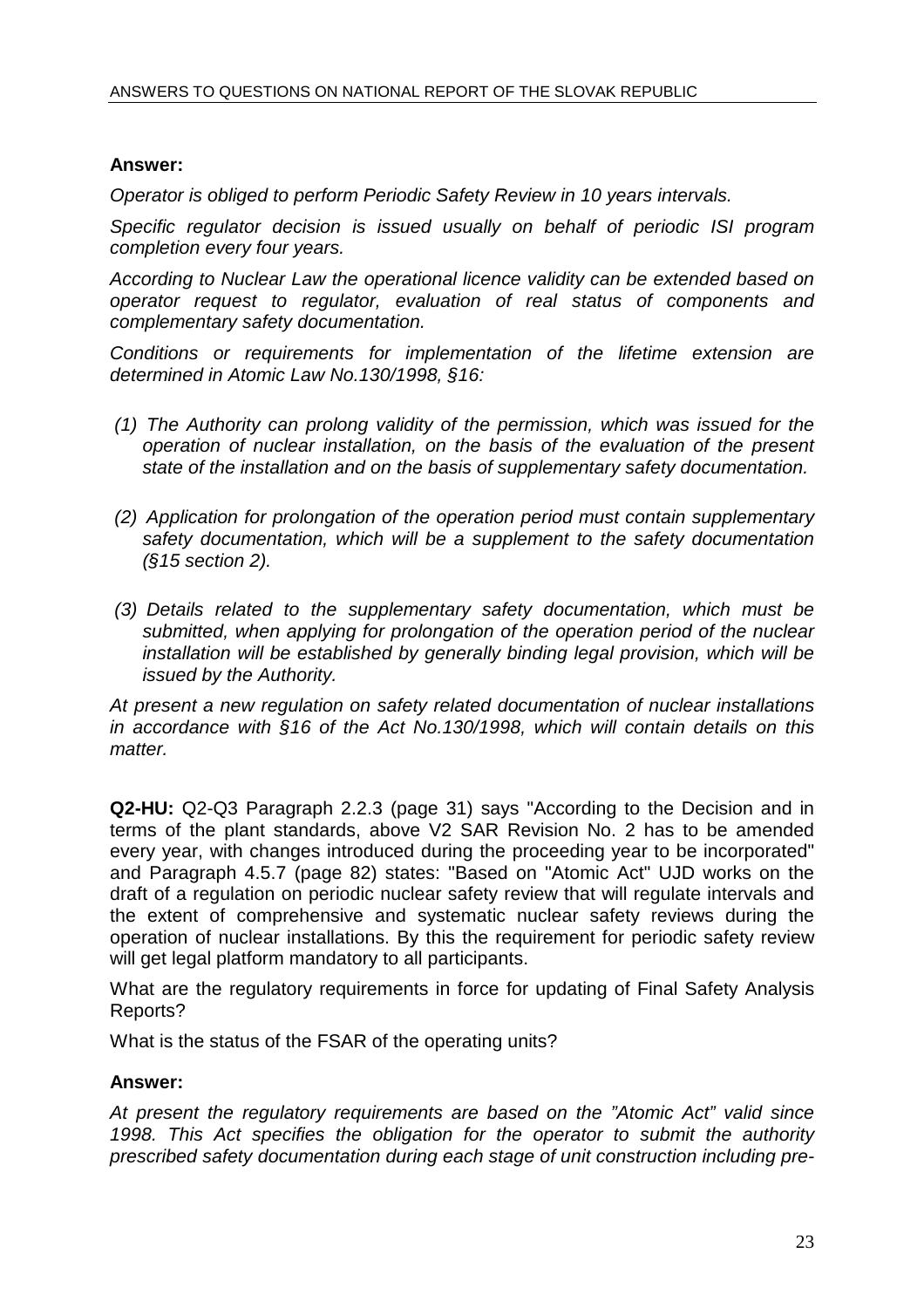operational safety analysis report" (also used SAF or FSAR) before the Commissioning and operation of nuclear installations (§15).

The permission for unit operation is given by the regulatory decision with or without some conditions (including requirements for FSAR) at present.

The FSAR is reviewed (not approved) by the Authority, the permission for unit operation is given by the regulatory decision with or without some conditions (including requirements for FSAR).

The requirements for the updating of safety analyses reports are prescribed in UJD decision as follows.

#### Bohunice V1:

Permission for plant operation after gradual upgrading of NPP V1 was given by the regulatory decision based on the review of FSAR, Revision 2 taking into account the former authority comments.

#### Bohunice V2:

 The permission for plant operation was given by the regulatory decision based on the review of submitted FSAR, Revision 2 after the improvements performed on these units according to the tasks involved in the regulatory decision No. 4/96. In this decision there is an obligation for operator to submit periodically the upgraded chapter 15 of SAR.

At present the review of the relevant part of FSAR is going on due to the use of profiled fuel assemblies at these units.

#### Mochovce 1,2:

The permission for plant operation according to the project lifetime was given by the regulatory decision after the review of submitted FSAR with updated relevant chapters due to use of the profiled fuel assemblies at both units. (see also Q4-FR)

# **Article 8**

**Q7-FR:** What is the position of the Slovak Republic on the adequacy of the financial and human resources of UJD to fulfil its assigned responsibilities?

### **Answer:**

UJD SR has its own plan for strengthening of its capability. This plan is based on experience of the past years of regulatory activities, international co-operation and missions of Western and IAEA experts such as International Regulatory Review Team (IRRT), which prepared recommendations for Slovak government in order to enhance UJD SR activity. The strategic capacity building plan for the period 2000 – 2003 takes into account expected changes in the economic and political environment and increasing responsibilities of the UJD SR due to new nuclear facilities operation. It focuses on areas of legislation enhancement, development of internal organisation and improvement of own experts activities, nuclear safety assessment and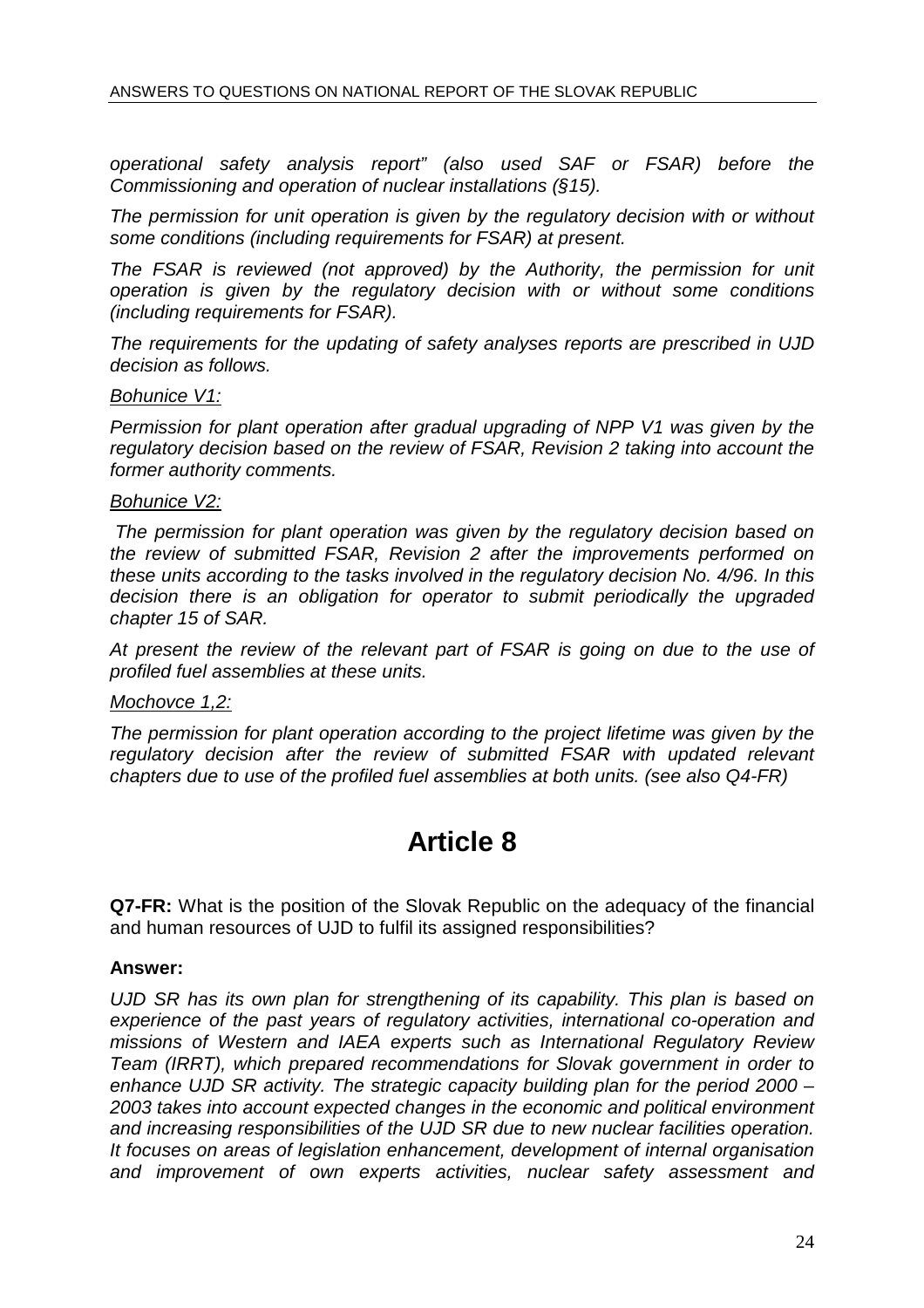inspection of nuclear facilities and steps for their implementation as well. The plan defines concrete steps to maintain and improve staff qualification, e.g. through special training and examination for nuclear safety inspectors. The UJD staff is frequently taking part in seminars, conferences and various types of training sessions and courses including language courses. The plan contains also measures for a newcomers training and retraining of current staff. Different parts of the plan are updated every year according to set priorities and available resources. According to the Atomic Act and related UJD regulation, personnel whose working activity has a direct impact on nuclear safety are subject to the examination of their special professional knowledge and skills. Examination is performed by the Examining Committee constituted by the Chairman of UJD and composed of representatives of UJD SR, NPPs, VUJE Trnava (Nuclear Power Plant Research Institute) and from Slovak Technical University. Based on passing the examination the UJD SR issues a certificate on professional skills for specific activity and given type of installation.

As of 31 December 2000 a total UJD SR staff reaches 82 persons, out of them 44 persons execute direct inspections of nuclear safety. As many as 77 percent of employees are university graduates and 21 percent received full secondary education. The position of UJD as a central state administration body assures its independence and own budget funded from the state budget. Requirements to increase necessary resources were put into the National programme for the adoption of the Acquis (2000, 2001) the UJD staff will be in 2002 increased by 5 persons. The UJD SR raise its technical support using also making full use of the possibilities to receive a foreign assistance though individual projects such as an independent small technical support group, which was created with the Swiss government assistance, and now continues its activity as a part of the UJD SR. In addition please see the Annual Report of UJD 2001.

**Q8-FR:** Could the Slovak Republic comment on the relative income levels of UJD staff and industry staff?

# **Answer:**

Please see the document on "National Report of the Slovak Republic Answers to questions, Bratislava April 1999" page 15/60. Exact figures are not available.

**Q2-JAP:** As for the subsection of "Extension of the period of operation of nuclear installations"- What is the original period granted for operation? Is the extended period for the operation predefined or dependent on the actual condition of the facilities?

# **Answer:**

Nuclear Steam Supply System operational lifetime was set for 30 years in the original design. However the operational lifetime of Reactor Pressure Vessel was calculated for 40 years.

There were calculated allowed numbers of typical operational cycles in the original design for key components. (e.g. - start-up of the unit from cold shutdown to hot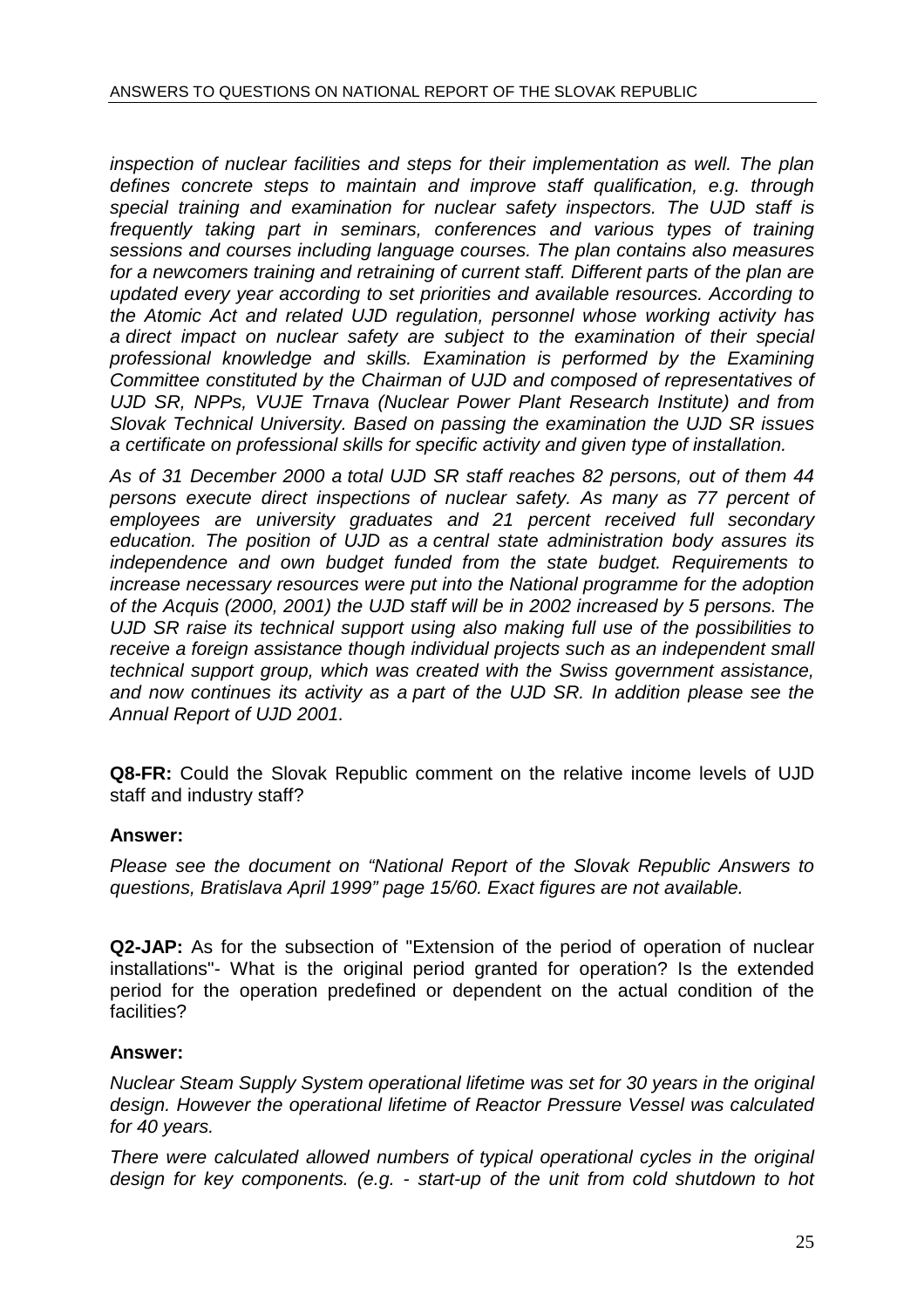standby, load rejection etc.). The real values are summarised every year. Significantly lower values are obtained in comparison to design values.

Plant has installed a system to monitor specific loads in key points of components. The results are evaluated yearly. Significant margins are proved.

Formally the operation period is predefined. However the validity of operational licence can be extended. See Answer to the question Q1-HU.

The program of lifetime assessment (**P**lant **L**ife T**i**me **M**anagement) was elaborated before start-up of NPP Mochovce. Critical components have been specified in this program include damage mechanism. In scope of the program will be known actual status of equipment. The decision on the life extension is pending on the results.

**Q3-JAP**: As for the Licensing procedure illustrated in Fig. 3.1.3.1, Regional Office seems to play an important role in licensing.

- 1) How are the relationship among Regional Office and the state authorities/agencies managed in the process of assessment of environmental impact?
- 2) Who is the administrative decision maker in this Regional Office Is the UJD decision overridden by the decision of the Regional Office? If so, how can the Regional Office be responsible for the justification of the licenses decided based on the approval of relevant regulatory authorities?
- 3) What is the responsibility of the Regional Office?

### **Answer:**

- 1. Regional Office is main licensing body for sitting, commissioning and operation of all including nuclear facilities in SR according to the Civil law. License is issued by regional office but according to the act No. 130/1998 Col. license may be issued only based on permission of UJD, after assessment of safety documentation. (see National Report, September 1998 page 47)
- 2. The administrative decision-maker at regional office is a head of environmental section. Decision of the UJD cannot be overridden by decision of regional office because act No. 130/1998 Col. requires agreement of UJD SR as condition for issuance of license.
- 3. Regional Office is responsible for the hole process if licensing of nuclear facilities based on Civil law, other regulatory bodies issue statements based on other laws (No. 130/1998 Col., Law on health of people) and their agreement is condition of issuance of license. Responsibility is up to all participants at this process.

Regional Office is responsible for co-ordination of the above-mentioned process and for issuance of final license document-resolution. (see also Q5,6-FR)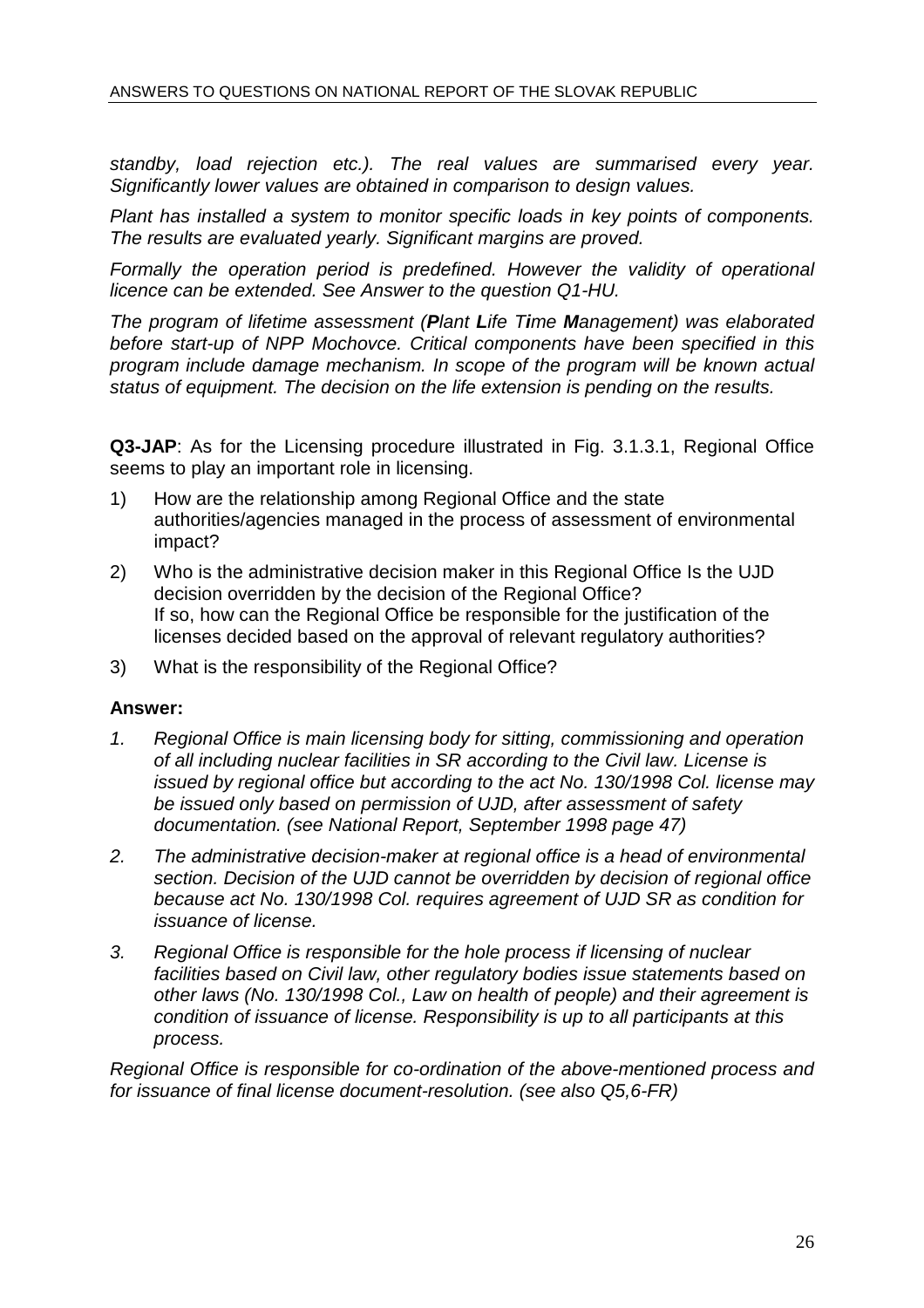**Q4-JAP:** We are very impressed by the declaration by UJD Chairman about quality of tasks and the declaration by UJD management to support UJD internal quality system.

- 1) Please explain the outline of the UJD internal quality system.
- 2) How do you verify or evaluate that the quality of the tasks to be fulfilled by UJD?

### **Answer:**

1. Internal QA system (QAS) is in the stage of development. At the end of 2001 the chairman approved the quality manual QM. Quality directives (second level of QAS documentation), identified in QM are partially developed and rest will be developed by the end of June 2002. The following activity will be to perform of internal audit to verify the level development and implementation of QAS. The modifications of quality documentation, QAS and UJD activities based on the results of audit will be implemented during the rest of the year 2002.

The QM is based on the requirements of ISO 9001: 2000 and IAEA TECDOC1090. The QAS is developed for the set of the main and their supporting processes, which are necessary for the performance of UJD mission.

2. The verification of UJD activities is performed by the system of internal inspections (planned annually) required by governmental rules and quality of the activities (conformance with the QAS requirements) will by also annually verified by the internal audits program.

**Q5-AUT:** Which measures have been taken or are planned to ensure full independence of VÚJE, the main technical support organisation to the regulatory body?

# **Answer:**

VUJE Trnava, a.s. is a private, commercial organisation, fully independent from the utility and regulatory body. Internal quality assurance system implemented at VUJE excludes a violation of independence.

The regulatory body (UJD SR) uses in the safety assessment of the supervised nuclear facilities expert services of the International Atomic Energy Agency and an assistance of other regulatory bodies and their technical support organisations. Important is co-operation between the UJD and STUK (Finland), GRS (Germany), IPSN (France), US NRC (USA) and European Commission (projects financed from EC). In addition, UJD SR has established Department for Safety Analyses and Technical Support. The department has been equipped and the staff has been trained under the international projects and foreign assistance Swisslovak projects and CENS. The department performs independent safety analyses, review and assessment of NPPs safety for UJD SR.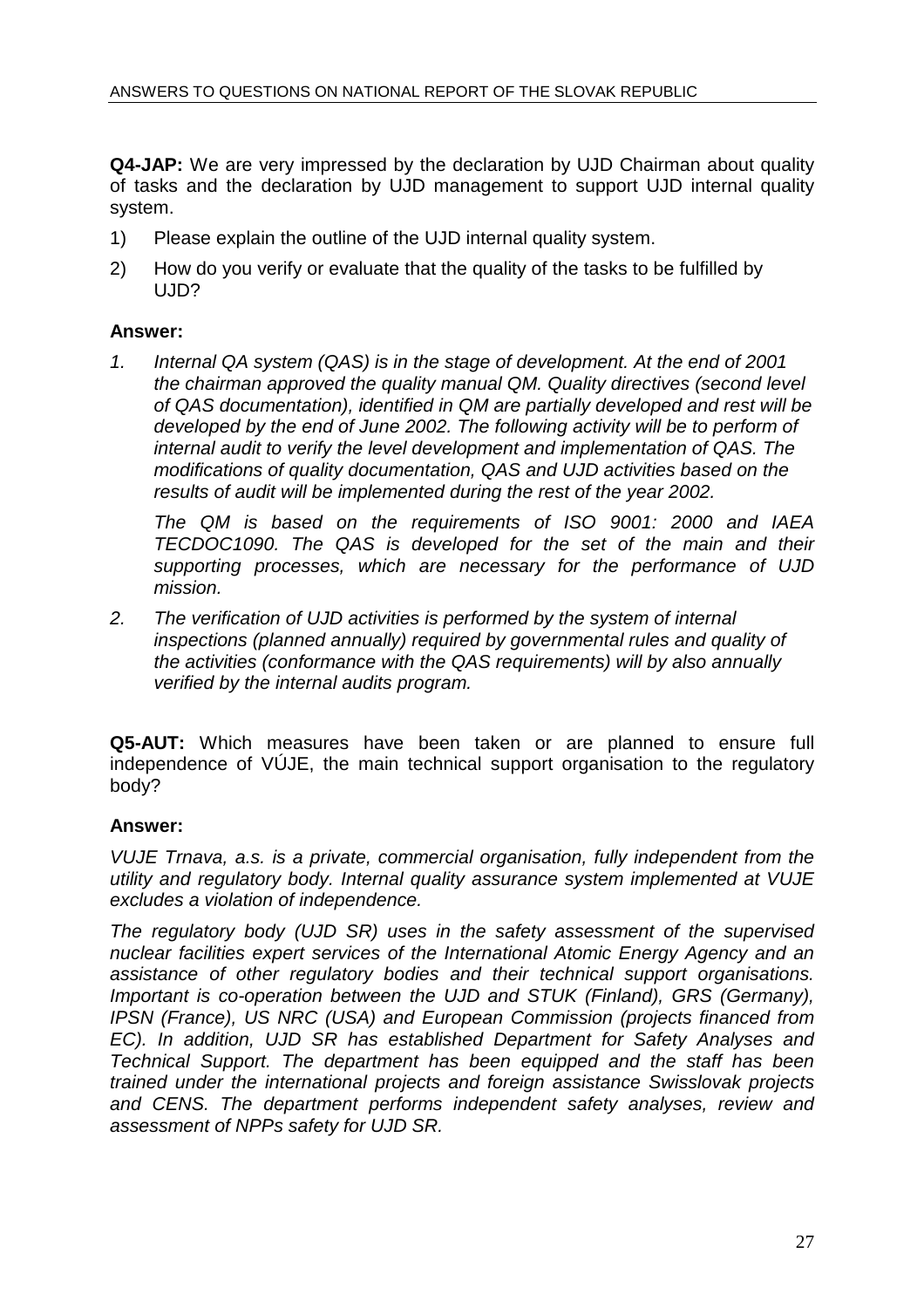**Q1-CZ:** Do you plan to join nuclear and radiation regulatory bodies similarly to other countries?

#### **Answer:**

Some survey on the situation in the world has been made to evaluate the advantages of a joint nuclear and radiation safety authority. An independent audit of the state authorities in 2000 recommended to consider such an alternative, but finally this recommendation did not get further support.

# **Article 9**

# **Article 10**

**Q3-ROM:** Responsibility for safety should be allocated to the senior managers within the NPP operating organisation. How do these managers demonstrate their commitment to safety as an overriding priority to the regulator?

#### **Answer:**

Senior management of operating organisation SE, a.s. and NPPs demonstrate their commitment to nuclear safety in principle in three ways:

- By the management methods used to manage processes (approach to safety)
- By the safety performance results of nuclear power plants
- By huge financial and human resources allocated to safety enhancement

In subsequent part we describe some examples of NPP senior management commitment to nuclear safety:

- 1. Utility senior management has issued inter alia the following basic policy documents on:
	- Nuclear and radiation safety policy
	- Quality policy
	- Human resources policy
	- Environmental policy

In the Nuclear and Radiation Safety Policy Statement senior management declare:

- Commitment to excellent performance in all activities important to the safety of the nuclear power plants
- Emphasise that nuclear plant safety has the utmost priority
- State that nuclear plant safety overrides the demands of production schedules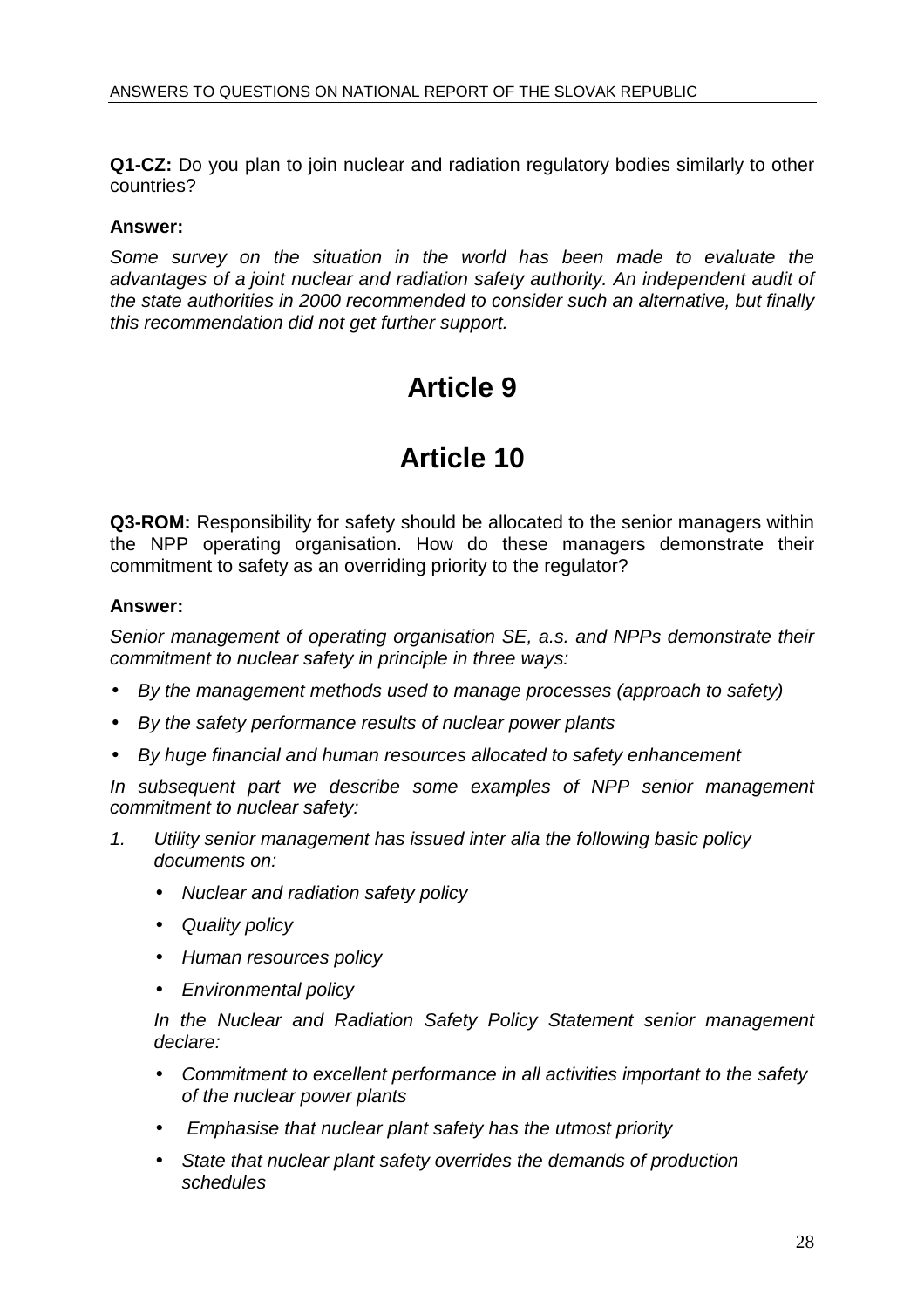- 2. Annual goals and objectives including performance indicators are issued to provide plant personnel with specific goals to strive for. Results of these goals are trended, analysed and subsequently used to provide for corrective actions.
- 3. Nuclear plant safety is regularly an important agenda of plant management meetings, reviewing safety performance of the plant every three months.
- 4. Nuclear safety review committee is established at NPPs and headquarters level, which reports its findings and recommendations to plant management and the utility board of directors respectively.
- 5. The board provides appropriate financial, technical, material and human resources to ensure and enhance nuclear power plant safety. It can be demonstrated by financial resources, which were provided to Mochovce NPP safety enhancement and Bohunice V1 NPP reconstruction (details are in the national report). The board also approved to provide resources to the Bohunice V2 NPP modernisation project, which includes safety enhancement.
- 6. NPPs use internal quality and nuclear safety audits as the management tool to improve the quality of processes. The board review the results of internal audits.
- 7. NPP is open to the nuclear safety review by external experts. Different WANO and IAEA review missions (e.g. OSART, WANO peer etc., All missions carried out, are listed in both National reports) were invited to the Bohunice and Mochovce NPP to review safety related issues and share experience.
- 8. Relations between utility senior management and the regulatory body are open and co-operative. Each year we organise regular meeting between NPP board and ÚJD senior management, which deals with utility safety performance assessment, and discuss measures for safety enhancement.

Similar meetings are organised also between UJD and NPP managers.

**Q9-FR:** Could the SE provide more information on the management of nuclear safety (as described in INSAG13)?

### **Answer:**

Management of nuclear safety of the operating organisation SE, a.s. is defined, established and maintained well in line with features described in IAEA INSAG-13 "Management of Operational Safety in NPPs", although its establishment goes before 1999, when INSAG-13 was issued. Some aspects of management of NS were already addressed in chapter 4 of the first National report of SR from September 1998.

Management of NS is an inseparable part of the operator's QA system. As a part of it, already in 1997, board of directors adopted Nuclear and Radiation Safety policy, declaring its ultimate responsibility for nuclear and radiation safety matters. Main principles of NS, including first priority of NS to all other company interests, are set up in the policy too.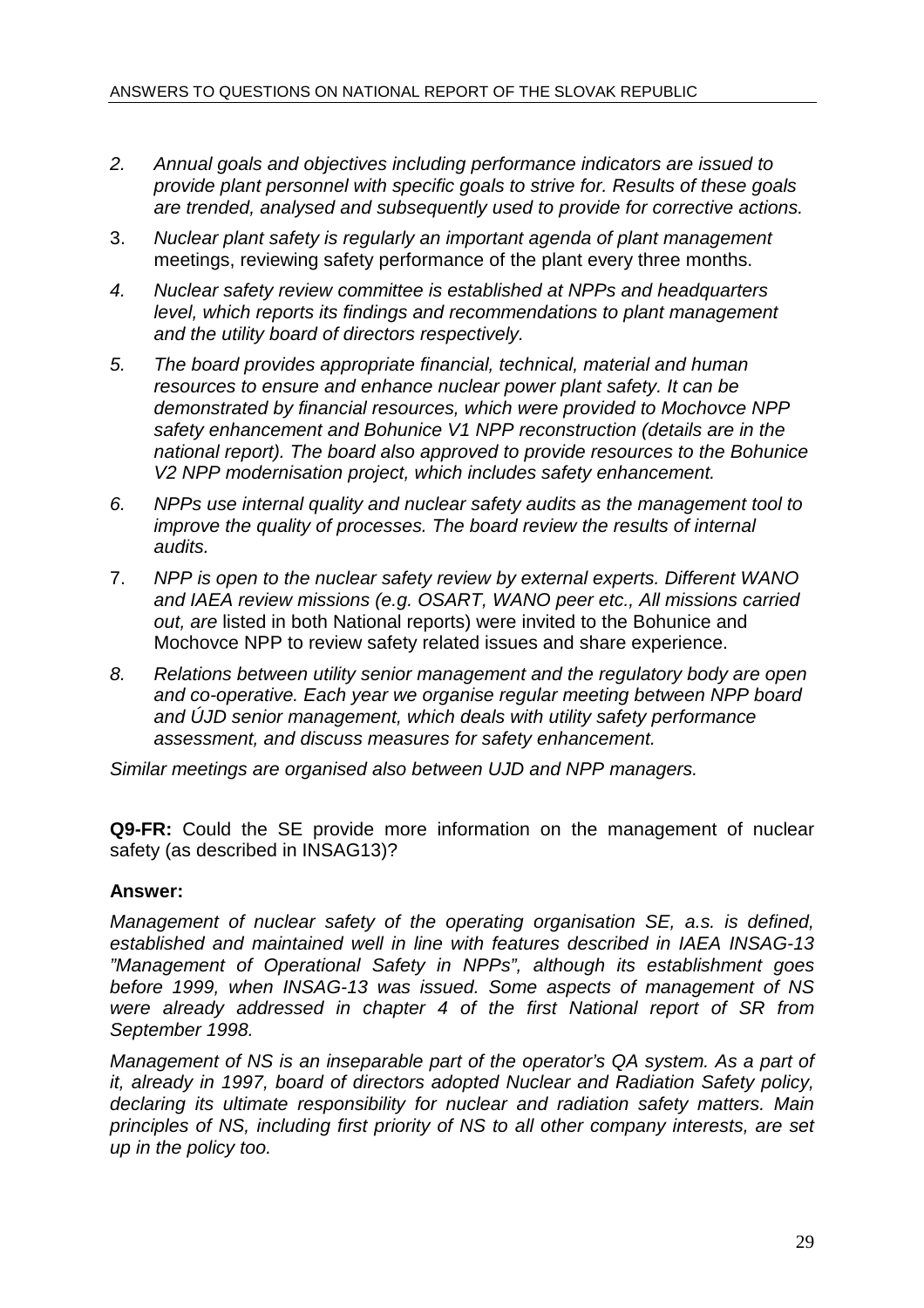Subsequently, this policy has been enforced and disseminated within the licensee and NPP QA system. The primary responsibility is further discharged and described in written to all management levels covering all NS relevant activities and establishing an effective management system.

The system is subject of periodic review and updating, to ensure that it complies with all legislative requirements and requirements, regulations and decisions of the nuclear regulatory authority. It reflects contemporary IAEA standards, recommendations, guides and good international practice as well.

High attention is being paid to self-assessment (incl. indicators, internal and external audits, operating experience feedback etc.) and strengthening of safety culture. Among goals, annually set up by the plant management as a self-assessment tool, indispensable role plays goals related to safety performance. Being aware of important role of individuals in implementation of safety management system and to promote awareness of safety, the plant management launches regularly an annual action plan on safety culture. It comprises, among others, actions to be taken in the area of safety culture, tasks assignment, evaluation of indicators of SC etc.

**Q10-FR:** Are there (SE, a. s.) internal or external reviews or audits carried out for assessing the safety culture?

### **Answer:**

Internal safety audits are important part of SE, a.s. self-assessment. Within safety audits, aspects related to safety culture (SC) are reviewed too.

Working groups on self-assessment of safety culture are created at the plant level, to co-ordinate activities on the field of SC, such as annual action plans on safety culture, questionnaires, definition and evaluation of indicators of SC, training courses on SC, etc.

Surveys of safety culture are used to be organised periodically, to assess attitude of staff to SC and level of safety culture in general. Plant personnel Answers in written questionnaires, comprising number of safety culture related questions. Outputs of questionnaires evaluation represent important input for drafting measures to be addressed within annual action plan on safety culture. For example, such survey was organised at Mochovce NPP in 1999 and a follow-up survey is being prepared for this year. Similar survey of SC at Bohunice NPP is scheduled for this year as well.

Other activity, where SC is being evaluated, is investigation of operating events. Special attention is paid to analysis of human performance within this process, among others, assessing adherence of personnel to safety culture principles too. An annual overall assessment of operating events is further performed. In case, some generic SC issues are identified, corrective measures are drafted and submitted to plant management for approval.

External audits of SC have not been performed yet. Regulatory authority UJD performs inspections to nuclear installations, some of them devoted to SC too.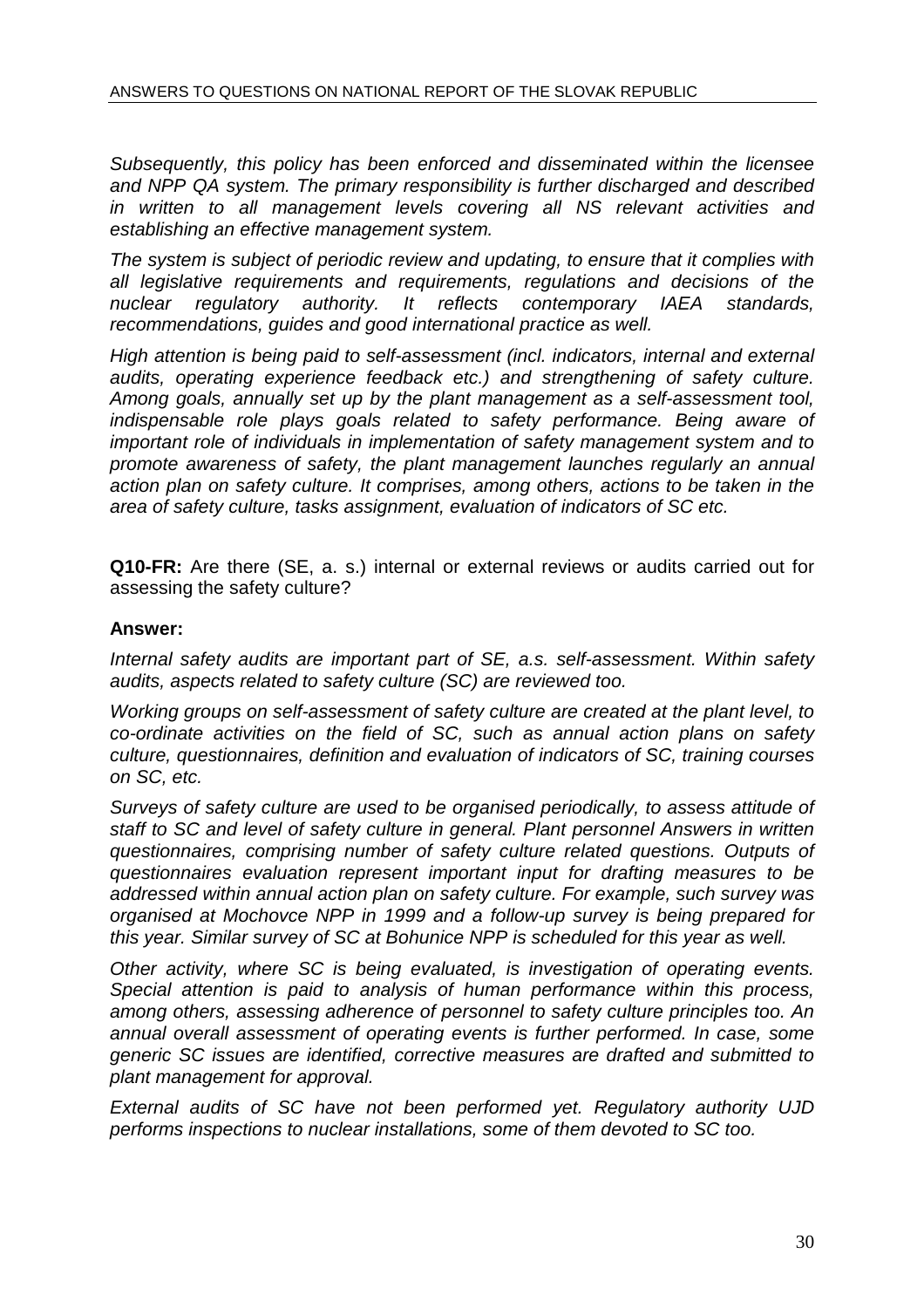**Q11-FR:** What are the safety indicators or the performance measures used by the Slovak Republic (by the regulator and by the operators)? Are these indicators thought to allow an early identification of a possibly declining safety in order to take the appropriate countermeasures?

### **Answer:**

The group of indicators contain WANO indicators too, which provide operators with quantitative level of ten key areas of nuclear safety and operational reliability. In the year 1998 the decision was made for setting up for particular performance indicators the numerical targets. As a general rule used at Slovak NPPs, the goals set for every upcoming year are stricter than the goals for the previous year.

Set of plant indicators is systematically assessed and the information regarding indicators of nuclear, radiation and operational safety is included into Quarterly / Annually Report on Nuclear and Operational Safety, which is a subject of discussion of regular meeting of Advisory Committee on Nuclear Safety. Conclusions made by the Advisory Committee on Nuclear Safety on the plant safety level are presented to the NPP management, which is responsible for providing appropriate information on findings to the UJD SR and another subjects as SE, a.s., NPP- Dukovany, Temelin, Mochovce, Paks.

Results of an assessment of WANO indicators / according to guide IG 19.1/ are quarterly sent to the WANO Centre in Moscow. The process of collecting the appropriate data, calculation of specific performance indicators as well responsibilities of particular NPP departments are strictly defined in appropriate Quality assurance documents.

The operators of Slovak NPPs actively contributed in the IAEA project TECDOC-1141 on development the framework of operational safety performance indicators, where three important aspects of plant operational safety were addressed - NPP normal operation, NPP emergency operation, and the attitude of NPP personnel towards safety. On this basis three key attributes were chosen that are associated with plants that operate safely; plants operate smoothly; plants operate with low risk; plants operate with a positive safety attitude. The existing PIs system (shortly described above) provides strong background for the upcoming PIs system (based on the IAEA framework) that is going to be released this year and is expected to fully replace the current PIs system.

UJD SR has addressed the performance indicator issue in its Decision No. 245/2001, concerning the regulatory requirements for licensee periodical reporting. According to the UJD SR Decision No. 245/2001 Quarterly and Annually Reports on Nuclear and Operational Safety should include: assessment of the operational indicators including chemistry index and fuel (reliability) index, assessment of radiation monitoring in the vicinity of the nuclear power plant, report on radioactive waste. The information required should be supplied to the regulatory authority within two month after counted period.

Currently at UJD SR the initiatives are undertaken for developing the system, which would provide for the regulator an objective tool to review nuclear safety and to evaluate its own activities and effectiveness. The Performance Indicators (PIs)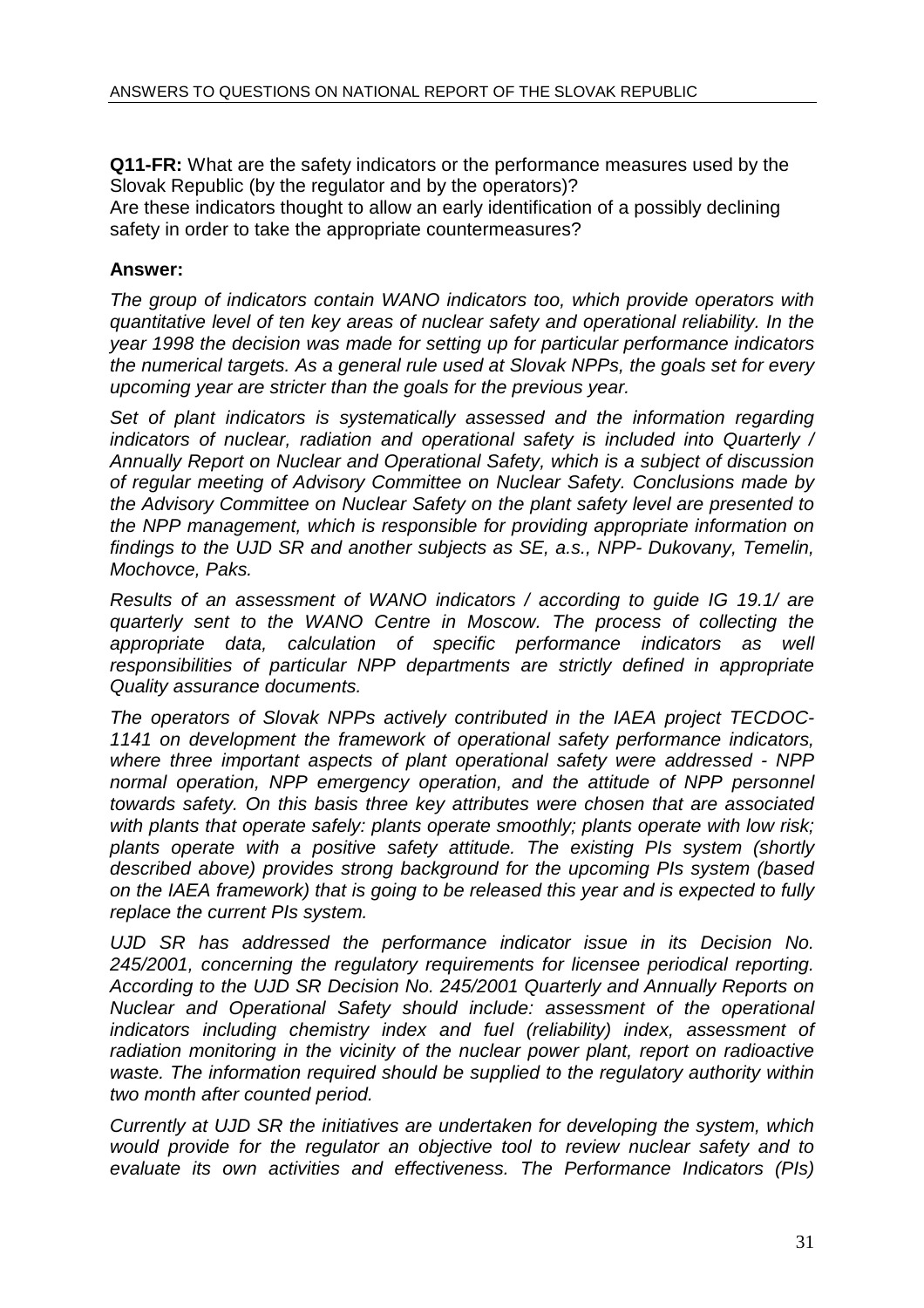system under consideration is focusing on two main areas: safety of nuclear facilities and regulatory activities. The assessment of nuclear facilities is assumed to be covered by means of the upgraded IAEA PIs system adopted for Slovak NPPs environment and the assessment of regulatory activities is going to deal with implementation of Quality management principles. Experience gained during the UJD participation in the European Commission project aimed at alternative approaches to safety performance indicators as well as the information from similar projects of OECD/NEA and Finish regulatory body STUK will be applied.

UJD SR is going to focus on the following activities: selection of the set of indicators used by nuclear operators useful to the regulator; identification of goals, thresholds and performance bands; developing the guidelines for the use of PIs in relation to other regulatory activities and practices including inspection programme as an additional tool for assessing the level of nuclear safety of operating reactors; to define broader set of indicators needed to monitoring regulatory technical competence, promoting of safety culture, quality of standards, for auditing their own work, professionalism when dealing with operators, adequacy of regulatory judgement in evaluations and enforcement actions. Another important task is to define a set of appropriate indicators to inform the public - the amount and form of the information should be considered.

(see also the Answer on Q8-ROM)

**Q4-SLO:** UJD requires the applicants for license to take the appropriate steps by the operator's management,.. (to make) nuclear safety a priority. What are these appropriate steps that the operator's management should take? Are the steps defined by a procedure or process description? Please, specify, and include an example.

### **Answer:**

The appropriate steps are of two kinds

1. Negotiations and generic letters

UJD requires from the operator's management to enforce within own organisation safety culture based on the IAEA recommendations in all safety related activities by means of regular meetings between UJD chairman and operator's management. Generic letters related to specific topics (examplegeneric letter requiring independent internal review of draft quality assurance programs, key UJD staff lectures related safety culture, nuclear safety and legislation organised regularly for operator's management).

These activities are planed within the operative UJD acts-are issued by chairman's orders.

2. Rulemaking

UJD includes into the regulations and safety guides requirements for awareness of nuclear safety importance (example-draft new quality assurance regulation includes requirement for development of quality policy taking into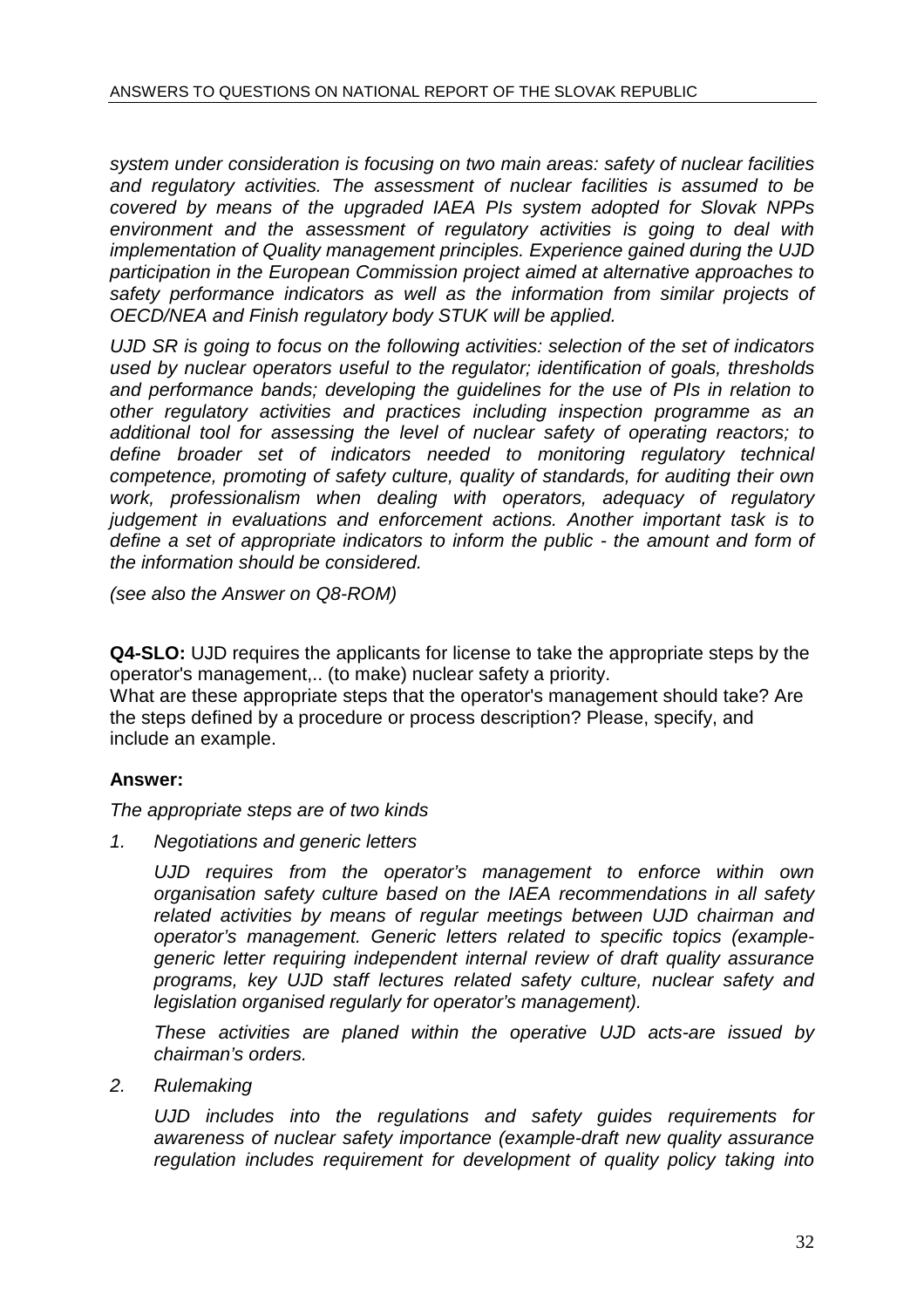account safety importance of operator's activities and requiring every operator's employee to be aware of safety importance of his activity). (see also Q3-ROM)

# **Article 11**

**Q4-ROM:** What measures have been taken to assume the availability of sufficiently qualified staff at Slovak NPPs in their near and mid term future?

### **Answer:**

The basic measure to assume the availability of sufficiently qualified staff in Bohunice and Mochovce NPPs is the continuous keeping staffs overflow in safety related positions and functions. The current system of personnel training, thoroughly described in the chapter four of the National report, will be improved by:

- Increasing the level of both theoretical and practical training implementation of SAT principles
	- Specialisation focused on individual professions
	- Complexity of training in the view of training contents
	- Implementing of all training types in compliance with the needs of the quality assurance programme
	- Personnel retraining on design changes and improvements
	- Introducing new operational procedures
	- Increasing the level of self-assessment of safety culture indicators in the training area

The formal training programs for on-site and on the job training were established updated for technicians, maintenance and field operator staff.

The simulators modification and training is performed in accordance with the Bohunice V2 Upgrading and Safety improvement programme.

The simulator and classroom training of NPP V2 operators was enlarged, comprising training on accident phenomenology and use of new symptom-based emergency operating procedures. For the time being, new symptom-based emergency operating procedures, including training materials, for NPP V1 personnel are being elaborated.

In September 2001, management of Bohunice NPP approved a proposal "Programme of staff stabilisation within the shutdown of NPP V1". In this programme, based on governmental decision on units shutdown, Bohunice NPP proposed from 3 till to 5 years salary compensation as a tool of staff motivation.

SE, a.s. keep very good relationship with Slovak Technical University in Bratislava (STU). Mechanical and Electric faculties had overcome some struggling years after political changes, when number of students studying nuclear engineering was quite low. For the time being, Slovak NPPs do not have problems recruiting qualified young people graduating at both faculties.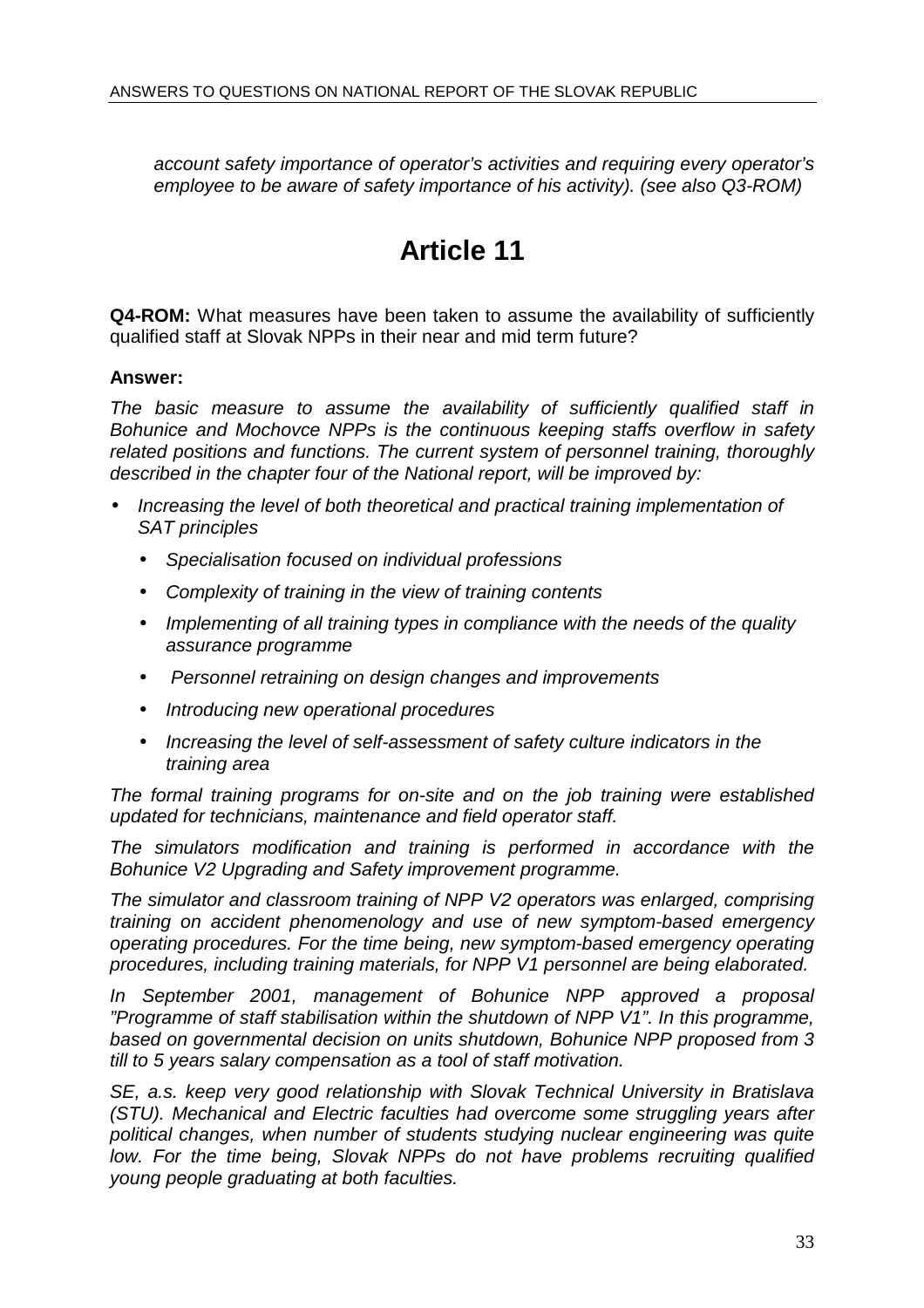Moreover, the Electric faculty of STU on annual basis provides for a postgraduate study course on nuclear safety. It is devoted to retrain or enhance knowledge on nuclear safety issues of the personnel from nuclear industry - from operating organisation, regulatory authority, TSO, etc.

**Q10-GER:** Does the state fund for decommissioning of nuclear installations and treatment of spent nuclear fuel and radioactive waste provide sufficient financial means to cover the scheduled decommissioning of Bohunice-1,2?

### **Answer:**

Based on the Act No. 254/1994 Coll., the State fund for Decommissioning of Nuclear Power Generating Facilities and Treatment spent nuclear fuel and radioactive wastes (SFL) has been constituted. Resources accumulated into SFL will be used for nuclear facilities decommissioning and storage, processing, and disposal of the radioactive waste relative to decommissioning of nuclear facilities. Owners of nuclear facilities are compulsory to pay the contributions to the fund. Up to January 2002 it was at the level 10 % of market electricity price produced in nuclear power plant. Based on an amendment of the above Act, since 1-st of January 2002 the contribution represents 350 000 SK for each MW of installed capacities of NPP and 6.8% of revenues gained from electricity produced by nuclear power plant.

From 1995 to 2001 Bohunice V1 NPP has delivered to the State fund account approx. 4,2 bil. SK. The terms of NPP V1 units decommissioning in 2006 and 2008 have been approved by Resolution of the Government No. 801/1999. Up to the approved terms Bohunice V1 NPP shall deliver to the State fund account next 4,0 bil. SK.

Based on "Conceptual plan of NPP V1 decommissioning" cost for decommissioning are estimated to approx. 14 bil. SK.

By Resolution of the Government on shutdown of V1, the State fund will be short of approx. 5,8 bil. SK, which are necessary to be covered by additional funds.

Note: Within the charges for NPP V1 decommissioning are not considered the charges for building of deep spent fuel repository.

**Q11-GER:** Has an action plan already been developed and implemented to ensure high operational safety for the remaining operating time of Bohunice-1,2?

# **Answer:**

In the resolution No. 801/1999 of 14 September 1999, the Slovak Government approved the acceptability of the realistic date of the shutdown of NPP V1 in 2006 and 2008 respectively. On 29 November 2000, the Slovak Government reviewed the draft procedure of the shutdown of NPP V1 at Jaslovske Bohunice, including the solution to social and economic impacts thereof, and adopted Resolution No. 974/2000. In this Resolution Slovak Government obliged Ministry of Labour, Social Affairs and Family to develop Action plan within resolving the social and economic impacts of the shutdown of NPP V1 up to  $30<sup>th</sup>$  June 2002.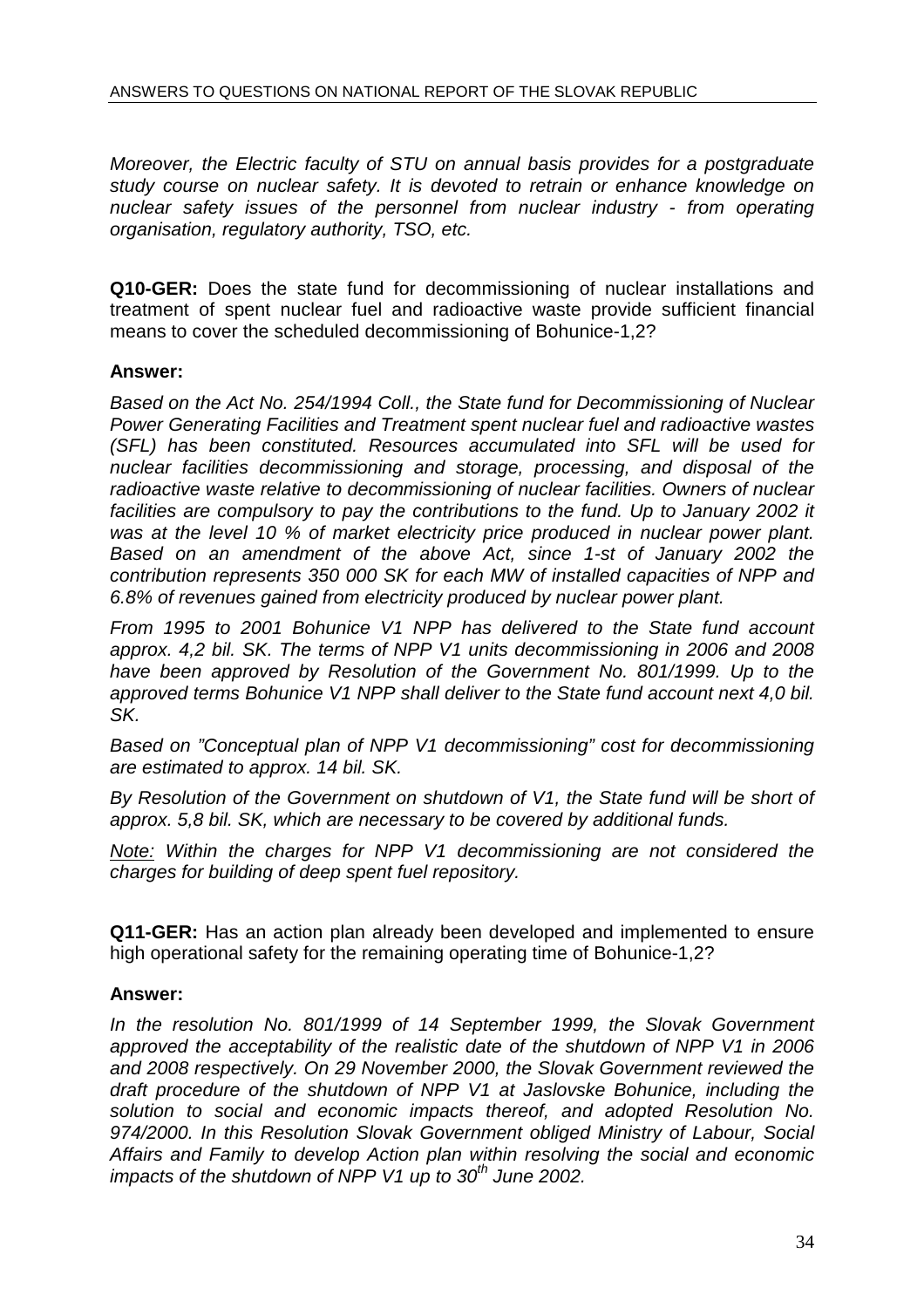Management of Bohunice NPP approved on 3 September 2001 a proposal "Programme of staff stabilisation within the shutdown of NPP V1". In this programme Bohunice NPP proposed, among other measures for staff stabilisation, a compensation of 3 to 5 years salary as a tool for staff motivation. Slovak Republic will be pleased to learn from experience of other countries, which decided for shutdown of their NPPs.

**Q5-SLO:** The strategic goal of the operator with respect to the finances include:

- 1) Preservation of a financially sound company
- 2) Raising long-term funds that correspond to the service, life of power sector projects. Does Slovenské elektrárne a.s. have a long-term financial programme of capability maintenance (external support, recruitment policy, R&D, etc.)?

### **Answer:**

Regarding the service, maintenance and investment projects SE, a.s. has defined long-term programme, which have to be in compliance with the log-term plans of firm development and management strategy. By matter-of-fact plan activities the log-term financial programme is being specified.

Main priorities, large maintenance activities and investment projects have been scheduled in the long-term maintenance plan and the long-term investment plan for period of 10 years. The financial demands described there form the base of longterm financial plan.

Maintenance activities, all external supplies, supports and investment projects have been elaborated in more detail in the middle-term maintenance plan and investment plan for period of 3 years.

All maintenance activities, small repairs, actual supplies, detailed phases of projects are being scheduled in the annual plan. Based this, the annual exact and updated financial plan has been compiled. Financial plan covers also safety improvements of NPP Bohunice V2.

# **Article 12**

**Q5-ROM:** The Report strengthens the importance of safety culture. Could you describe in more details the activity of the "special group for self-assessment of safety culture"? What safety culture parameters have been defined for the purpose of evaluation?

### **Answer:**

Safety culture at SE, a. s. NPPs embodies a top to bottom approach to plant operation from a safety perspective as detailed in INSAG-4.

A lot have been done by the plant top management in the area of safety culture. The principles and features of safety culture were issued and discussed with managers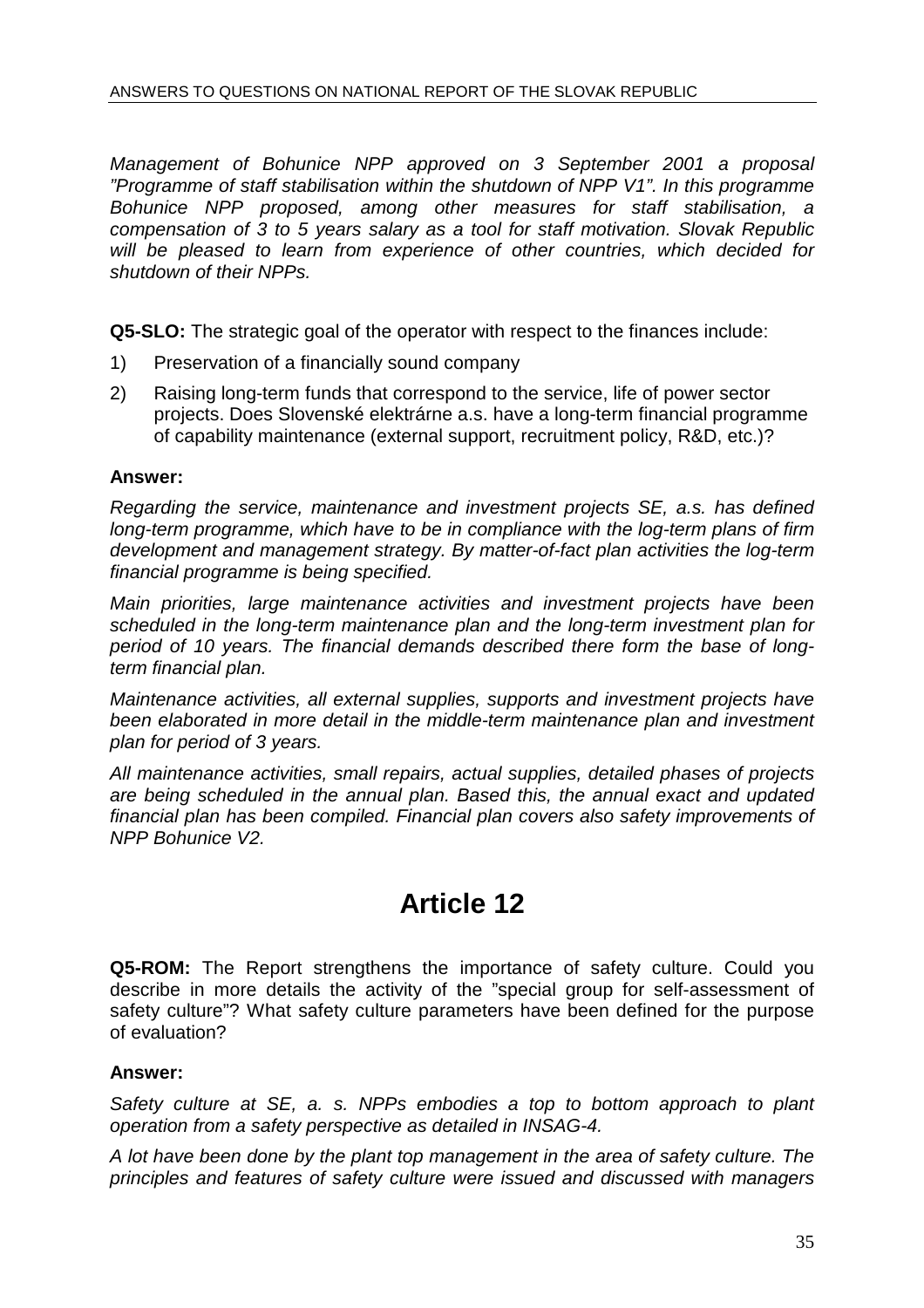and with shift personnel at working meetings. Managers have explained and discussed the safety culture approach with their staff in order to improve the current state. Management commitment to safety culture can be seen through articles in plant newspapers written by managers, on regular meetings with middle managers and in discussions with staff within management field walk downs.

Safety culture was introduced under the logo SAMKO, what in Slovak language means: Stop - Think - Act - Review. Questioning of safety culture is introduced into regular training of the personnel in accordance with work approach QP-06-018. Management of NPPs launch "Safety Culture Action Plan" annually.

The responsible staff for Safety Culture Assessment has been established according to plant manager′s order in 1998.

The main tasks of this staff are following:

- To elaborate an annual Safety Culture Action Plan;
- To perform surveys of Safety Culture (SC) evaluating actual attitude of staff to SC and drafting future measures to the management;
- To report to the plant manager results of evaluation of the Safety Culture Action Plans fulfilment and give recommendation for SC improvement;
- To assist in implementation of SC within the plant;
- To develop a set of SC Self-Assessment Indicators;
- To develop rules for SC Self-Assessment;
- To make recommendations for the system of Safety Culture Management

Senior management annually (starting from 1995) establishes and provides to staff plant annual goals. The goals include numerical targets, which are used (from 1992) to measure plant performance. Plant goals are supported by department goals and tasks. Following OSART 1998 recommendations improvement in setting more numerical goals on the department level was reached. Plant performance including trends and fulfilment of plant goals is periodically assessed on senior management meetings and meetings with middle managers. Nuclear safety is an important agenda at top management meetings.

The plant performance and safety indicators are regularly evaluated and are used as a management tool for evaluation of plant performance and for initiating corrective actions if needed. In addition IAEA workshops of Safety Culture enhancement are regularly organised in Slovakia and IAEA lecturers provide presentations in post gradual courses of Slovak Technical University.

**Q6-ROM:** Which procedures have been developed to incorporate systematic root cause analysis of human-induced events into the event reporting system of Slovak NPPs?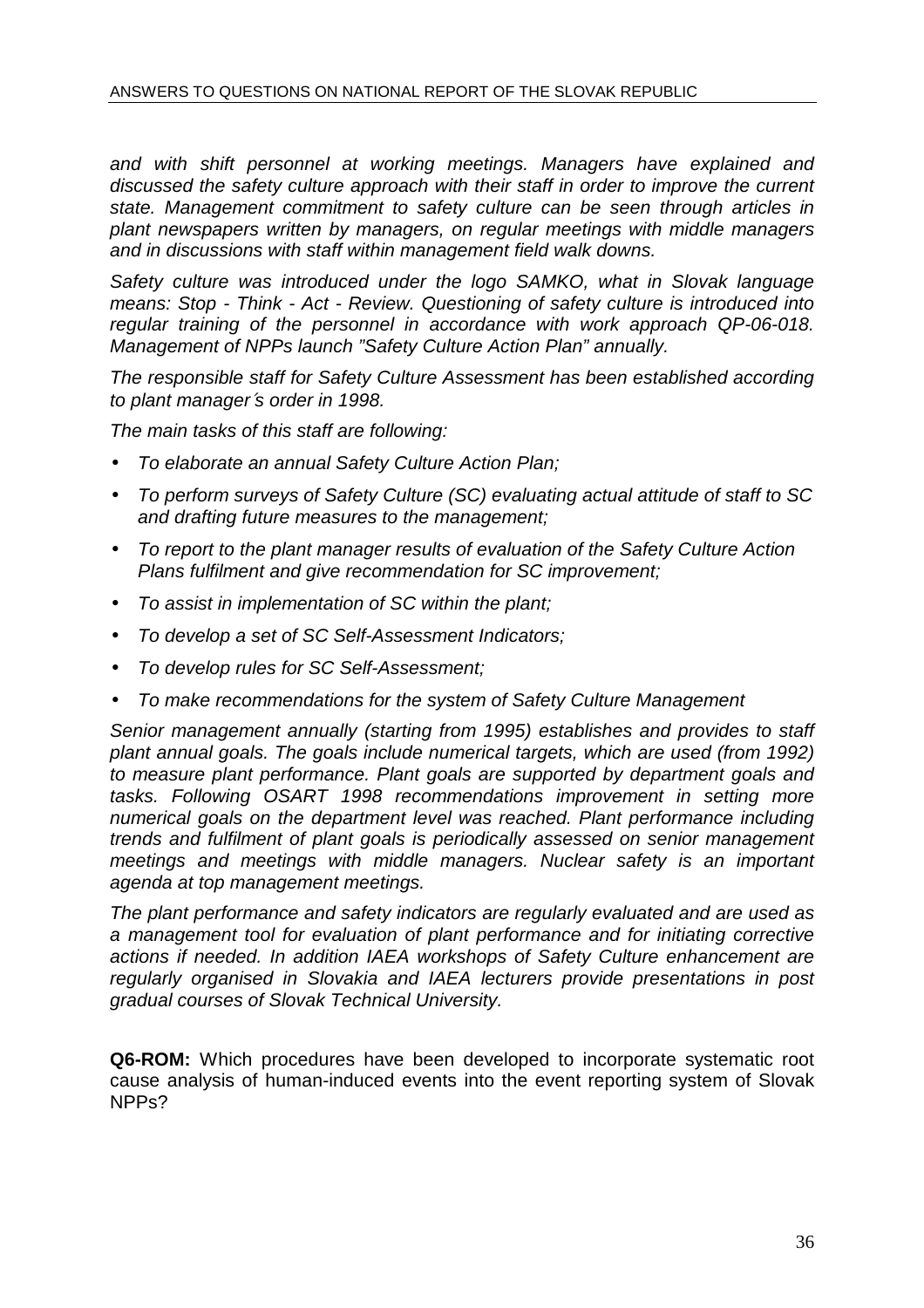## **Answer:**

Slovak NPP use for root cause analysis of human-induced events the procedure Human Performance Enhancement System (HPES) developed by INPO in the year 1981. Systematic root cause analysis was incorporated into internal procedures. Procedures were worked out by experienced personnel, trained on root cause analysis methods at international training courses, meetings, seminars and workshops, organised by IAEA, WANO and nuclear regulatory authority UJD SR. In order to improve human performance there was developed additional internal procedure, which deals with individual and leader behaviour. Nuclear regulatory authority UJD SR issued in 2000 a regulation setting up rules for classification and reporting of operating events. In accordance with this regulation, specified events have to be analysed by root cause analysis.

**Q7-ROM:** What measures have been taken place to reduce the possibility of errors due to man-machine interfaces?

## **Answer:**

Man-machine interfaces matters for human performance failure decreasing have been implemented systematically within modernisation projects of Bohunice and Mochovce units. Large number of improvements has been made in this area during last years. Most of them were implemented in the control rooms design, accessibility of manual operated equipment, implementation of computer-controlled systems, providing for computerised operator aids, etc.

Following improvements have been implemented at the NPP Bohunice V2 unites to decrease probability of human performance failures due to deficiencies in manmachine interface: modification of alarms and announciators in the control room for primary circuit, secondary circuit and auxiliary systems equipment; supplementing electric consumption unit supply mnemonic scheme with transparent alarms; installation of new reactor in-core monitoring system.

The design of Mochovce control room was developed by Siemens and all ergonomics aspects were taken into consideration as for example sound and light alarms, displays, controls, colour markings, panels layout, shape of gauges, readings, CR lighting, CR air climate system.

In cases, when event analysis reveals insufficient man-machine interface, corrective measures are taken to address identified weaknesses in ergonomics.

Ergonomics aspects are also considered at PSA studies, where human reliability is quantified.

In addition, all Slovak NPPs have full scope simulators used for operators training. Based on the training schedule approved by the regulatory authority, two weeks are devoted to practical simulator training annually.

**Q12-GER:** How has NPP Mochovce implemented safety culture and safety management? What are the criteria or indicators used? Which competencies and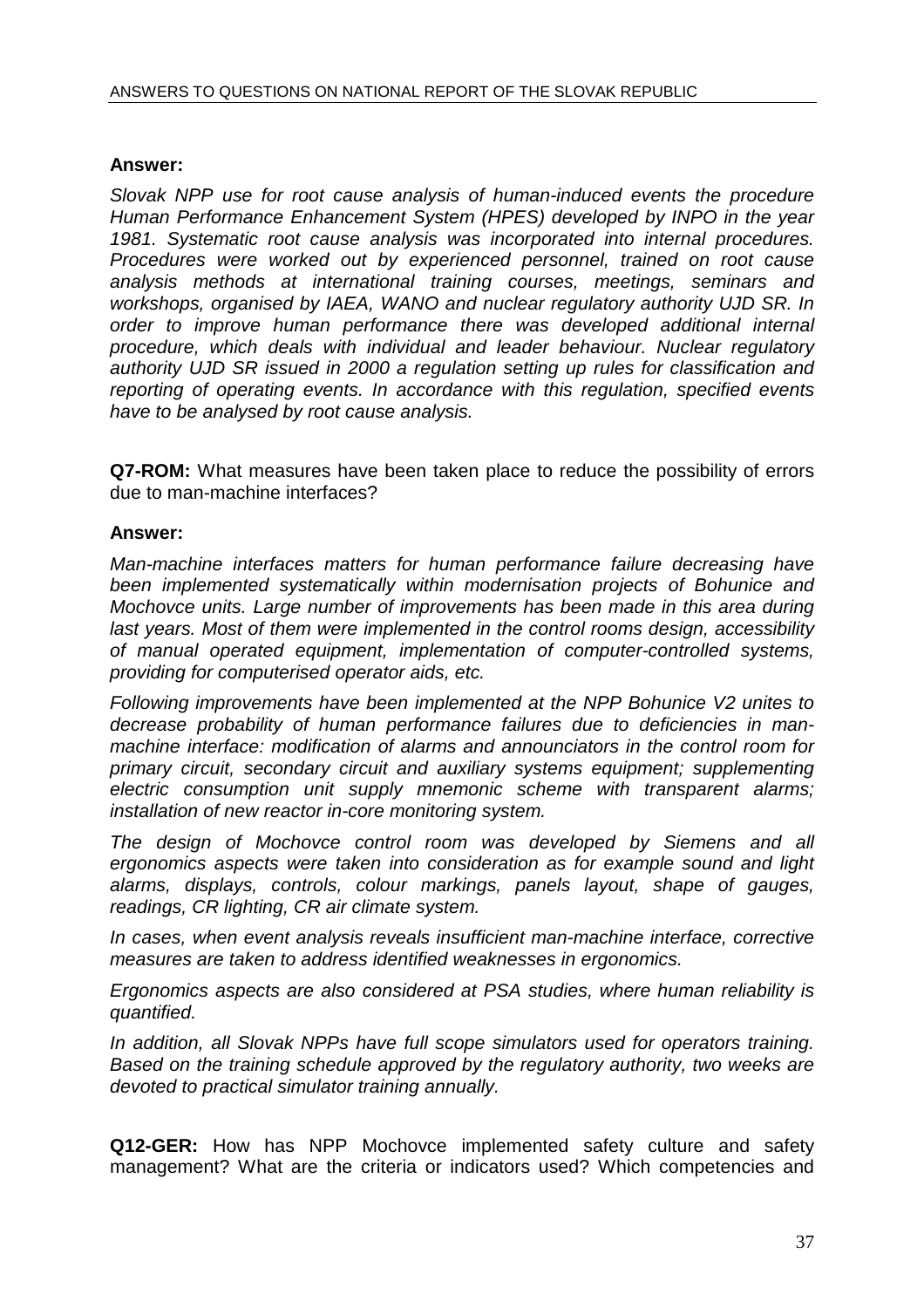experience has the self-assessment group? What is the experience with such an approach? Is it recommended to establish such a self-assessment group also in NPP Bohunice?

## **Answer:**

The document "Safety Strategy" was issued as overriding document for safety management. Several documents have been issued for Safety Culture implementation (e.g. plant manger order "Safety Culture", The Rules for Safety Culture Self-Assessment, booklets (brochures) about of the SC for both operation and maintenance personnel, etc.). The set of plant specific indicators based on the INSAG-4 indicators has been elaborated.

The working group for Safety Culture Self Assessment has been appointed in year 2000. This group acts as plant manager advisory group.

Main tasks of the WG were following:

- To develop a set of Safety Culture Self-Assessment Indicators (the indicators from INSAG-4 are too general);
- To develop rules for Safety Culture Self-Assessment;
- To make recommendation for the system of Safety Culture Management.

Safety Culture Self-Assessment Working Group results are following:

- The set of plant specific Safety Culture Indicators and specific Safety Culture Queries have been developed for all areas of INSAG-4
- An order of Plant Manager for Safety Culture Self-Assessment has been issued
- The rules for Safety Culture Self-Assessment have been approved by the Plant manager
- Pilot evaluation of Safety Culture Indicators has been performed
- Safety Culture Action Plan for year 2001 has been elaborated
- The repetition of the Safety Culture survey has been prepared for the year 2002 to compare Safety Culture level to results of initial survey.

First results of the safety culture-self assessment for the year 2001 will be available in March of year 2002. It is not appropriate make general recommendation for establishing such self- assessment group in any other power plant. There is very close co-operation between Mochovce and Bohunice in the area of Safety Culture. In addition IAEA workshops of Safety Culture enhancement are regularly organised in Slovakia and IAEA lecturers provide presentations in post gradual courses of Slovak Technical University.

**Q12-FR:** Could the Slovak Republic (SE, a.s.) provide more information related to man-machine interface (indicators, aids to the operators)?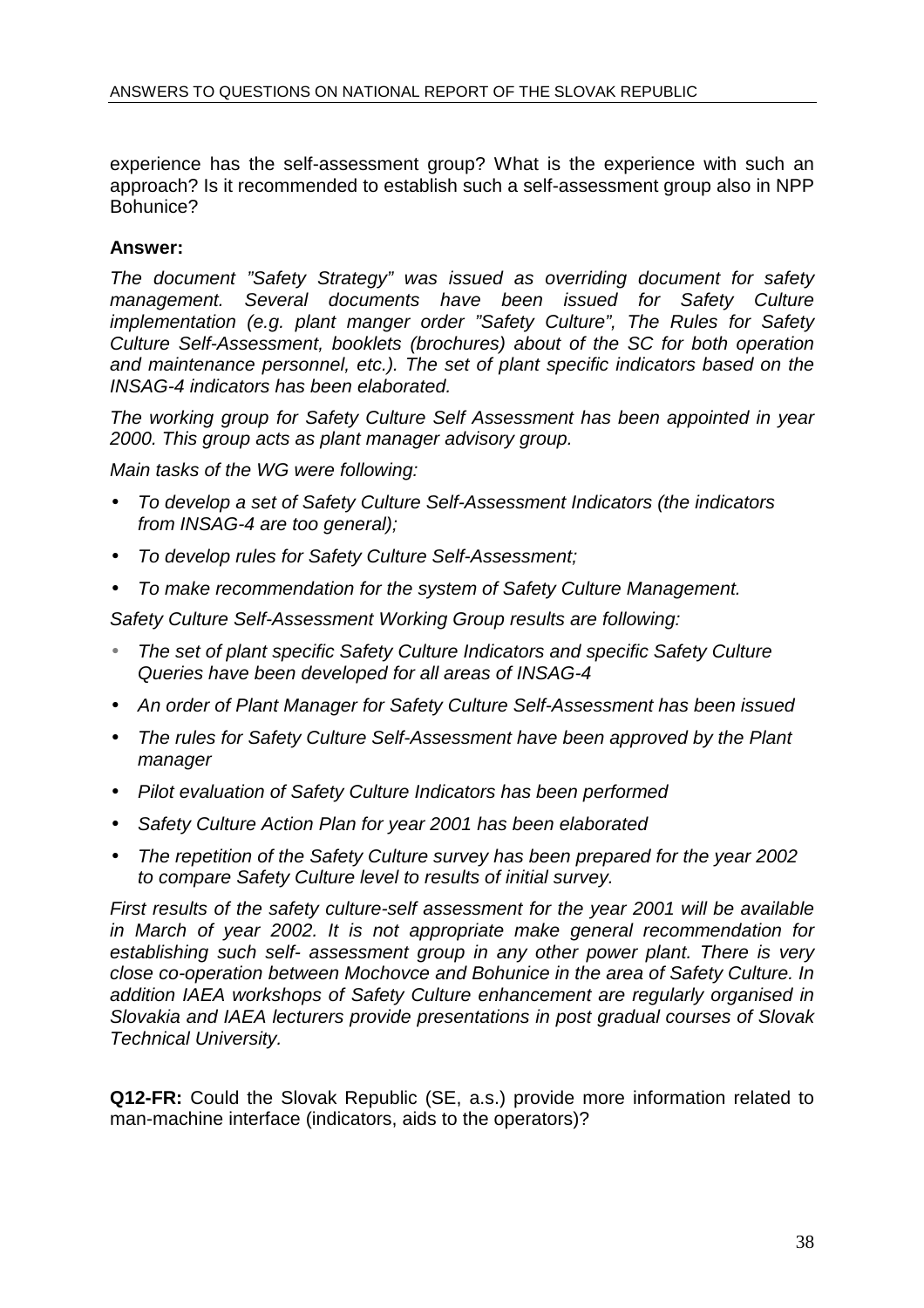## **Answer:**

## NPP Bohunice V1

Original V1 plant main control room (MCR) design comes from former Soviet Union (primary part), the rest has been designed in previous Czechoslovak Republic. Only several automatic controllers (reactor power controller, turbine controller, steam generator level controller,) and one very simple computer supported MCR operators. Information about main plant parameters were collected by information system IVM and presented to MCR operators by either digital display or special scale devices. Scale devices located directly on MCR panels provided most information. All equipment has been controlled from MCR boards by control keys or switches. Some of information and control elements were located on non-operative (back) panels.

In 1992 the first process information system (TIS) was installed. It contributed to higher level of information collection and made the system more user friendly. It contained several new functions (graphs, diagrams, bar-graphs, special tables, files,...). This system has been continuously developed and at present time (2002) is a new version is going to be implemented.

Great MCR operator support has been added in the frame of gradual reconstruction. There were installed new control panels on MCR (Teleperm panels). All safety important equipment is controlled now from those new panels (including announciators), there have remained just control and announciators of non-safety important equipment in the old cabinets. It makes easier for operators to determine importance of coming alarms. Signals from the new Teleperm system are processed and sent to new operator station in various form. It can provide graphs, records, trends, information about active thresholds in logical schemes, ... Similar tools have been implemented for several non-safety important equipment (turbine controller, generator excitation system, air-conditioning systems,...).

These systems are computer controlled and operator can receive all information from PC. New PAMS panels have been installed in MCR. Much information that was available only in non-operative cabinets of MCR (out of the immediate view of the operator) is now in operative part of MCR.

All described changes and modifications are reflected in the delivery of full scope simulator, which has been in operation since May 2001. It serves as an important tool to assure, operators obtain all practical skills, necessary for their performance.

## NPP Bohunice V2

In order to improve information of operators and man-machine interface, some equipment has been installed:

- Equipment for monitoring operation of turbines and providing information BENTLY NEVADA.
- SCORPIO system, which monitors neutron physical parameters of the reactor and is capable of predicting the progress of parameters.

Additional measures have been implemented in the area of light alarms at the main control room. There are no signal lamps on during normal operation mode. Operational documentation was also modified, it contains manipulation step-by-step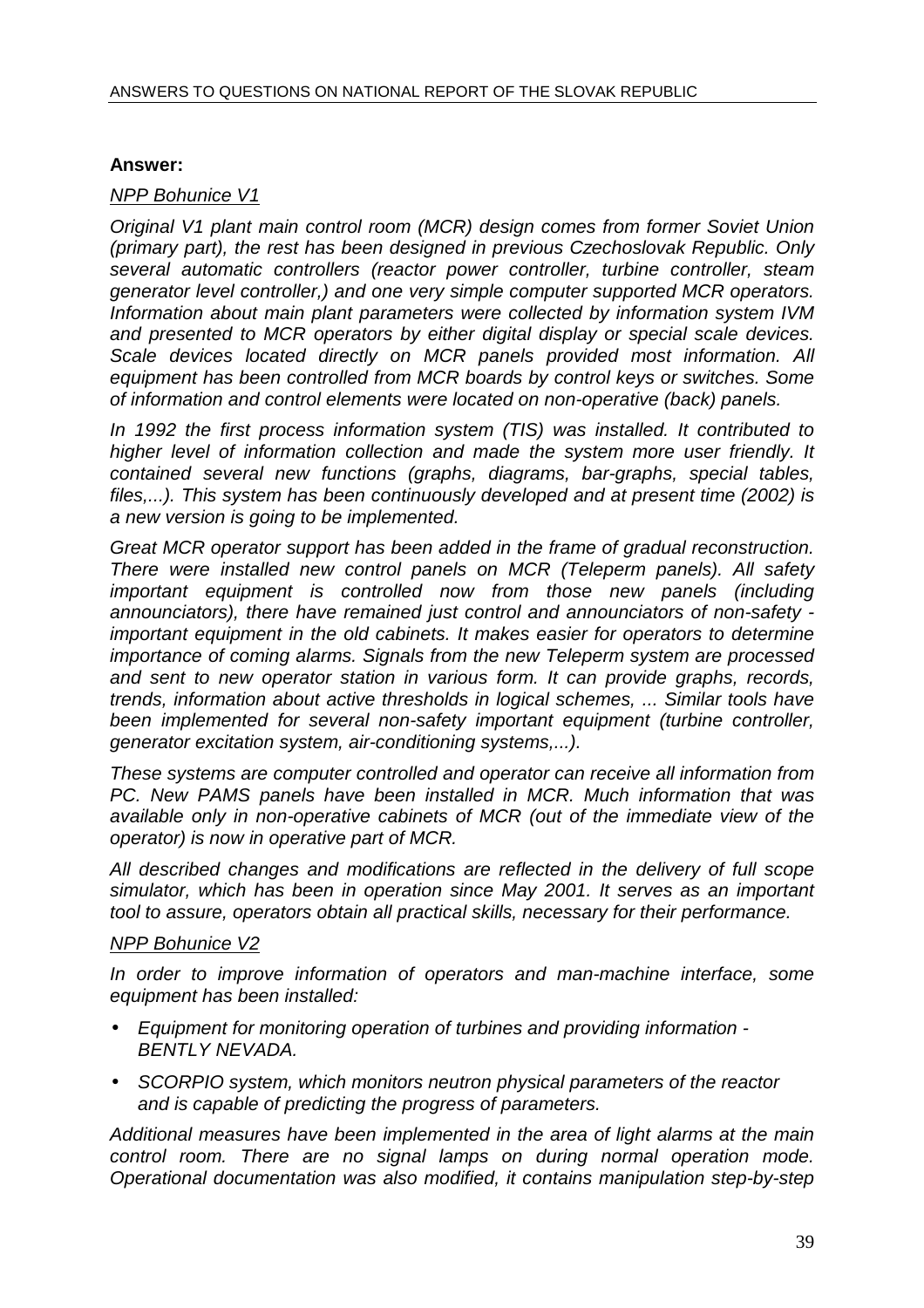procedures, with information on anticipated equipment response. Procedures to test equipment functionality during operation have been developed. A signalling response procedure for control room operators was also developed.

Further upgrading of man-machine interface will be carried out through replacement of RPS and ESFAS during the planned major modification of the NPP in the near future.

#### Mochovce NPP

The design of Mochovce main control room (MCR) was developed by Siemens and all ergonomics aspects were taken into consideration as for example sound and light alarms, displays, controllers, colour markings, panels layout, shape of gauges, readings, MCR lighting, MCR air conditioning system.

In cases, when event analysis reveals insufficient man-machine interface, corrective measures are taken to address identified weaknesses in ergonomics. Ergonomics aspects are also considered at PSA studies, where human reliability is quantified.

The simulator training at three full-scope simulators (V1, V2 and Mochovce) plays an important role in decreasing probability of human failure

**Q13-FR:** Could the Slovak Republic (SE, a.s.) provide some information concerning the change from event oriented to symptom-based procedures?

What are the means for assessing the efficiency of the new system? Were problems already encountered?

## **Answer:**

Symptom based emergency operating procedures (SB EOP) have been implemented on both Bohunice V2 and Mochovce NPPs. These procedures were developed based on Westinghouse approach. WOG generic guidelines were adapted to VVER V213 design within the contracts with Westinghouse Energy Europe Brussels. Validation confirmed efficiency of the developed procedures.

Small changes in SB EOPs are foreseen in line with introduction of SAMGs, which are scheduled to be developed by the end of 2003.

It was also decided to develop EOPs for V1 plant and implement them till the end of year 2003 within the contract with WEE Brussels. The verification and validation (V&V) of the developed parts of the procedures is continuously conducted by the plant staff at the full scope simulator. The final V&V at the simulator is scheduled as well. Operators are going to be trained thoroughly in terms of theoretical and practical training before implementing EOPs at the plant. The UJD carefully supervises the process (see also Q18, 22 –GER, Q10-AUT).

**Q14-FR:** Shutdown situations have particular features concerning human factors: are there specific measures (procedures) relating to shutdown situations?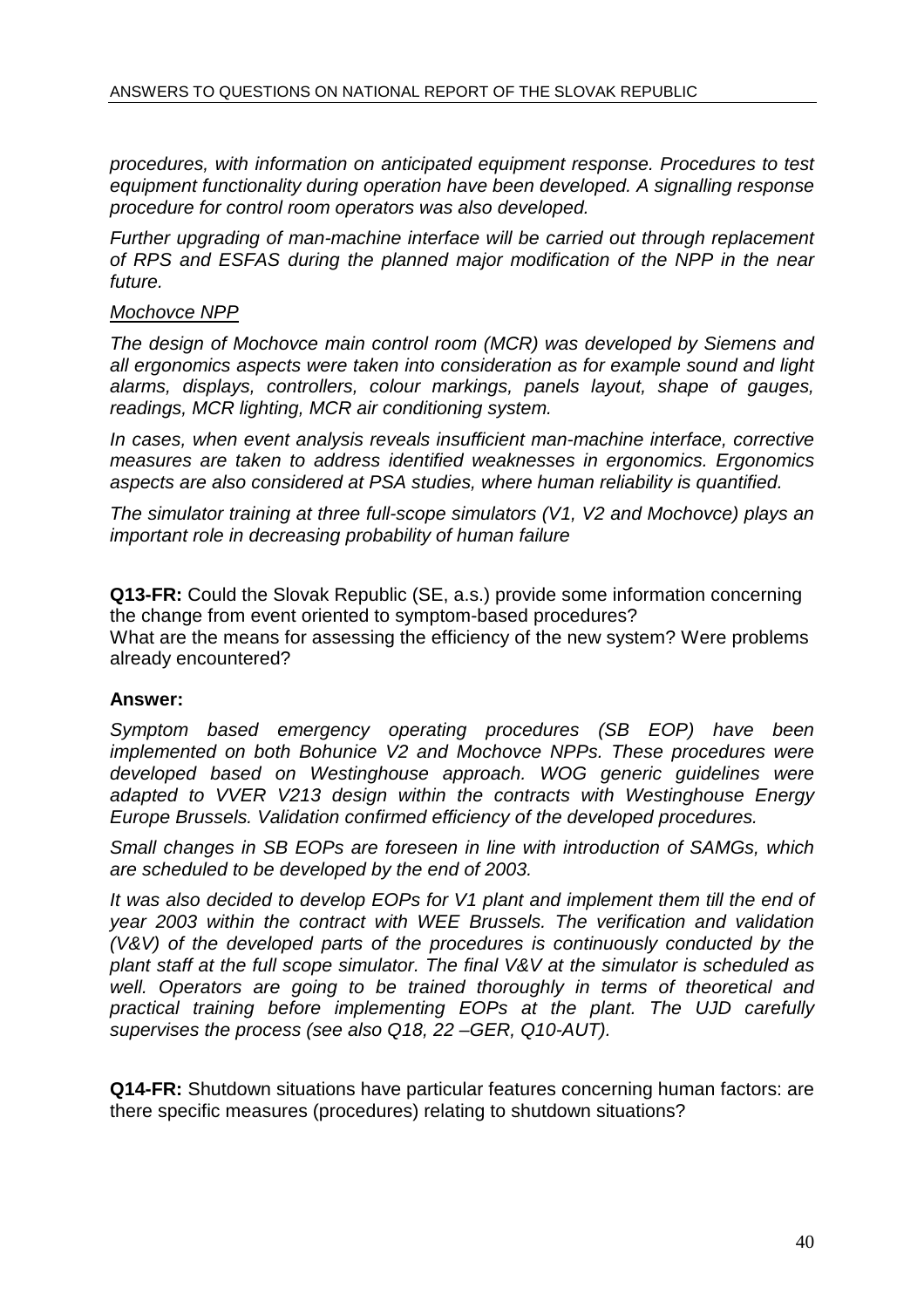## **Answer:**

There are specific procedures for normal unit shutdown process. Procedures for abnormal conditions have been supplemented by sections dealing with abnormal shutdown conditions.

Special programs are elaborated only in specific cases, when all required activities are not covered in these procedures

**Q6-SLO:** "UJD Chairman appoints members of examination commission that verifies special professional competence of selected employees. The examination comprises written and oral part and also practical part for those whose working position is to be changed. ..." Please, could you describe how members of the Commission have been chosen, what are their knowledge profiles and experience, how many members does the commission comprise, what is the training program for the commission members and who assesses the performance of operators on the plant simulators?

## **Answer:**

There is the examination commission for verification of special professional competence of selected staff of nuclear installations. This commission consists of chairman, two vice-chairmen, 14 executive members and approximately 10 members from each nuclear power plant. Total number of examination commission examiners is approximately 50. The members are selected from NPP experts, researchers, university lecturers, training instructors and UJD specialists. However, for a specific examination a group of 15 examiners is appointed.

An operator may take the licence examination only after passing through appropriate simulator training. The assessment of trainees is done by simulator instructors and a shift supervisor.

Qualification of instructors is assessed by the same examination commission as mentioned above (see also Q4-ROM).

**Q7-SLO:** Please describe the requirements and practice, of informing the regulator in the area of human factor performance. Was the human factor analysis for severe and Beyond Design Basis Accident performed? What are the main results or conclusions and what corrective measures were planned and established?

## **Answer:**

Regulatory requirements for informing on events in the Slovak NPPs result from the Act No. 130/1998 and rules in detail are given in the UJD Regulation No. 31/2000. Nuclear operator has to follow the Regulation, the reporting form and reporting period. Human performance events are also covered by the reporting system.

Nuclear events are divided into 3 categories: anomalies, incidents and accidents. Operator notifies - reports the anomalies to UJD once a month. Operator is obliged to report incidents and accidents immediately after their occurrence, in 30 minutes at the latest. The UJD regularly checks adherence to their requirements.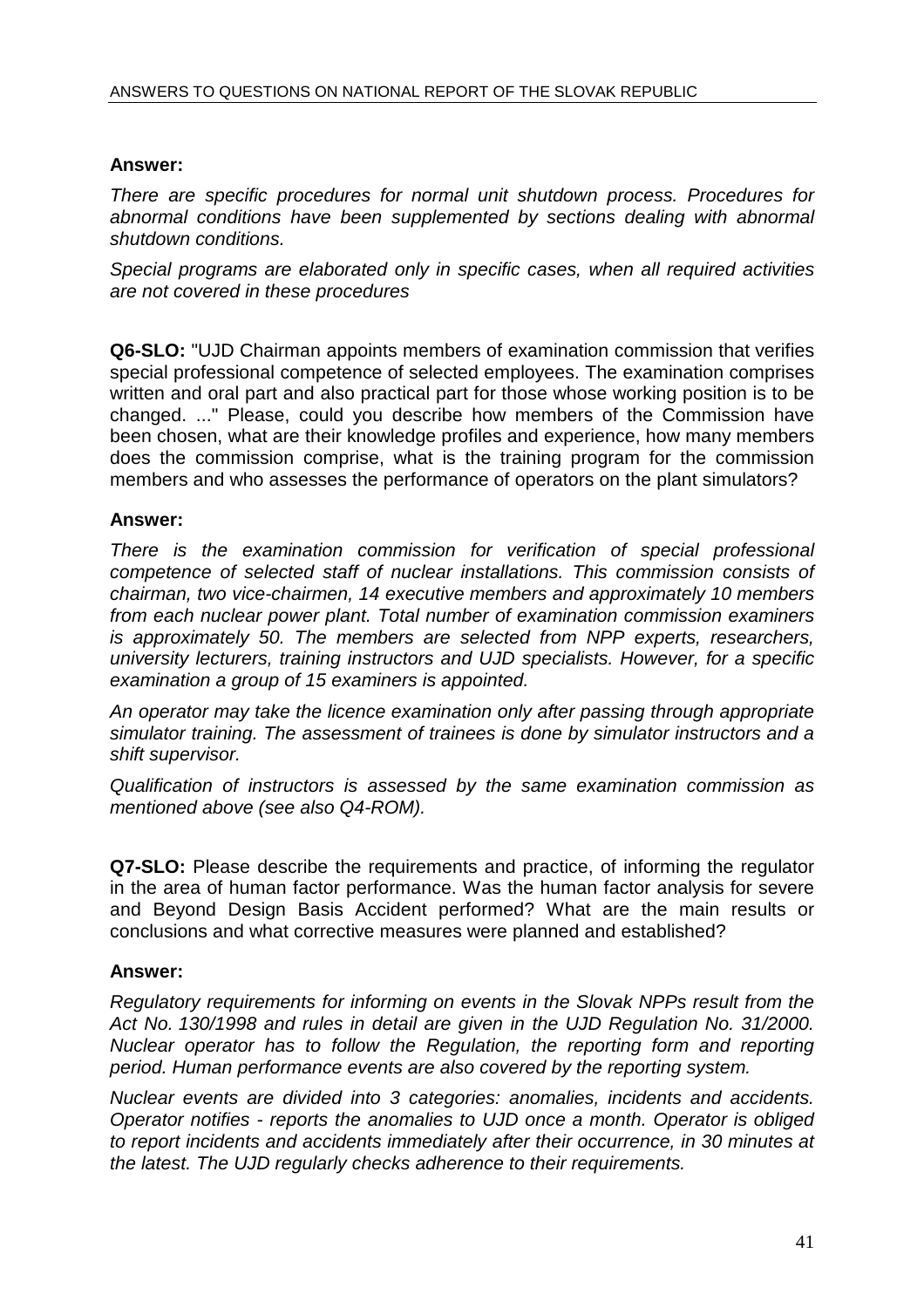Human factor performance in the operation of Bohunice V1, V2 and Mochovce is assessed continuously by in-depth analysis of root causes of operational incidents. This analysis is performed by the operational feedback group according to the established methodologies (HPES).

For the purpose of PSA V2 study a detailed analysis of human factor has been performed by US specialist (SAIC company) and the PSA models have been consequently upgraded. For shutdown PSA study, which was developed in the frame of PHARE project a similar analysis, has been performed. The experience gained in these studies has been applied in the improvement of the V1 PSA study.

The human factor analysis has been practically applied throughout the development of symptom based EOPs for V2 as well as after their implementation. The maintenance and upgrading of the EOPs reflects also the experience collected in plant simulator exercises and training of operators.

The human factor considerations are fully applied in severe accident management guidelines development, because the project is based on PSA Level 1 and PSA Level 2 results, which involve the human factor aspects. The project makes use of experience of Westinghouse NPP operators and represents the state of the art approach. This applies also to the treatment of the human factor issues. (See also Q10,11-FR,Q8-ROM).

## **Article 13**

**Q13-GER:** The upgrading program of Bohunice-3,4 is aimed to prolong the service life of the plant, too. Which measures are implemented to ensure the lifetime quality of components?

## **Answer:**

All measures applied to material of Systems, Structures & Components (SSCs) at Bohunice-3,4, dealing with the diagnostics and monitoring of degradation, are in accordance with the AMES programme. The PLIM issues are involved in:

- Lifetime Monitoring and Evaluation of selected SSCs in terms of fatigue usage factor trends,
- Extended Surveillance Specimen Programme for RPV (radiation embrittlement monitoring and assessment),
- Special Corrosion Loop for Monitoring of Reactor Coolant Piping Corrosion,
- Erosion-Corrosion Monitoring is carried out on selected primary and secondary piping of the plant,
- Monitoring of SGs materials corrosion,
- Equipment Qualification.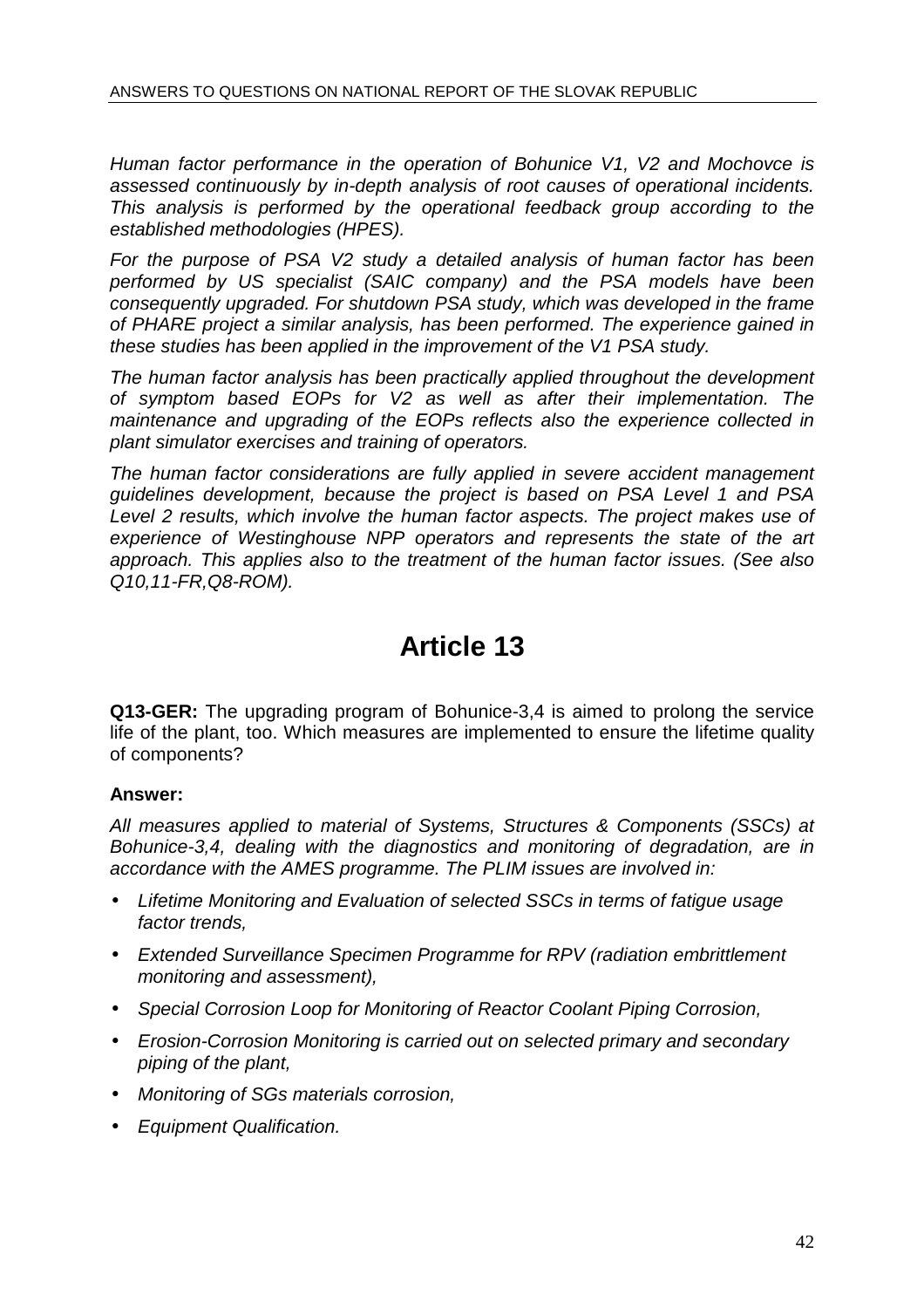**Q15-FR:** The 1999 report does not mention a Quality Assurance Program before 1990. Could the Slovak Republic indicate how the quality of the construction is assessed? In particular, has the Slovak Republic a complete documentation on the results of the controls performed during the construction, and if it is not the case, does the Slovak Republic plan to perform, as indicated in INSAG 8, supplementary testing or non-destructive examination?

Is there a program to collect and analyse the events concerning quality in order to implement a continuous improvement?

## **Answer:**

#### NPP Bohunice V1

Several kinds of equipment control have been performed during V1 construction. All main components have been checked after delivery according to original documentation and a protocol was issued as a result. In the construction period the quality of construction has been assessed according to a special program developed by VUJE (program of pre-commissioning inspections). It concerned all main components as reactor, pressurizer, steam generators, main circulating pipes, valves, etc. Protocols were issued on the inspections as well. After construction completion final pressure tests were performed, which confirmed quality of the construction. Results of all of the inspections, tests and non-destructive checking were issued in protocol form. This documentation is still archived in the plant. Based on the experience learned during construction period a plant standard MN-24 has been developed. It deals with equipment inspections and examinations. There is described in this document the whole methodology how to perform the test, which method to use, description of the method, frequency of inspections, assessment and processing of the results, scope of tests.

Based on this standard an inspection program is performed each year. For each equipment described exact schedule exists on when, how, and what to check. Then, a protocol is issued on each inspection. The protocol is archived for specified time period in the plant. A system for event analysis and feedback implementation has been developed in Bohunice plant. All events are sorted out based on their importance into several groups. Those ones that are considered important (not only from safety point of view) are treated in the following way: Responsible shift supervisor (the event occurred on his shift) writes an event report and sends it (together with supplementary documents) to the feedback group. This group performs root cause analysis of the event and prepares comprehensive report for event investigation committee. This committee approves the report and takes some corrective measures. Those measures can be reflected in operational documentation, in equipment design, in modification of inspection system… All lessons learned from events are regularly presented during shift retraining. Close attention is paid to ageing management. It is monitored on several levels. Assessment of the safety important equipment life is done continuously on individual units after the end of each fuel cycle. Materials of austenitic type are monitored from corrosion-erosion damaging mechanism point of view; loss of the wall thickness and defects at carbon and ferrite steel are monitored as potentially critical points. Concerning reactor pressure vessel (RPV), neutron flux influence on the RPV material and its resistance against brittle fracture has been evaluated using special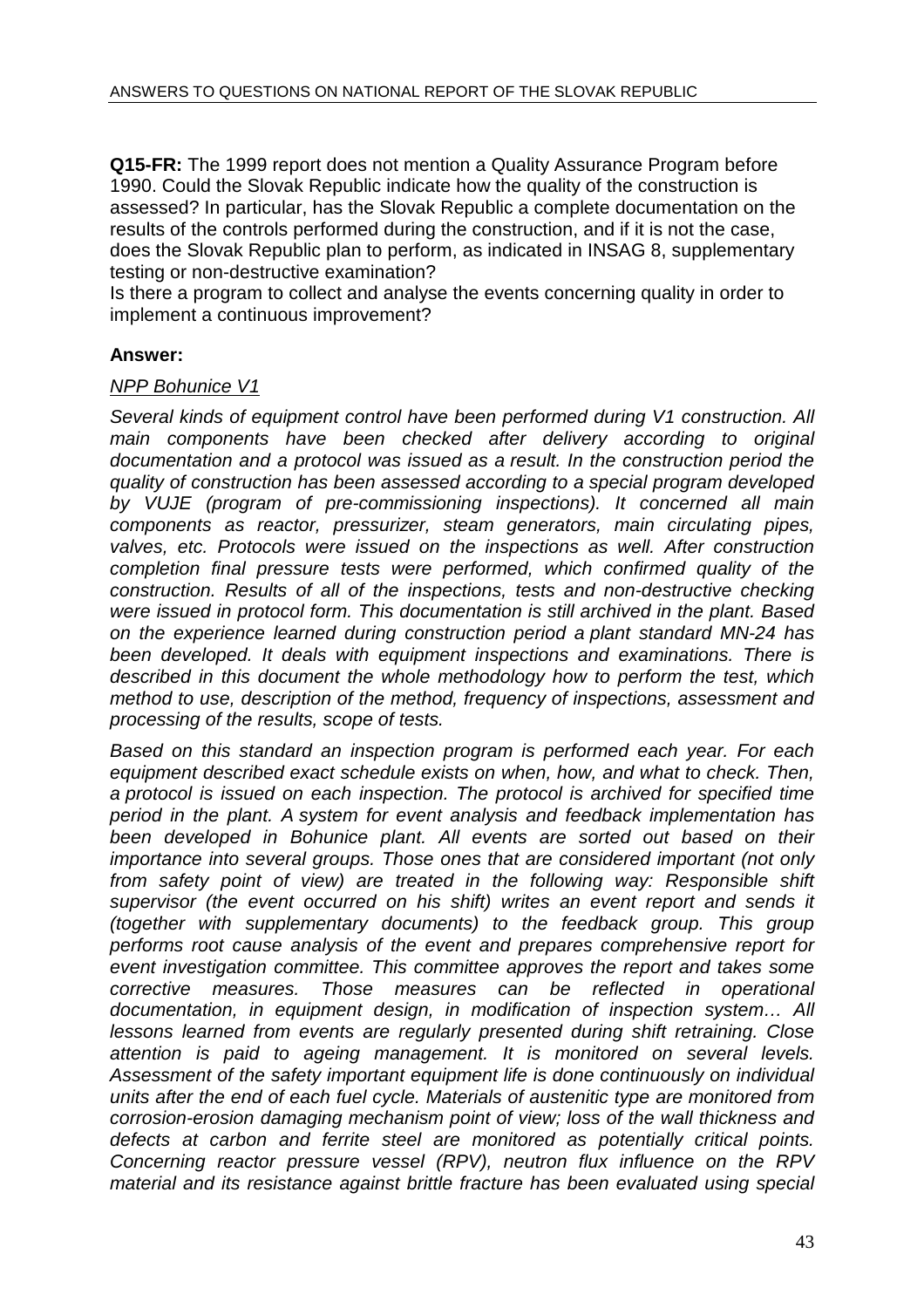computer code. Possible material failures of main primary components are also monitored using Leak Before Break concept. The above mentioned facts with very conservative margins of safety design ensure high operational reliability and safety.

At the beginning of the nineties, a large number of missions inspected Bohunice V1 plant from the safety point of view (design reviews, OSART, ASSET,…). Recommendations from their conclusions have been implemented in the program of V1 gradual reconstruction that significantly improved the plant safety level. After the reconstruction, a mission of IAEA experts reviewed the safety upgrading programme achievements in November 2000. No deficiency, which could limit design operation lifetime, was discovered.

#### NPP Bohunice V2

V2 NPP was designed and built in compliance with valid legislation of that time. In order to obtain permission for operation, test required by this legislation had to be performed. The results are stored in the power plant archive.

For the purposes of equipment inspection, procedure MN 14 "Procedure for operational inspection at V2" is used. It specifies programme of operational periodic non-destructive controls of material, welding joints and buttering of selected equipment.

Events at the power plant are dealt with by an Event committee of V2. Its main goal is to ensure analysis of operational events having an effect on operational safety and reliability of equipment and based on this to apply corrective measures, which would prevent occurrence of the same events, eventually measures that improve safety and reliability.

Quality assurance program in construction phase of Mochovce NPP (i.e. before 1990) was based on Decree No. 5/1979 of the former Czechoslovak Atomic Energy Commission and was developed in 1981. Component Quality Assurance Programmes (CQAP) for qualified items were developed. Inspections and testing of classified items during the construction were performed according to this CQAP. The inspections and tests records were part of the contractual documentation, which was deliver to customer during taking over the equipment or civil structures. The inspections and tests were divided into stages (manufacturing, construction, commissioning). Results of every stage were documented and evaluated. Positive evaluation of previous stage was condition for starting the next stage. Results from whole construction phase were evaluated and documented in the Pre-operational Safety Report. That report was submitted to UJD during the licensing process.

In 1990 the new Decree No. 436/90 of the Czechoslovak Atomic Energy Commission was issued. It requires quality system implementation and documentation in accordance with the international practice.

The plant event investigation committee at NPP Mochovce is established. The committee evaluates and analyses all events of the plant and also the events from other relevant NPPs. Heads of respective departments propose corrective or preventive actions aimed at organisational changes, technical improvements and/or training of personnel as results of the analyses.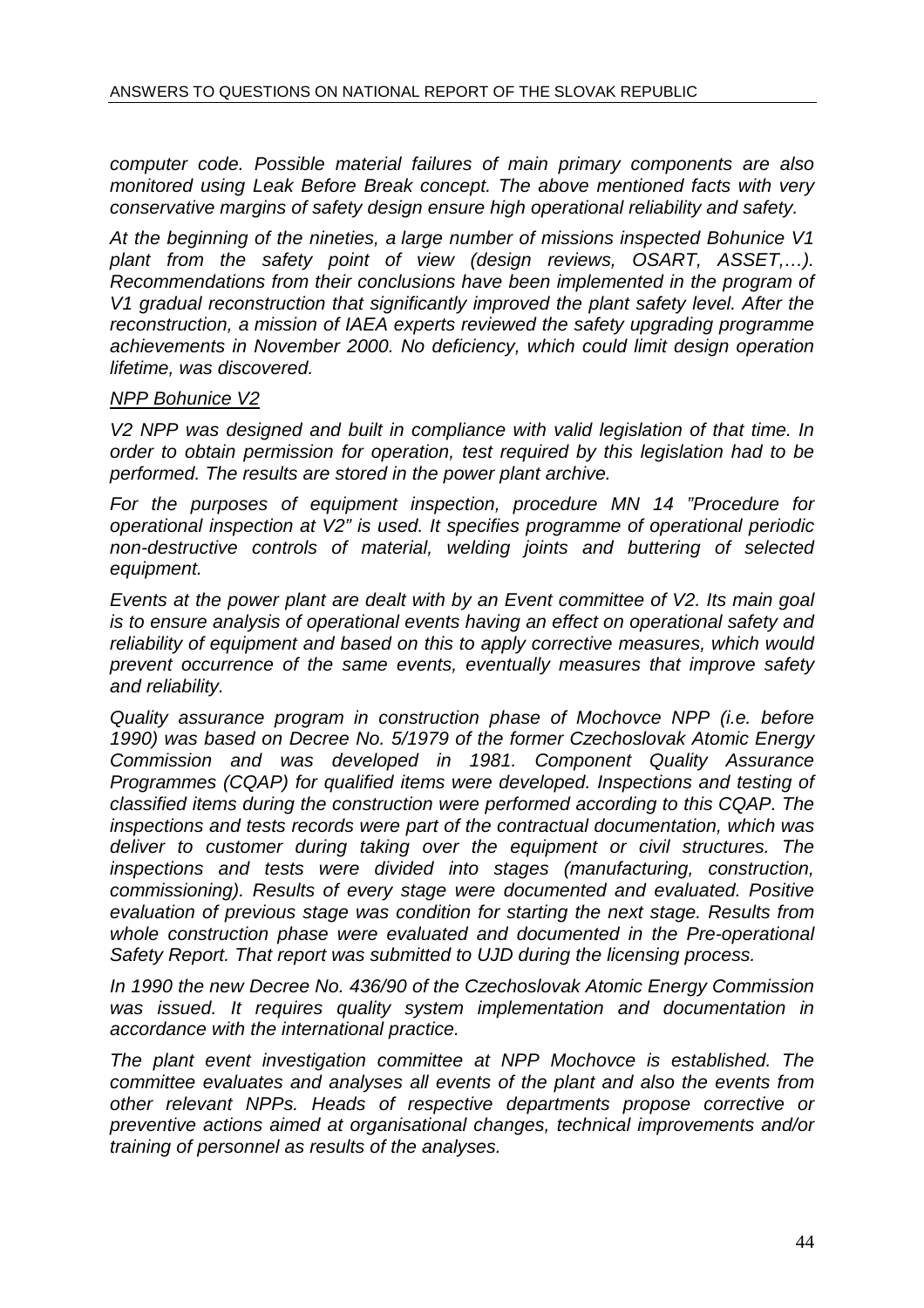**Q8-SLO:** In 1999 the maintenance division org. SE EBO received the certificate ISO 9001. Is it planned to revise the duality system according to the new standard ISO 9001:2000?

## **Answer:**

Within the Quality Assurance Programme of Bohunice NPP Maintenance division, the re-certification audit was performed in 2001. The new quality system certificate in accordance with ISO 9001:2000 has been received in March 2002 from Det Norske Veritas.

## **Article 14**

**Q8-ROM:** What are the safety performance indicators you use for measuring the safety level of operation?

#### **Answer:**

Usage of performance indicators (PIs) in Slovak NPPs goes to very beginning of their operation in early 80-ties. The system is well established and driven by specific internal licensee QA procedures. The group of indicators contain WANO indicators too, which provide operators with quantitative level of ten key areas of nuclear safety and operational reliability. In the year 1998 the decision was made for setting up for particular performance indicators the numerical targets. As a general rule used at Slovak NPPs, the goals set for every upcoming year are stricter than the goals for the previous year.

Set of plant indicators is systematically assessed and the information regarding indicators of nuclear, radiation and operational safety is included into Quarterly / Annually Report on Nuclear and Operational Safety, which is a subject of discussion of regular meeting of Advisory Committee on Nuclear Safety. Conclusions made by the Advisory Committee on Nuclear Safety on the plant safety level are presented to the NPP management, which is responsible for providing appropriate information on findings to the UJD, and to another organisations, e.g. SE, a.s., NPP Dukovany, NPP Temelin, NPP Mochovce, and NPP Paks.

Results of an assessment of WANO indicators (according to the guide IG 19.1) are quarterly sent to the WANO Centre in Moscow. The process of collecting the appropriate data, calculation of specific performance indicators as well as responsibilities of particular NPP departments are strictly defined in respective Quality assurance documents.

The operators of Slovak NPPs actively contributed to the IAEA draft of TECDOC-1141 on development of the framework of operational safety performance indicators, where three important aspects of plant operational safety are addressed: NPP normal operation, NPP emergency operation, and the attitude of NPP personnel towards safety. On this basis, three key attributes are chosen, that are associated with safely operated plants: plants operated smoothly; plants operated with low risk, plants operated with a positive safety attitude. The existing PIs system (shortly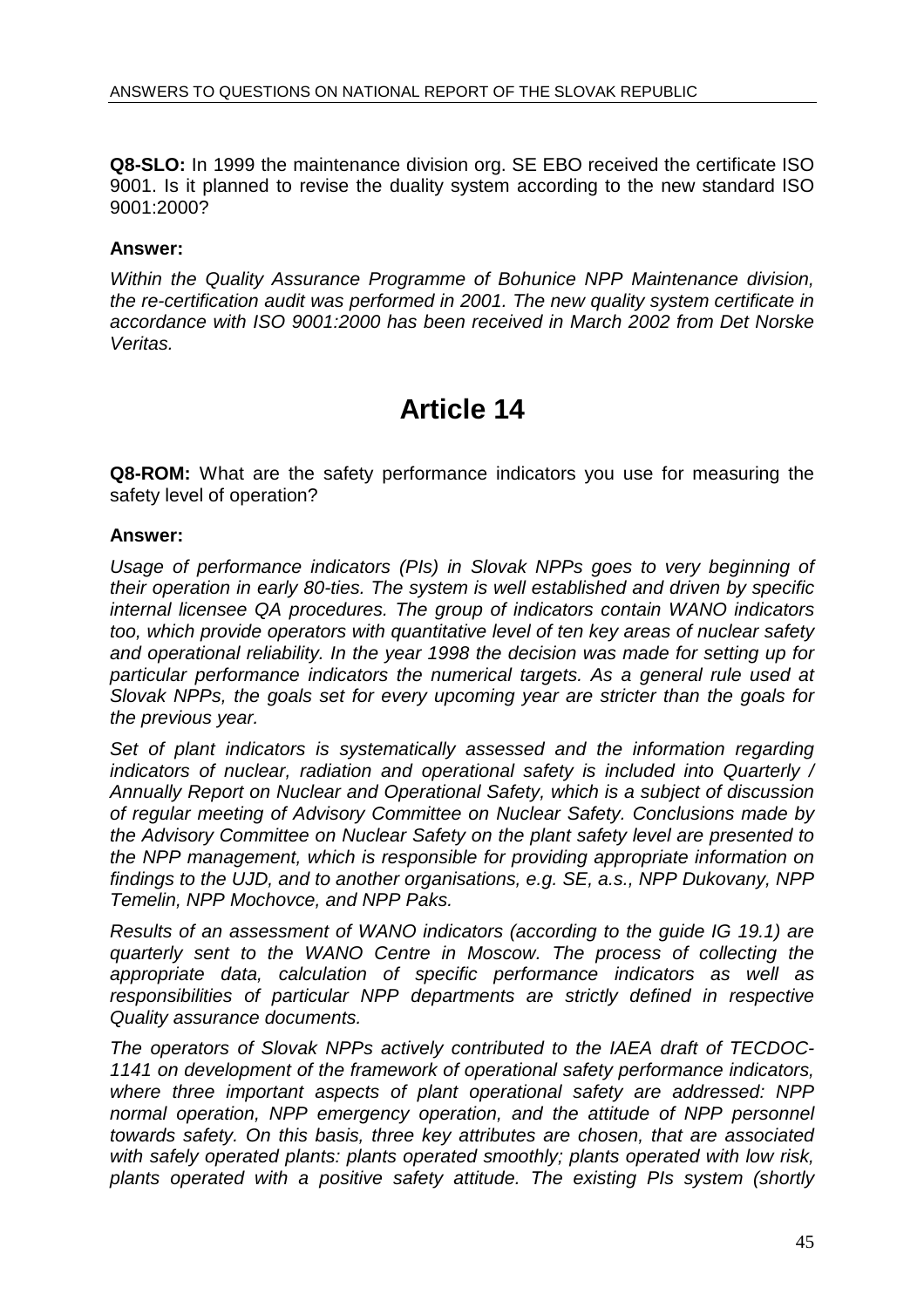described above) provides strong background for the forthcoming PIs system (based on the IAEA framework), that is going to be released this year and is expected to fully replace the current PIs system.

UJD addressed the performance indicators issue in its Decision No. 245/2001, concerning the regulatory requirements for licensee periodical reporting. According to this UJD Decision, Quarterly and Annually Reports on Nuclear and Operational Safety should cover assessment of the operational indicators including chemistry index and fuel (reliability) index, assessment of radiation monitoring in the vicinity of the nuclear power plant, and report on radioactive waste. The information required should be supplied to UJD within two month.

Currently at UJD the initiatives are undertaken for developing the system, which would provide for the regulator an objective tool to review nuclear safety and to evaluate its own activities and effectiveness. The Performance Indicators (PIs) system under consideration is focusing on two main areas: safety of nuclear facilities and regulatory activities. The assessment of nuclear facilities is assumed to be covered by means of the upgraded IAEA PIs system adopted for Slovak NPPs environment and the assessment of regulatory activities is going to deal with implementation of Quality management principles. Experience gained during the UJD participation in the European Commission project aimed at alternative approaches to safety performance indicators as well as the information from the similar projects of OECD/NEA and Finish regulatory body STUK will be applied.

UJD is going to focus on the following activities: selection of the set of indicators used by nuclear operators useful to the regulator; identification of goals, thresholds and performance bands; developing the guidelines for the use of PIs in relation to other regulatory activities and practices including inspection programme as an additional tool for assessing the level of nuclear safety of operating reactors; to define broader set of indicators needed for monitoring of regulatory technical competence, promoting of safety culture, quality of standards, for auditing their own work, professionalism when dealing with operators, adequacy of regulatory judgement in evaluations and enforcement actions. Another important task is to define a set of appropriate indicators to inform the public - the amount and form of the information should be considered. (see also Q11-FR).

**Q9-ROM:** How is guaranteed that staff who monitor safety are not influenced by production needs?

## **Answer:**

Plant management declared its commitment to excellent performance in all activities important for the safety and declared that nuclear safety has the utmost priority overriding the aspects of production or project schedules by the following policy statements (inter alia):

- Nuclear and radiation safety policy
- Quality policy
- Human resources policy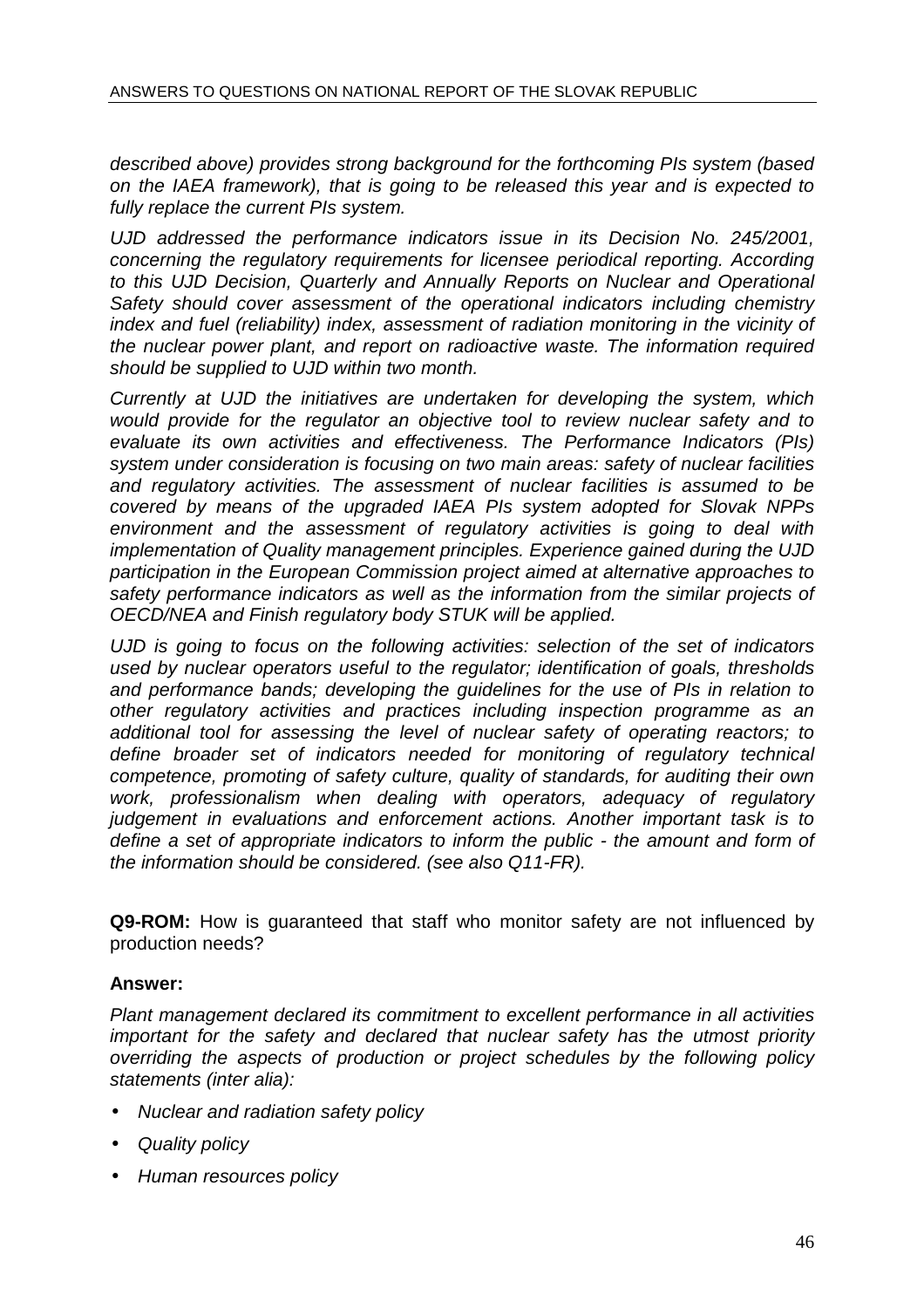## • Environmental policy

The independence on production of staff that monitors safety is assured by organisational structure of the NPP. Nuclear safety department and supervision department are organised under technical support division, which is independent on production division. Independence of nuclear safety and emergency response management department of SE, a.s. at headquarters level, is increased by reporting directly to the director general.

Besides of these regular organisational units advisory committees exist at plant or headquarters level, such as nuclear safety committee, technical committee and operational events committee. These committees review and evaluate plant nuclear safety relevant activities and suggest corrective measures. Their independence is strengthened by membership of external experts, such as universities, research institutes etc. On the base of UJD operational assessment results is possible to confirm that nuclear safety is the priority of operational personnel.

**Q10-ROM:** What arrangements are there to ensure that the station Safety Analysis Report is update following plant modifications, result of research or revision of standards?

## **Answer:**

The requirement to maintain the V2 NPP SAR Chapter 15 Safety analyses as a living document has been issued by the Slovak regulatory body by the Decision No. 4/1996. The periodicity for incorporating important new analyses into SAR is 1 year. This requirement has been incorporated in the Bohunice NPP QA procedure for writing and upgrading of SARs, which is common for V1 and V2 and establishes rules for maintaining the SARs. The current structure of SAR is in accordance with the guideline US NRC RG 1.70. The incorporation of new safety analyses provides for the assessment of safety from the current point of view, applying up-to-date standards and reflecting state of the art of the safety research.

In general, up to now the SARs of V1 and V2 have been completely rewritten with periodicity lower than 10 years in the frame of different safety upgrading and modernisation projects or based on explicit requirements of the former Czechoslovak and Slovak regulatory authorities. For Bohunice and Mochovce NPPs 10 years periodicity of overall rewriting of SARs is to be applied as a minimum periodicity also in the future.

The Bohunice and Mochovce QA procedure for modification control establishes requirement for elaboration of safety reports (preliminary SAR and final SAR) for all modifications / installations of safety related equipment. The rules for communication with regulatory body and later incorporating of approved new parts into current version of SARs as well as requirements related to format and content are defined in the QA procedure for writing and upgrading of SARs. Slovak legislation required to performed Preliminary SAR before each implementation of modification on safety and safety related systems.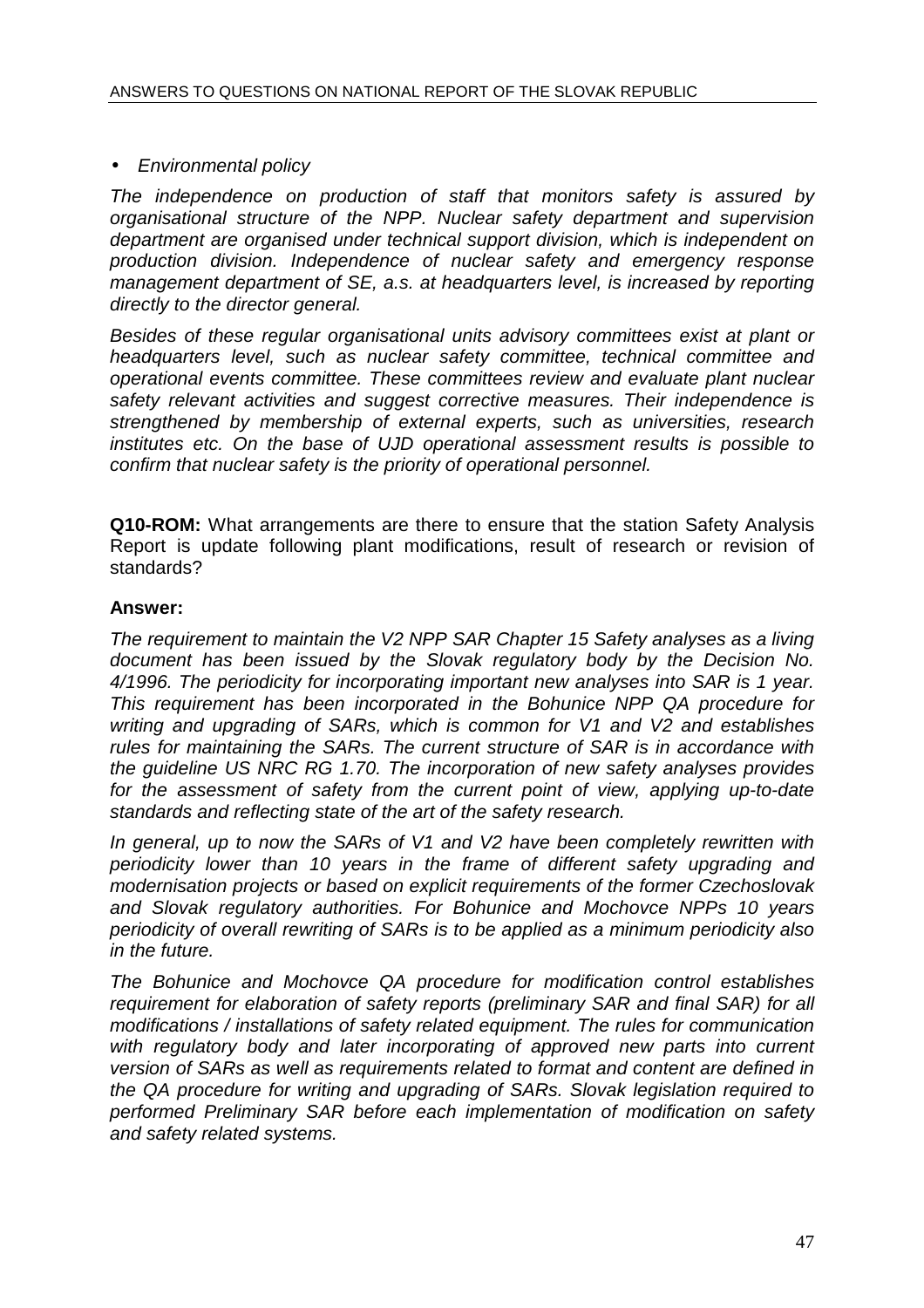**Q14-GER:** Is it foreseen to develop regulatory requirements or recommendations for on-site Accident Management measures, additional instrumentation and other equipment for prevention and mitigation of severe accidents?

**Q15-GER:** Will the regulatory body follow recent IAEA requirements (NS-R-1 "Safety of NPP: Design", NS-G-1 "Safety Assessment and Verification for NPP" and promote the implementation of technical measures to level 4 of defence-in-depth, namely prevention and mitigation of core melt?

## **Answer to both questions:**

A stringent national legislative basis (acts, regulations) exists for emergency planning. Implementation of Accident Management (hereinafter AM) is based on common understanding of operator and regulator. The regulator specifies requirements for AM in regulatory decisions. The requirements follow the IAEA recommendations. Implemented AM measures include, e.g., establishment of emergency response centres, installation of post accident monitoring system, radiation monitoring,…). The SAMGs are in development. In addition, the operator and regulator prepare studies and participate in international projects on severe accident mitigation and prevention.

**Q17-GER:** Which kind of severe accidents and containment vulnerabilities have been identified and which scenarios are the worst considered with respect to fuel element integrity and containment function?

## **Answer:**

The VVER 213 (Bohunice V2 and Mochovce) design vulnerabilities to severe accidents have been thoroughly studied in the PHARE 4.2.7a/93 project: VVER440/213 Beyond Design Basis Accident Analysis and Accident Management

The key project tasks were:

- Identification and selection of accident sequence classes
- Analysis of BDBA severe accident to determine vulnerabilities
- Analysis of preventive AM measures and validation of EOPs
- Development of mitigative AM measures for severe accidents
- Development of MAAP4/VVER input decks for Bohunice, Dukovany and Paks
- MAAP4/VVER code qualification and validation the frame of the project enveloping BDBA and Severe Accidents without operator actions have been studied in order to:
- Identify and classify BDBA and severe accident sequences
- Gain an understanding of behaviour of the VVER 440/213 units during BDBA and severe accidents
- Determine which severe accident phenomena are important for the design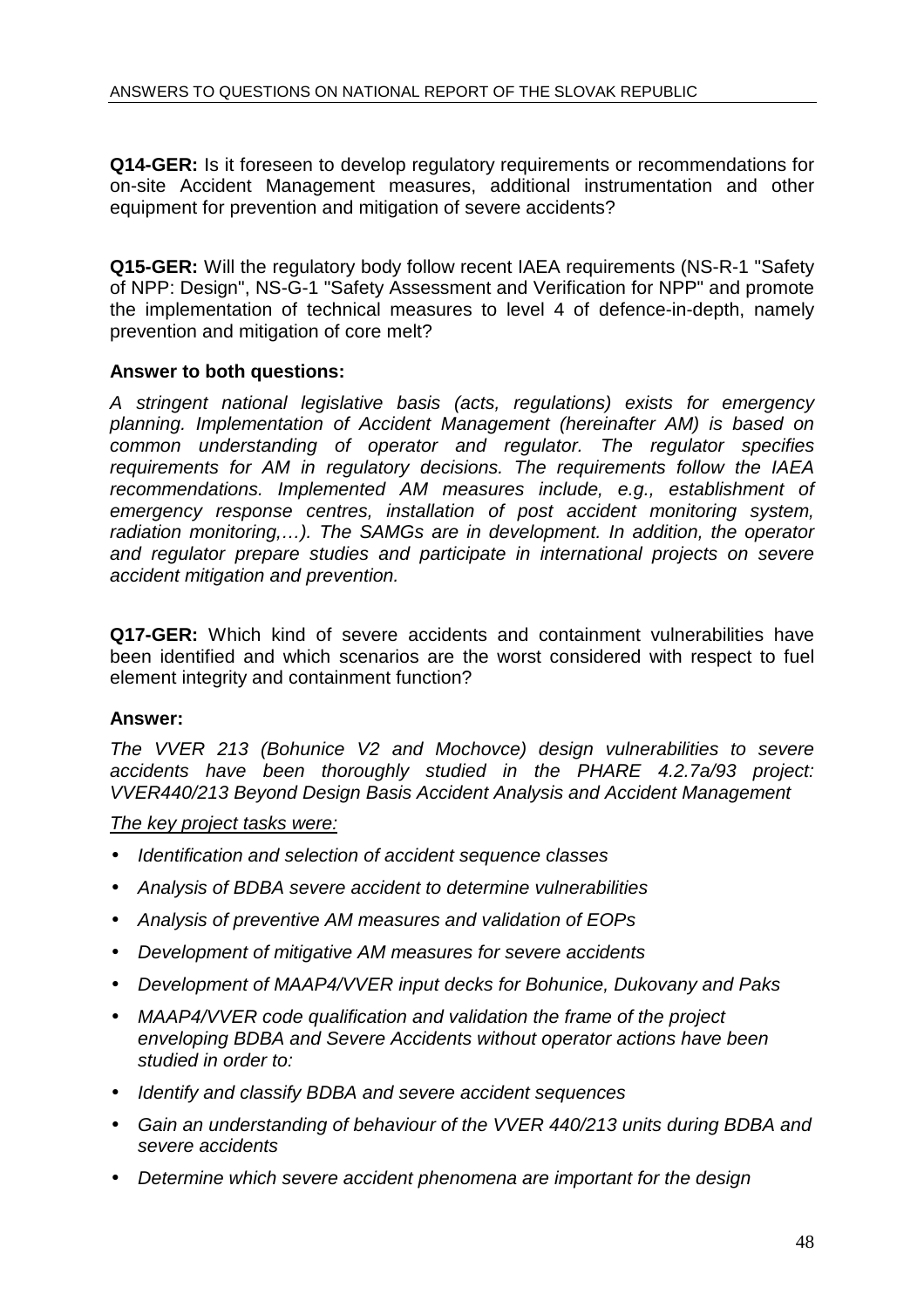- Understand and rank vulnerabilities and challenges to containment and other fission product retaining boundaries
- Provide a sound basis for the investigation of the preventive and mitigative accident management measures performed in the subsequent stages of the project

Due to absence of Level 2 PSA at that time, the project was based on Level 1 PSA and introduced specific definition of plant damage states. Altogether 23 representative scenarios enveloping plant behaviour in severe accidents have been analysed and vulnerability areas have been identified:

## **High vulnerability**

- High pressure melt ejection cavity overpressurisation and possible door if the vessel fails at high pressure
- Hydrogen indications are that highly flammable mixtures can occur and that DDT and detonations cannot be completely ruled out
- Early containment failure due to debris thermal attack of the reactor cavity access door.

## **Medium vulnerability**

- Long term MCCI (although in the absence of accident management early failure would occur first for these cases)
- Failure to isolate the containment

## **Low vulnerability**

- Slow over pressurisation
- Debris dispersal and associated challenges such as direct containment heating.

The limiting event with minimum time margin to core damage is the LB LOCA with complete failure of all 3 trains of ECCS – app. 30 min.

**Q18-GER:** Is core melt considered as a possible scenario requiring the implementation of mitigative measures to cool a destroyed core and to prevent containment failure?

## **Answer:**

The development of Severe Accident Management Guidelines (SAMG) for Bohunice V2 and Mochovce started in January 2002. The guidelines will be consistent with Westinghouse approach and will extend the accident management into the mitigative area. The response to core damage sequences, including those with severely damaged core are a constituent part of the guidelines. The guidelines contain strategies to protect the containment as an ultimate boundary to the plant environment.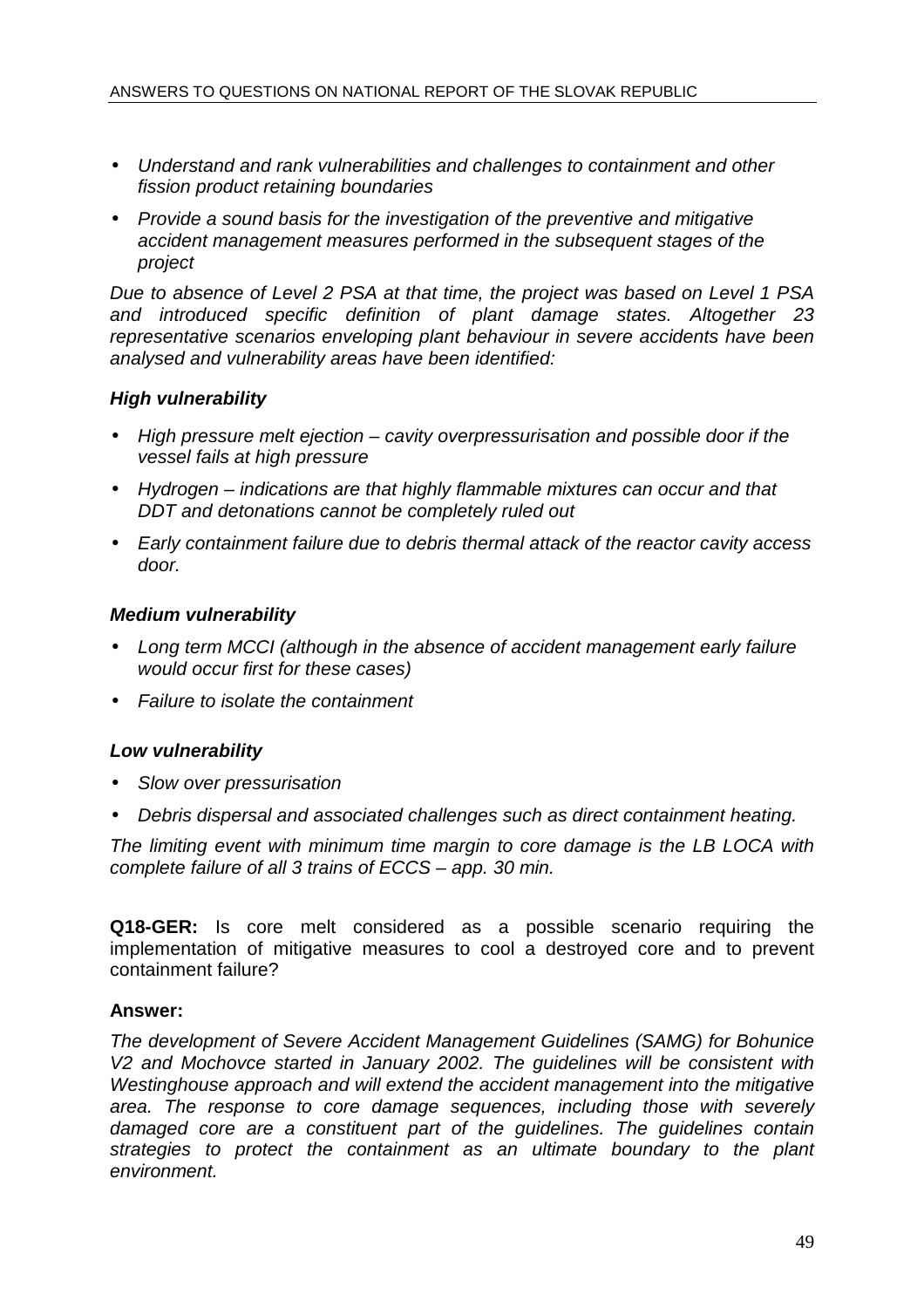For Bohunice V1 new symptom based EOPs are being developed since 2001 and should be implemented by 2003. After the completion of the V2 SAMG project development of SAMG for V1 is under consideration, taking into account the regulatory body requirements at that time. These SAMG will apply the same philosophy as for V2 and contain mitigative measures and protective measures for containment function.

**Q16-FR:** The recent level 1 PSA study for Bohunice V1 has been completed for low power and shutdown situations. lt indicates that the frequency of core and fuel damage is comparable with CDF for power operation before the implementation of design and procedure improvements. To reduce CDF, an extension of operating procedures for normal and emergency of shutdown unit has been recommended. In 2000, the study was updated to changes performed in Bohunice V2 units. Is the implementation of this recommendation included in the UJD requirements?

## **Answer:**

The emergency operating procedures are symptom based and cover all operational modes (full power as well as shutdown). Operating procedures are part of licensing process and have to be submitted to UJD SR for review (Atomic Act No. 130/1998, §15). Following our legislation, the operating procedures have to be periodically updated to reflect actual design, operation and available knowledge. There is no need to issue special UJD requirements for the utility to improve or complete the operating procedures.

**Q17-FR:** Are the results of PSA level 2 for power and shutdown at the reference Bohunice -V2 unit 3 available?

## **Answer:**

Yes, the results of PSA Level 2 study are available. For the time being, to transfer its results to a best possible way, the study is undergoing an independent expert review within a separate subcontract of the ongoing SAMGs development project.

**Q18-FR:** The recent level 1 PSA study for Bohunice V1 has been completed for low power and shutdown situations. It indicates that the frequency of core and fuel damage is comparable with CDF for power operation before the implementation of design and procedure improvements. To reduce CDF, an extension of operating procedures for normal and emergency of shutdown unit has been recommended. In 2000, the study was updated to changes performed in Bohunice V2 units. Could the Slovak Republic indicate the main lessons learned?

## **Answer:**

The question is somewhat confusing because of mentioning two different power plants (V1 and V2). Slovakia assumes that the question is limited to V1 NPP.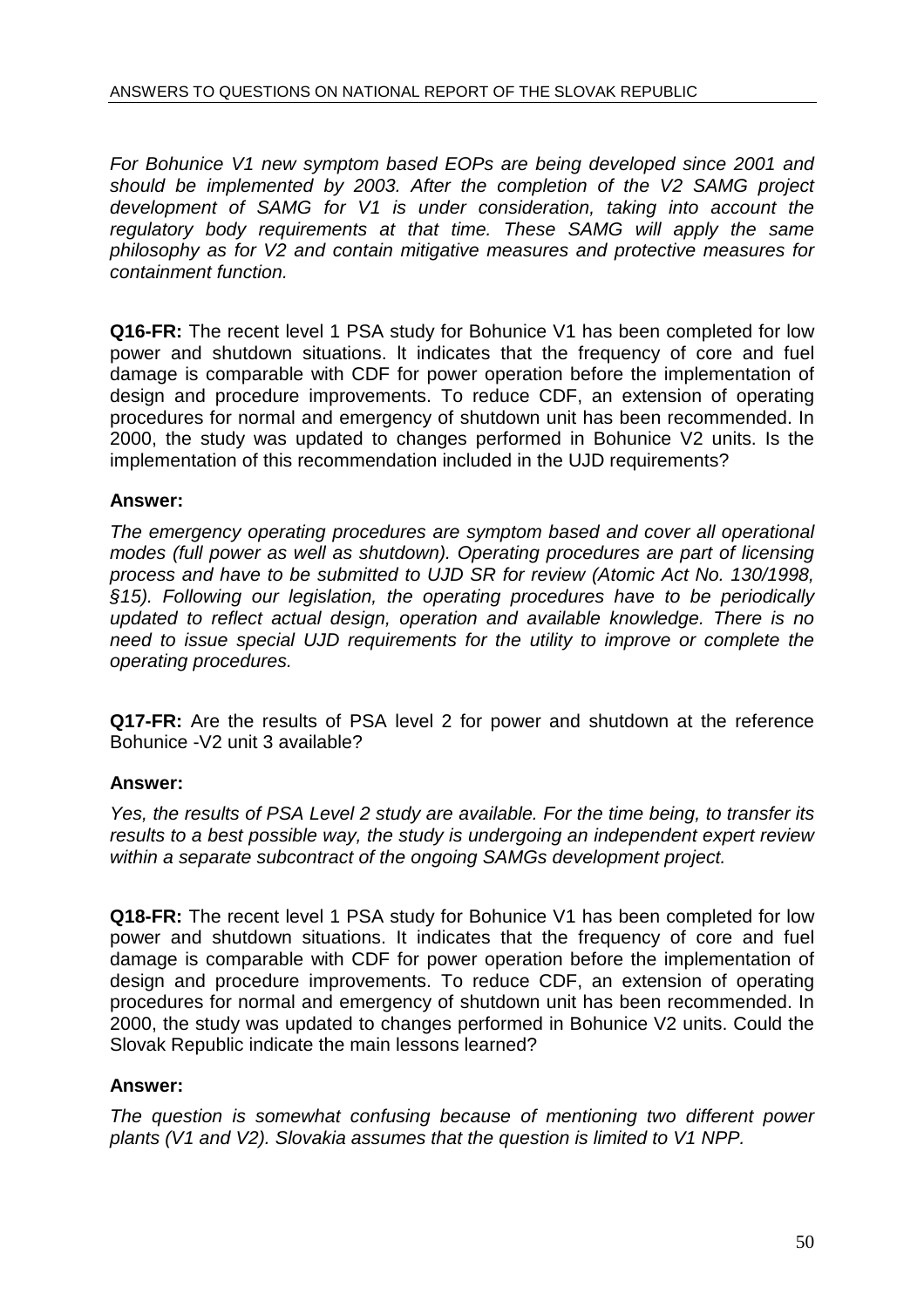Results of low power and shutdown PSA for Bohunice V1 NPP are not available yet. The study is under completion, with expected finalisation in the middle of 2002.

As mentioned already in Q14-FR at V2, there are specific procedures for normal unit shutdown process. Procedures for abnormal conditions have been supplemented by sections dealing with abnormal shutdown conditions. The CDF reduction presented from PSA study from 2000 results mainly from two aspects - implementation of SB EOPs and modification of strainers at ECCS suction to prevent their clogging by debris from equipment inside containment.

**Q19-FR:** Does the Slovak Republic plan to use this study (PSA) to improve the management of severe accidents?

#### **Answer:**

The development of Severe Accident Management Guidelines (SAMG) and identification of possible strategies for management of severe accidents is generally based on knowledge gained in the frame of the PHARE 4.2.7a project (see Q18-FR) and information gained during the development of V2 Level 2 PSA (2000-2001). For this reason the PSA studies are considered as basic tool for development of both preventive and mitigative accident management.

**Q20-FR:** The report states that a Shutdown Riskmonitor has been in trial operation at the nuclear safety department, and its use is expected mainly for planning and coordination of works during outages of Bohunice V2 units. Does the risk methodology lead to improve the Technical Specifications during shutdown situations?

## **Answer:**

NPP Bohunice prepared proposal for modification/optimisation of technical specifications based on evaluation of the risk. The proposal was sent to UJD. After discussion between NPP and UJD, it was agreed that proposed changes would not be approved as a whole. Risk based methodology, complemented by the deterministic one, can be accepted in specific cases for justification of mainly temporary changes to Technical Specifications.

**Q21-FR:** Results from Mochovce NPP PSA level 1 for power operation, after the full implementation of the safety improvement programme confirmed considerable decrease of CDF, but were not published pending their evaluation by IAEA experts. Could the Slovak Republic now provide the lessons learned from this study, including those resulting from the assessment of low power and shutdown conditions?

## **Answer:**

An updated PSA Level 1 study of Mochovce NPP was performed to evaluate the contribution of safety improvement program to safety. The PSA model reflects all safety measures implemented to solve safety issues identified for this type of reactors. Considerable decrease of CDF has been achieved. IPSART mission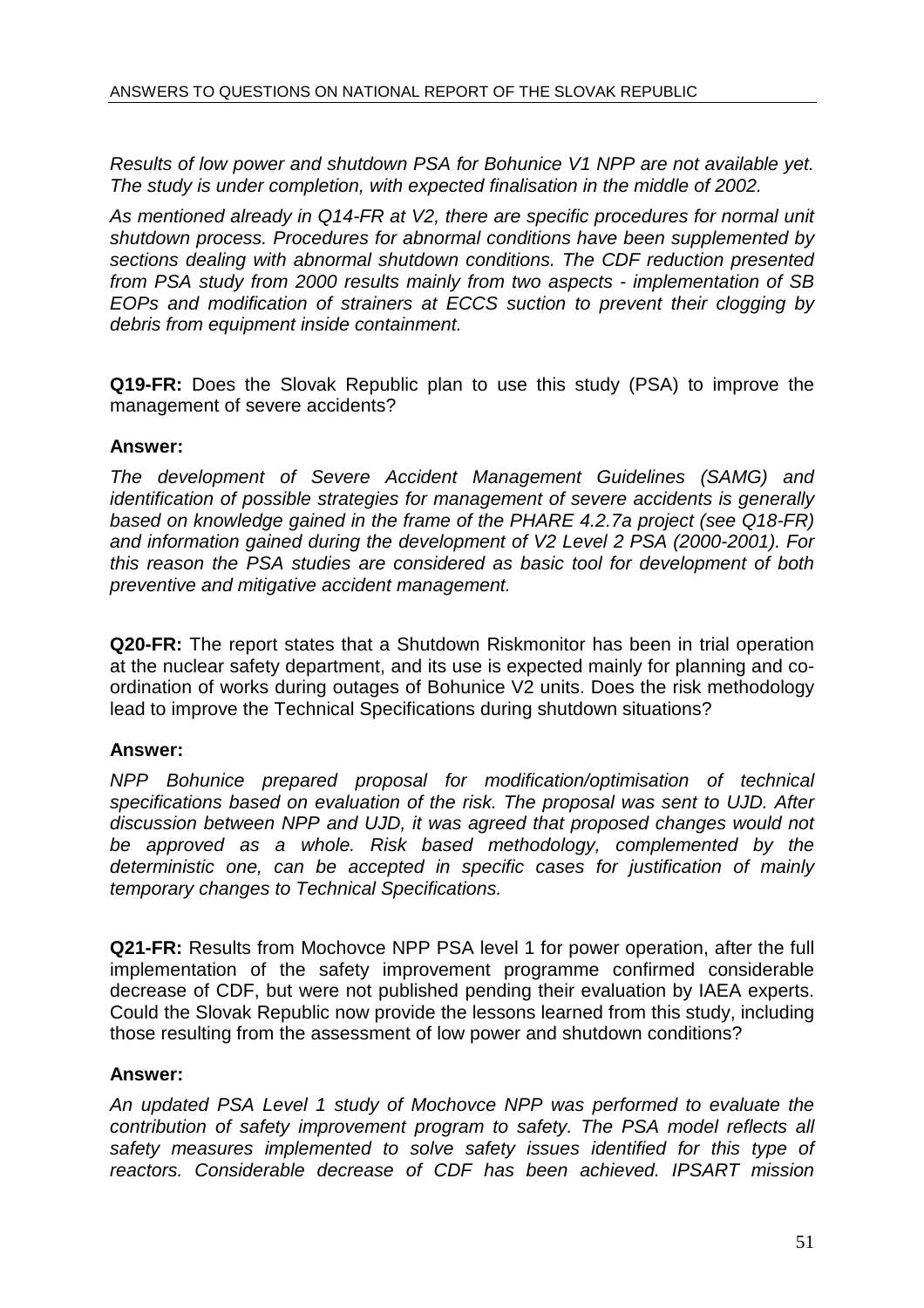reviewing PSA Level 1 was performed by IAEA experts throughout November 12 – 21, 2001. Final report will be available in 2002.

The results of the PSA Level 1 study are available. However, one point is clear - the study identified no additional issues, which should be necessary to dealt with further.

SPSA study is being developed and should be finished by the end of September 2002.

**Q6-AUT:** What is the schedule for implementation of the regulation concerning the requirement to perform Periodic Safety Review for Slovak nuclear installations?

#### **Answer:**

UJD SR has submitted draft of regulation concerning the requirement to perform Periodic Safety Review for approval to the Legislative Committee of the Government of the Slovak Republic in January 2002. Implementation of the regulation is anticipated in 2002.

**Q9-SLO:** UJD requirements for WWE -440V230 NPP V1 safety improvement, for WWER-440/V213 NPP V2 safety improvement, for safety improvement of WWER - 440/V213 at NPP Mochovce. Please could you specify which safety improvements have been asked for and what is the expected quantitative effect of these improvements (CDF changes etc.)?

## **Answer:**

#### UJD requirements for WWER-440/V230 NPP V1 safety improvement

Bohunice NPP V1 safety improvement program was based on the Preliminary Safety Analysis Report for so called "Gradual reconstruction of V1 Bohunice NPPs." In 1994 the UJD issued the Decision No.1/94 and Decision No. 110/94, where the conditions of further operation of V1 NPP after 1995 until the end of the service life were determined. The Decision No.1/94 contained 59 requirements for additional safety improvements, which had to be gradually implemented within 1998-1999. Regulatory requirements covered by the Decision No.1/94 were divided into five subject-oriented parts. In each part the UJD set the measures for safety improvement, fulfilment of which was the condition for further operation of NPPs.

**In the first part** the required measures for preserving the integrity of reactor coolant system (RCS) including the analysis of reactor pressure vessel integrity were set.

**In the second part** there were measures aimed at safety improvement of core cooling systems under operating conditions and under accidents (transients).

**The part three**, cooling the core under LOCA conditions, contained the requirements for improvement the core cooling systems. The system had to be able to manage a new level of maximum design basis accident (DBA), i.e. the double-ended rupture of a pressurizer surge line with the diameter of 200 mm, and/or a partial rupture of RCS piping with the equivalent diameter of 200 mm at the most unfavourable point (the original DBA was set as the rupture of RCS piping equivalent to diameter of 32 mm).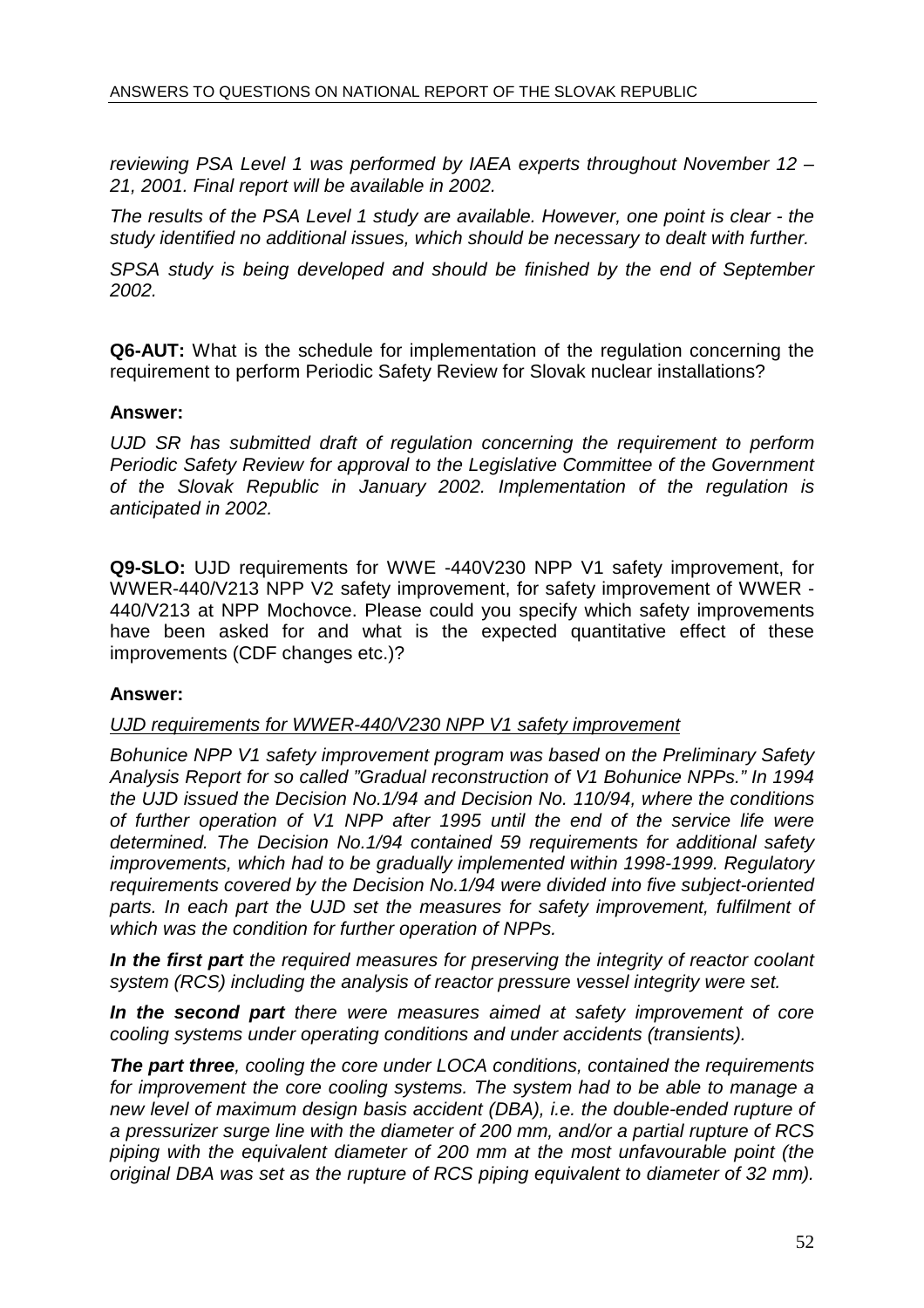The safety analysis shows, that the V1 plant is able to cope also BDBA of 2x500 mm rupture.

**In the part four** there are contained the required measures for safety improvement of confinement (hermetic zone), first of all by increasing confinement tightness and by demonstration its integrity under intended accident with coolant leakage.

**The last part** of the requirements was aimed at safety improvement of NPP support systems as essential service water, electric power supply and instrumentation and control system (I&C).

The development of Decision No.1/94 resulted also from recommendations for safety improvement, given in the IAEA-TECDOC-640 Ranking of safety issues for WWER-440 model 230 nuclear power plants, IAEA Vienna, Austria, February 1992. The outcomes and conclusions from numerous IAEA and other international missions reviewing safety of Bohunice V1 NPP, which are covered in minutes of the missions as well as results of UJD inspections carried out at Bohunice V1 by UJD inspectors had also been used when developing the Decision. The findings of the inspections were presented in inspection protocols.

Gradual improvement of safety is represented in the following diagram:



## UJD requirements for WWER-440/V213 Bohunice NPP V2 safety improvement

The UJD responded to the situation resulting from Safety Analysis Report (SAR) after ten years of operation by issuing the Decision No. 4/1996, which contains required measures for safety improvement divided into three parts. **The first part** contained the requirements for updating SAR after ten years of the plant operation. The SAR as one of the fundamental documents demonstrating the plant safety was updated in accordance with the real as-built state and according to the present level of knowledge, first of all in the field of elaboration safety analyses of higher quality. The requirements for updating the SAR were determined by the UJD based on the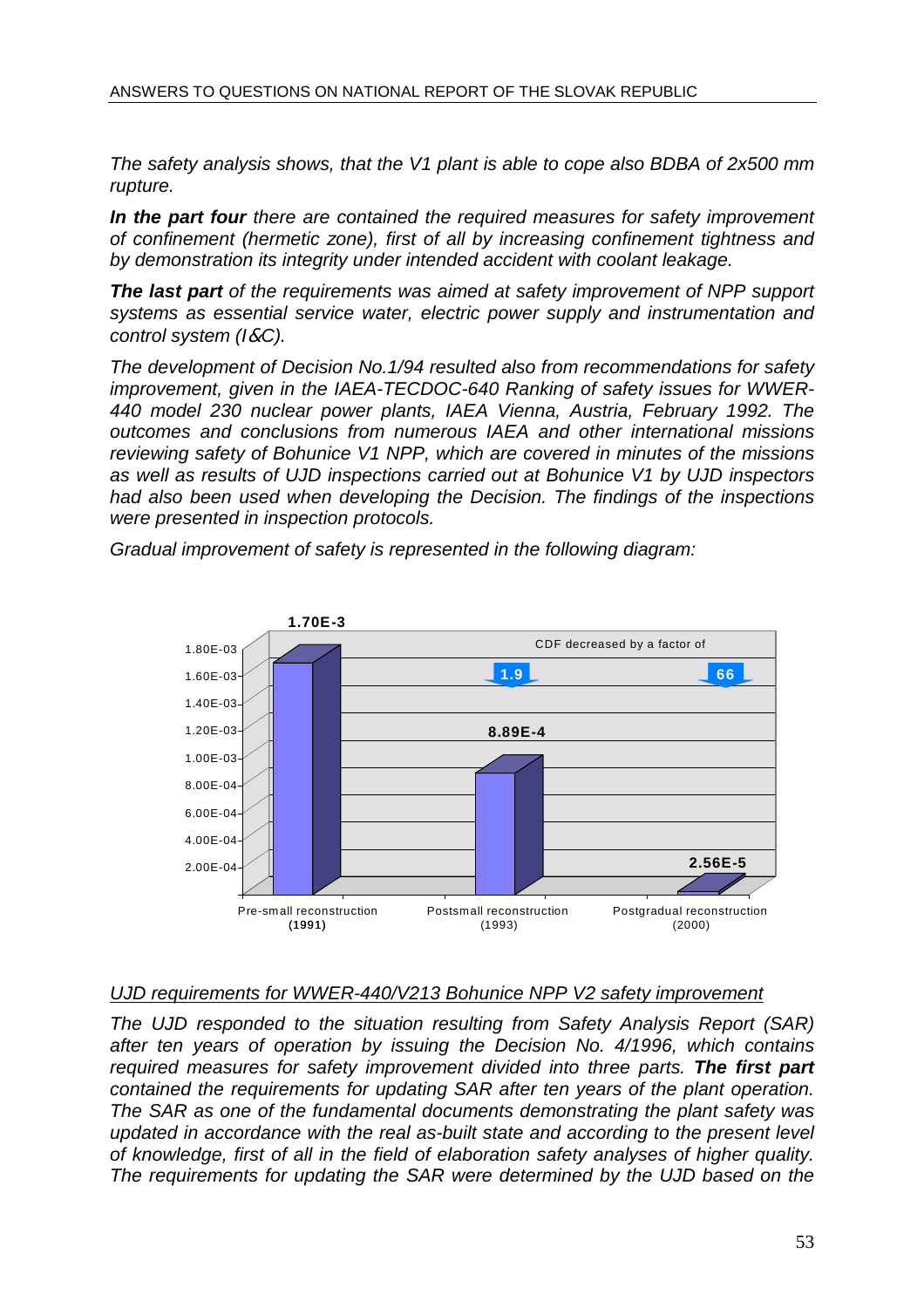results of the IAEA mission in 1994, PSA analyses, the analyses performed at VUJE Trnava (Slovak national design, engineering and research company), and on the analyses carried out by UJD specialists. The requirements for the updating the SAR focused, besides the general requirements, first of all on components integrity on pressure boundary of primary circuit, seismic assessment, safety analyses, supplementary safety analyses, limits and conditions of operation.

**The second part** covered technical requirements for safety improvement of the emergency systems and support systems with impact on the plant safety. Further, in this part there were also determined requirements for developing a concept for modernisation of I&C system. The Decision covered also management requirements to improve the state of operational documentation, procedures for equipment testing and the accident management plan.

**By the third part** of the Decision the operator was obliged to conduct periodical assessment of the plant safety according to the regulation, which is being prepared now by UJD. The requirements and measures of the Decision are divided in terms of their fulfilment into short-term and long-term ones. The short-term requirements/measures covered control and management measures and requirements for the SAR updating. The long-term measures represent the requirements for developing the objectives, the concept and the programme of the safety improvements, which is at present in stage of preparation and elaboration.



Gradual improvement of safety is represented in the following diagram:

Note: CDF from Shutdown PSA study: 6,44E-04 / reactor year

UJD requirements for safety improvement of Mochovce WWER- 440 V 213 NPP

Mochovce NPP safety improvement program was based on the In-Defence in depth Protection concept, and its objective was to verify and demonstrate the fulfilment of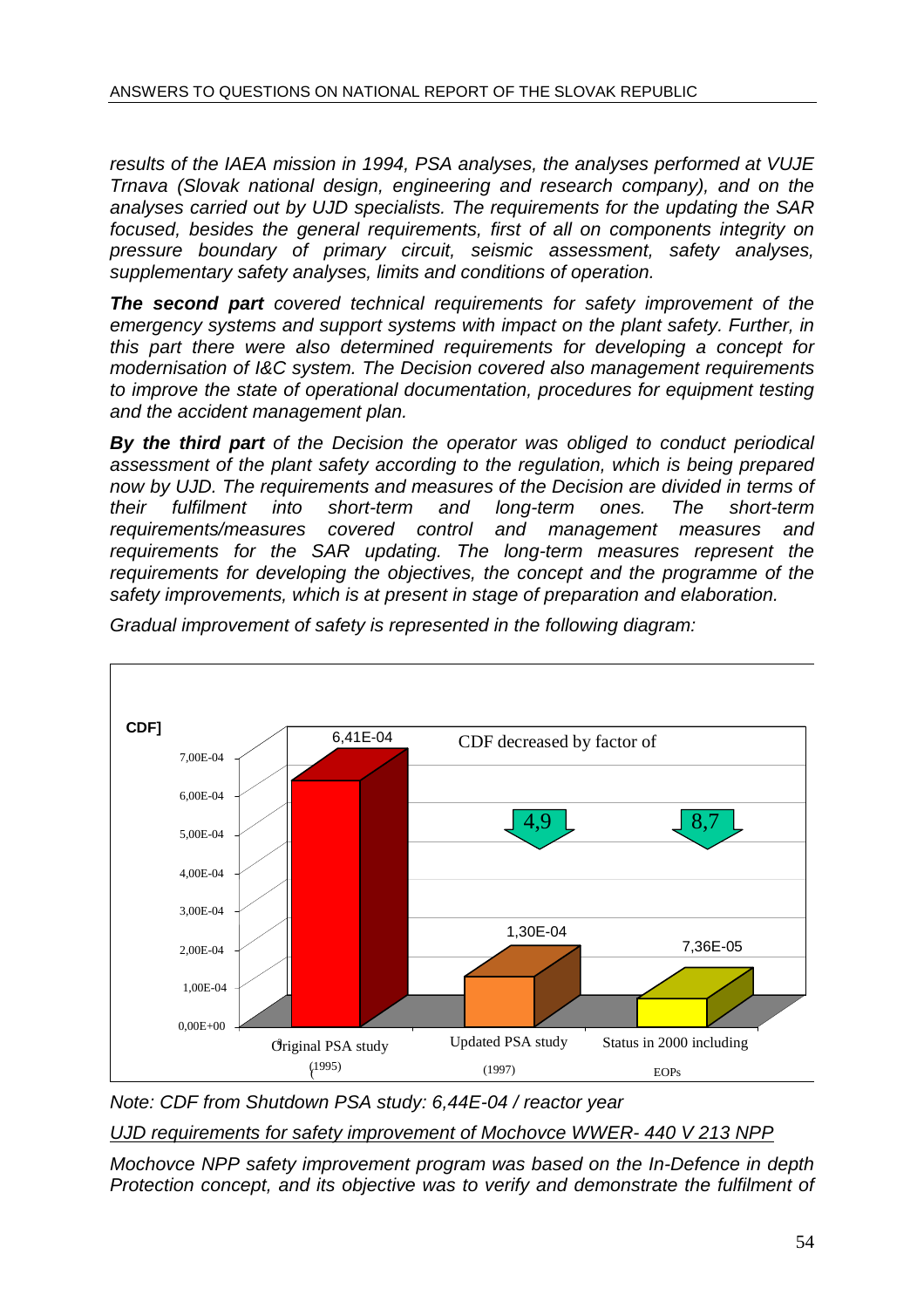"general principles of nuclear safety" as defined in the IAEA document INSAG-3 and INSAG-12. This approach is deterministic in nature; it however is also combined with the probabilistic approach in accordance with the technical safety objective as defined by INSAG-3:

The frequency of serious reactor core damage should be less than  $10^{-4}$  per year of reactor operation. The application of safety principles should bring this value down to  $10^{-5}$  per year.

The operator of the plant developed a set of 87 technical specifications for safety measures (TSSM), with taking into account specific measures, which were identified by the RISKAUDIT and SIRNM Reports and experience with Bohunice V2 and NPP Dukovany units. These were implemented under the " Mochovce NPP Nuclear Safety Improvement Program".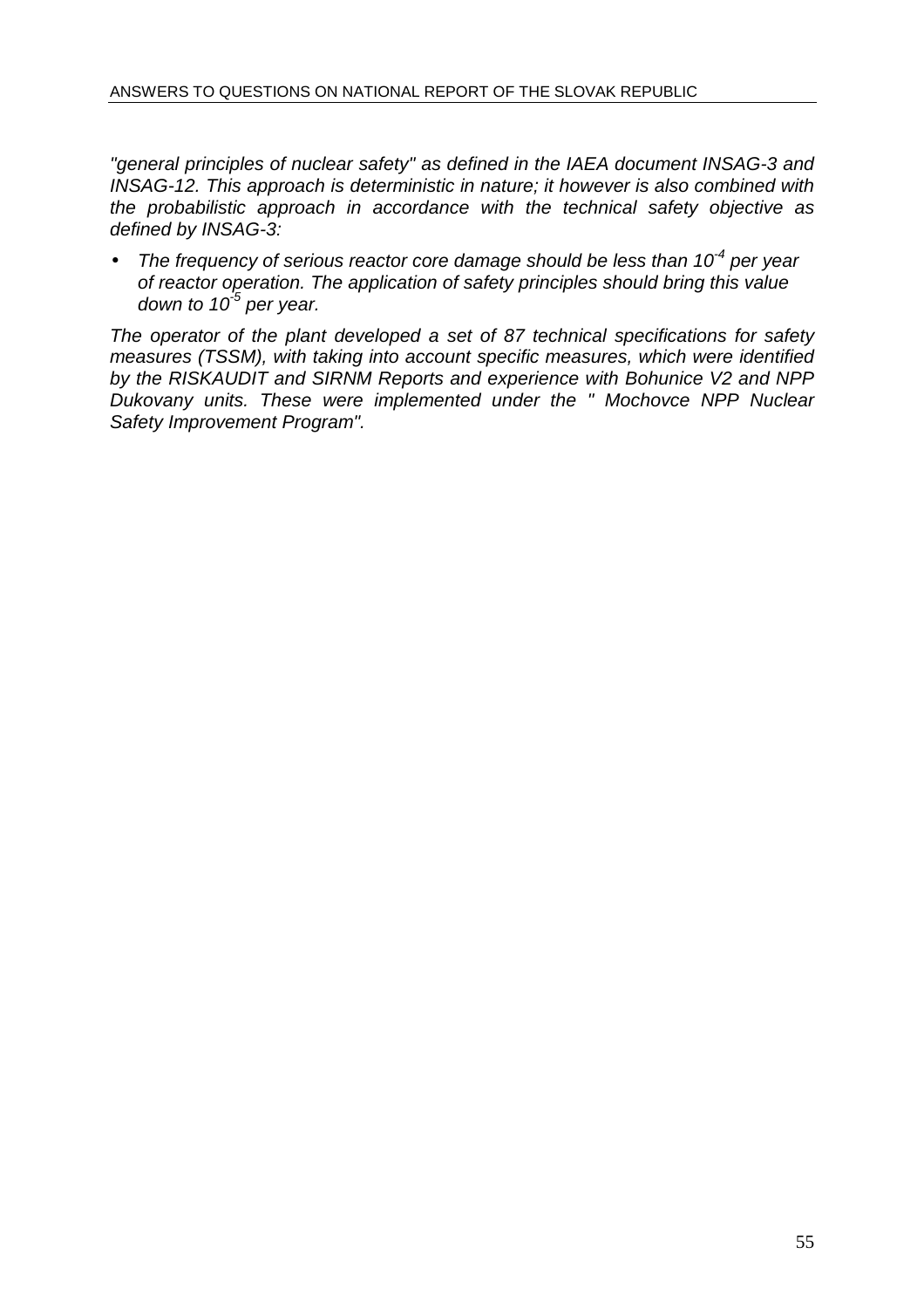| <b>AREA</b>                                    | <b>RANK III</b>       |                       | <b>RANK II</b>   |                             | <b>RANKI</b>     |                  | <b>NOT RANKED</b> |             |
|------------------------------------------------|-----------------------|-----------------------|------------------|-----------------------------|------------------|------------------|-------------------|-------------|
|                                                | <b>TSSM</b>           | <b>IAEA</b>           | <b>TSSM</b>      | <b>IAEA</b>                 | <b>TSSM</b>      | <b>IAEA</b>      | <b>TSSM</b>       | <b>IAEA</b> |
| <b>General</b>                                 | $\boldsymbol{l}$      | $\boldsymbol{l}$      | $\overline{2}$   | $\overline{2}$              |                  |                  |                   |             |
| <b>Reactor core</b>                            |                       |                       | $\boldsymbol{l}$ | $\boldsymbol{l}$            |                  |                  |                   |             |
| <b>Component</b><br>integrity                  | $\boldsymbol{l}$      | $\boldsymbol{l}$      | $\boldsymbol{4}$ | $\overline{\boldsymbol{4}}$ | $\boldsymbol{l}$ | $\boldsymbol{l}$ |                   |             |
| <b>Systems</b>                                 | $\overline{2}$        | $\overline{2}$        | 12               | 12                          | $\overline{3}$   | $\overline{3}$   |                   |             |
| <b>Instrumentation &amp;</b><br><b>Control</b> |                       |                       | 8                | 8                           | $\overline{2}$   | $\overline{3}$   | $\boldsymbol{l}$  |             |
| <b>Electrical power</b><br>supply              |                       |                       | $\overline{2}$   | $\overline{2}$              | $\overline{3}$   | $\overline{3}$   | $\overline{2}$    |             |
| <b>Containment</b>                             | $\boldsymbol{l}$      | $\boldsymbol{l}$      | $\mathbf{3}$     | $\overline{3}$              | $\boldsymbol{l}$ | $\boldsymbol{l}$ | $\boldsymbol{l}$  |             |
| <b>Internal hazards</b>                        | $\overline{2}$        | $\overline{2}$        | $\boldsymbol{4}$ | $\overline{3}$              | $\overline{3}$   | $\overline{3}$   |                   |             |
| <b>External hazards</b>                        | $\boldsymbol{l}$      | $\boldsymbol{l}$      | 1                | $\boldsymbol{l}$            | 1                | $\boldsymbol{l}$ |                   |             |
| <b>Accident analyses</b>                       |                       |                       | 5<br>SMAAO8      | 5                           | 8<br>SMAAI0      | 10               |                   |             |
| <b>Operation</b>                               |                       |                       |                  |                             |                  |                  | 11                | 13          |
| <b>TOTAL 87</b>                                | $\boldsymbol{\delta}$ | $\boldsymbol{\delta}$ | 42               | 41                          | 22               | 25               | 15                | 13          |

## **Definitions of safety issue categories according to IAEA**

- Category I Deviation from recognised international practices. Remedial measures are advisable.
- Category II Safety significant problems. In-depth protection weakened. Remedial measures are needed.
- Category III Problems of high safety significance. In-depth protection is insufficient. Immediate remedial measures are to be taken. Temporary measures may be necessary.
- Category IV Problems of highest safety-related importance. In-depth protection is unacceptable. The issue requires immediate intervention and substitution measures have to be immediately taken until complete resolution of the problem.

Probabilistic safety review (Level 1 PSA study and Shutdown PSA) was also a part of the NPP Mochovce safety improvement program. Based on the results of the analyses already conducted within the PSA studies for NPP Mochovce, it could be stated that: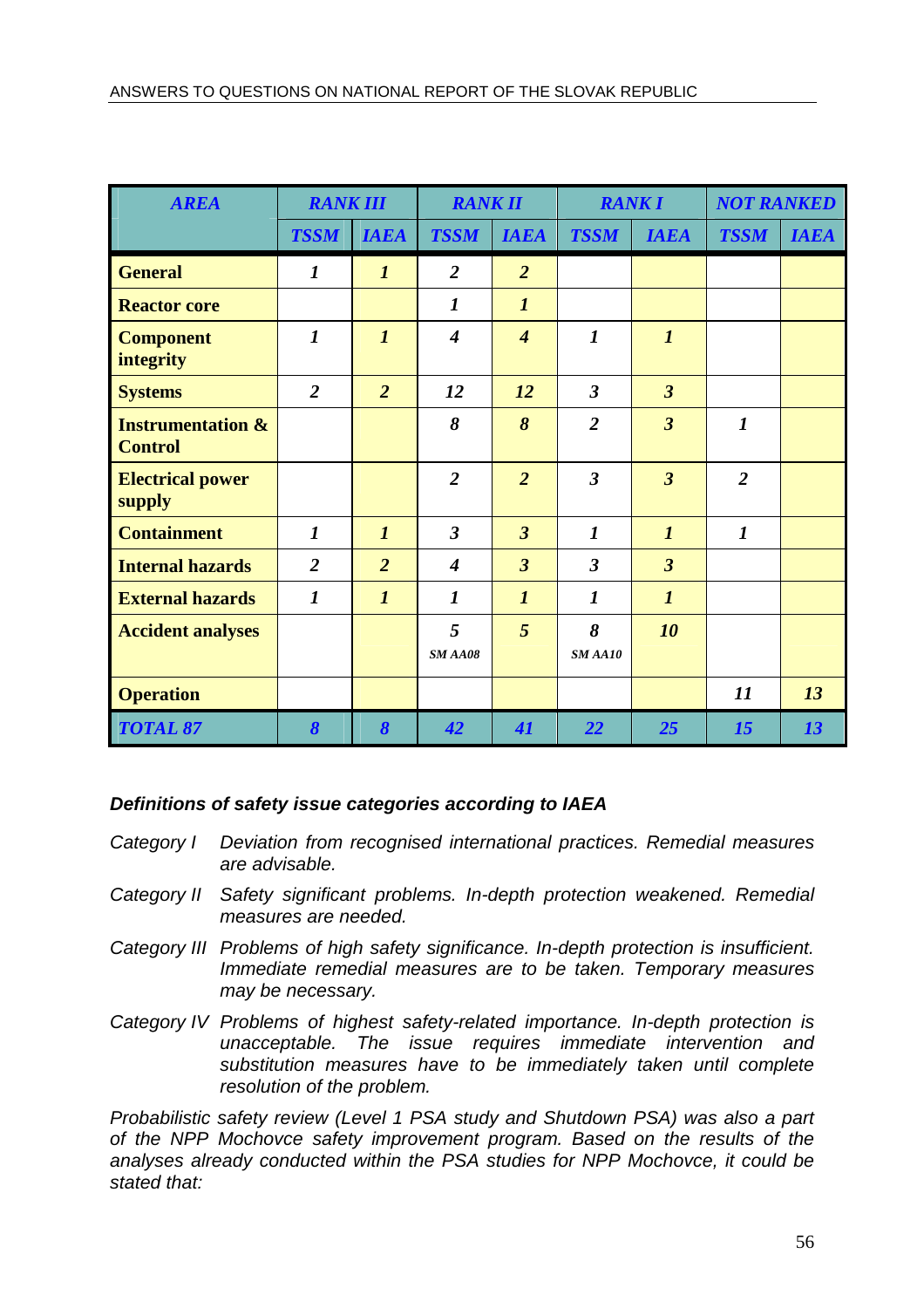- The achieved probability of a damage to reactor core of Mochovce NPP is 1.03\*10<sup>-3</sup> per year operation without consideration of Feed & Bleed (FB)
- The achieved probability of a damage to reactor core of Mochovce NPP is 6.54\*10<sup>-5</sup> per year operation with consideration of F&B
- The achieved probability of a damage to reactor core of Mochovce NPP is 1.91\*10<sup>-5</sup> per year operation with consideration of  $F&B$  and new set of EO (event oriented) EOPs
- The achieved probability of a damage to reactor core of Mochovce NPP is 9.13\*10<sup>7</sup> per year operation with consideration of F&B and new set of SB (symptom based) EOPs
- The achieved probability of damage to reactor core of Mochovce NPP is  $9.28*10<sup>7</sup>$ per year operation with consideration of F&B and new set of SB EOPs and external hazards.

Based on the above facts, the safety-related objective of the Mochovce NPP safety improvement program from the aspect of core damage, a value lower than 10<sup>5</sup> per year was achieved. IPSAR mission confirmed the presented numbers.



## **Article 15**

**Q11-ROM:** In the year 2000, the collective effective dose per Bohunice NPP V1 unit was higher than the average CED achieved at PWR units in 1997-1999 and much higher than the CED for Bohunice NPP V2 or Mochovce NPP. Could Slovak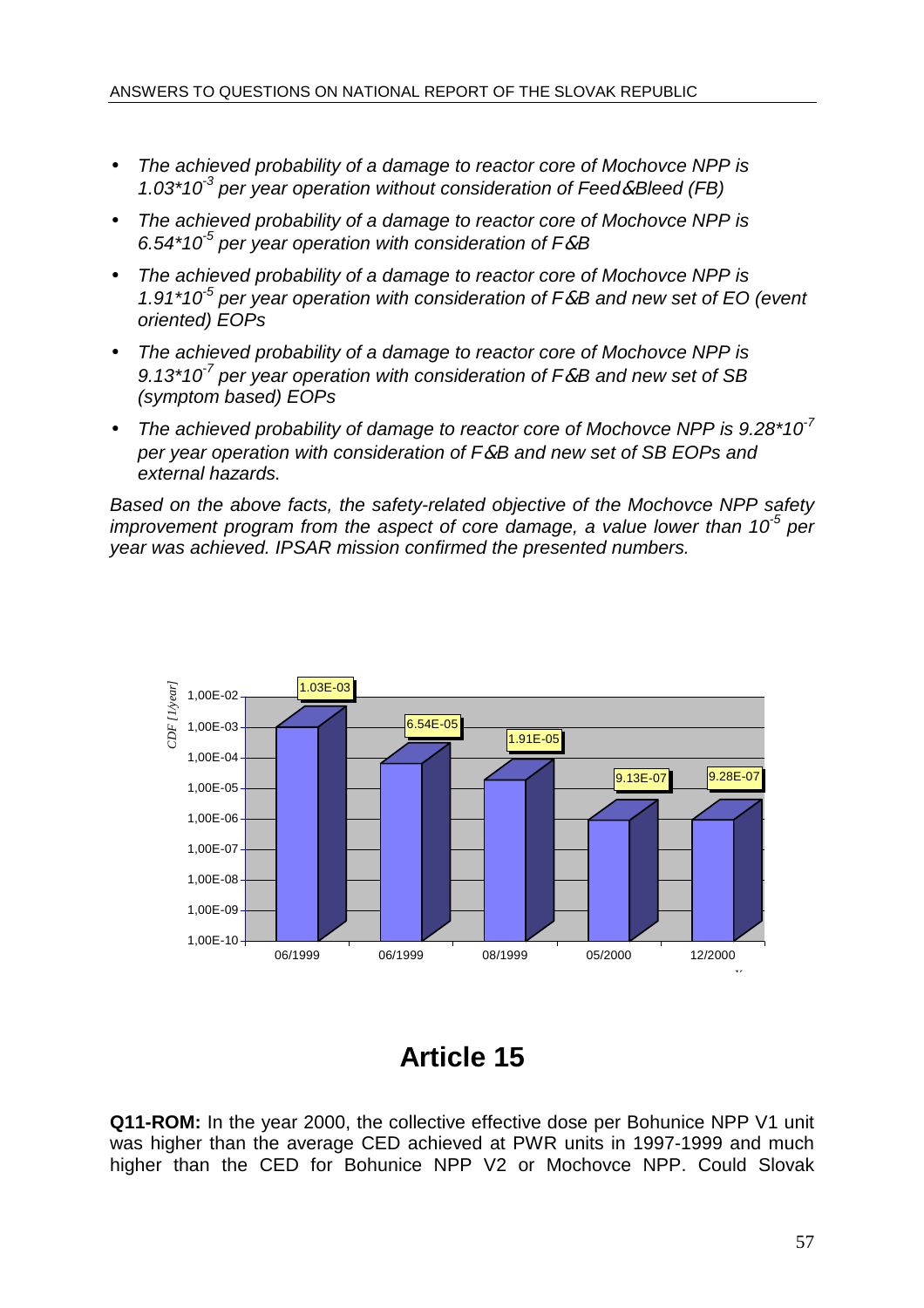Republic indicate what measures are taken to limit or reduce exposure levels resulting from normal operation at NPP V1?

#### **Answer:**

The collective effective doses during the normal operation when reactor is on power are negligible in comparison to the CED during the outages. The NPP attitude to the optimisation is the same for normal operation as well for the outage periods. No work is allowed without the authorisation (permission). Firstly for each job the individual and collective dose calculation should be done. Then those values are compared with the optimisation criteria. When the criteria are exceeded the corrective measures should be incorporated into the working procedures. The work is allowed when the ALARA committee approves the job.

One has to have in mind that quite high values of CED at Bohunice V1 between 1996-2000 are given and justified by high number of employees and subcontractors personnel involved in planned unit outages, extended due to gradual reconstruction program. Large volume of works had been accompanied with execution of this backfitting program, finished in 2000.

In 2001 CED per Bohunice V1 unit dropped down to 629 mSv, which is well below PWR average value in 1998-2000 1030 mSv.

**Q12-ROM**: What about the measures in case of accident releases?

#### **Answer:**

The emergency plan and adequate procedures are elaborated for such a kind of nuclear event. The emergency committee starts working immediately. The measures in case of increased releases are twofold. If the limits determined in technical specification are exceeded, than activities to find a source of releases start immediately. When the source has not been found, the reactor must be shut down.

The measures in case of real accident are based on the evaluation of the status of physical barriers (fuel integrity, primary circuit integrity, containment integrity) and readings of both on-site and off-site radiation monitors. First measures in case of real accident are aimed to warn the inhabitants of the surroundings, to stop the further releases and to perform the protective measures – sheltering and using the iodine prophylactics. All activities are described in Site Emergency Plan and associated documents.

**Q10-SLO:** There has been no case of irradiation limits being exceeded for any SE, a.s. employee or contractor for the said period. Please, specify an average, individual occupational dose for both NPPs.

#### **Answer:**

The average individual occupational exposure in 2001 was: Bohunice  $V1 - 0.69$  $mSv$ ,  $V2 - 0.13$  mSv and Mochovce 0.36 mSv.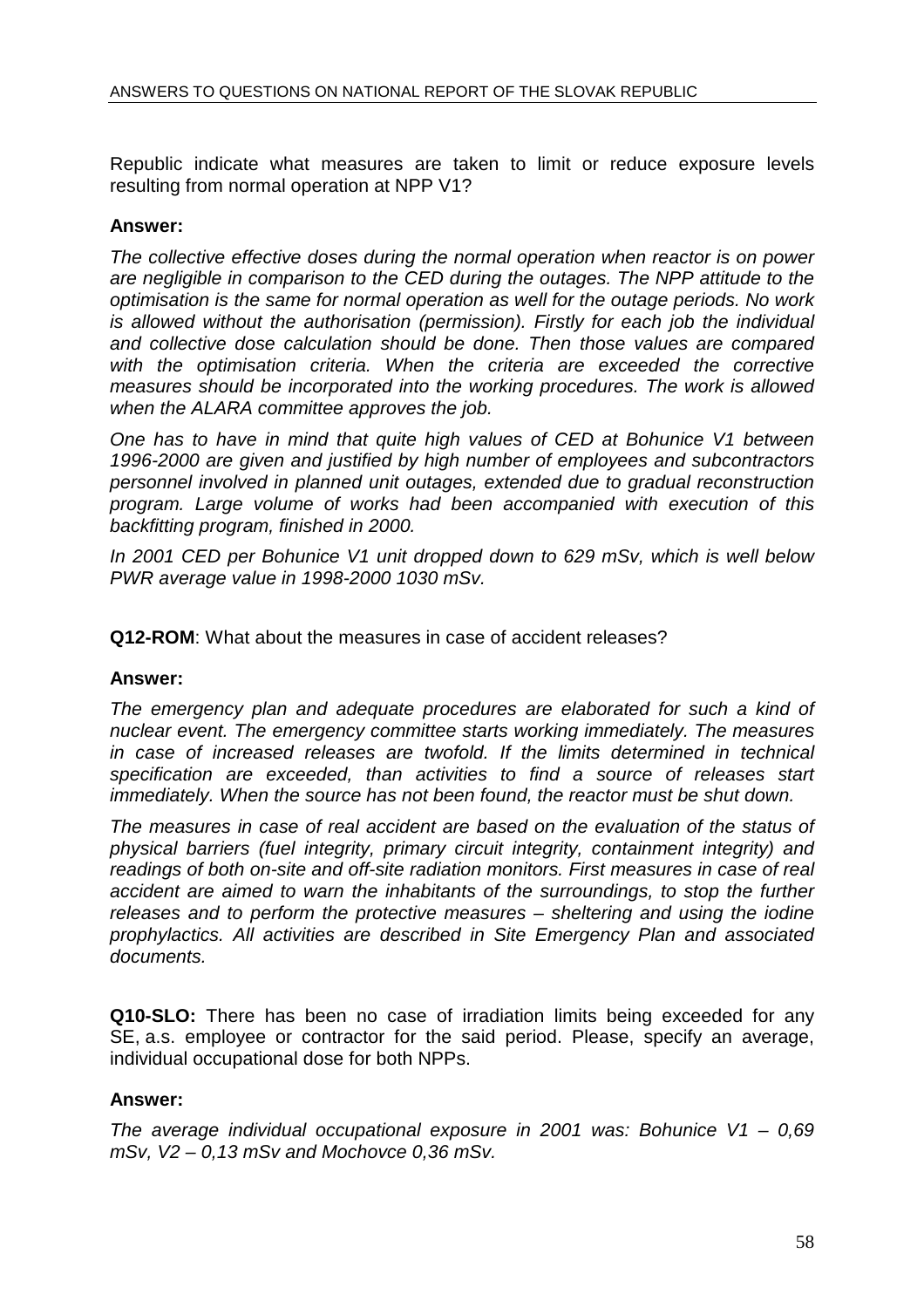**Q11-SLO:** The scope of the monitoring is set by monitoring program that at the same time sets minimum numbers and types of media to be monitored. Are there any environmental impacts found as a result of the environmental monitoring programme? Is there any dose constraints set by the regulatory authority for exposure of the public in the vicinity of the NPPs due to radioactive releases?

## **Answer:**

Yes, the environmental monitoring in the surroundings revealed several times the presence of radioisotopes generated by Bohunice NPP in the form of aerosols. The isotopes  $110$ Ag,  $137$ Cs and  $60$ Co, that were found, represented the negligible impact to the NPP surroundings. The Slovak law specifies the highest exposure to the member of critical group that can be caused due to the NPP radioactive gas discharges and liquid effluents, which is 250 microSv/year.

The environmental monitoring program was approved by State health authority. Results of the monitoring are periodically (quarterly and yearly) evaluated, analysed, verified, reported and archived. The reports are sent to State health institute and local authorities. Data, which exceed statistical criteria, are examined, re-sampled, re-analysed, re-checked in order to positively confirm value higher than natural background. During time period of Mochovce NPP operation, there has been never positively detected any man-made nuclides as impact of release or operation from NPP Mochovce.

## **Article 16**

**Q13-ROM:** The Report describes the emergency planning. What organisation is responsible for the INES level determination?

## **Answer:**

According to the decree No. 31/2000 the operator of nuclear facility has a duty to report any event on its facility to UJD, and, if appropriate, with preliminary INES rating. The final rating according to the INES scale is then done by UJD.

**Q19-GER:** Is it foreseen to verify the planned emergency arrangements through full scope exercises on a regular basis?

## **Answer:**

The full scope exercise of the nuclear facility has to be performed according to the Decree No. 245/1999 on Emergency Planning once a year at least and it is done. Nuclear Regulatory Authority participates in such a kind of exercises usually in the role of inspector.

National level full scope exercises are planned according to a common directive of Ministry of Interior, Ministry of Health and Nuclear Regulatory Authority once per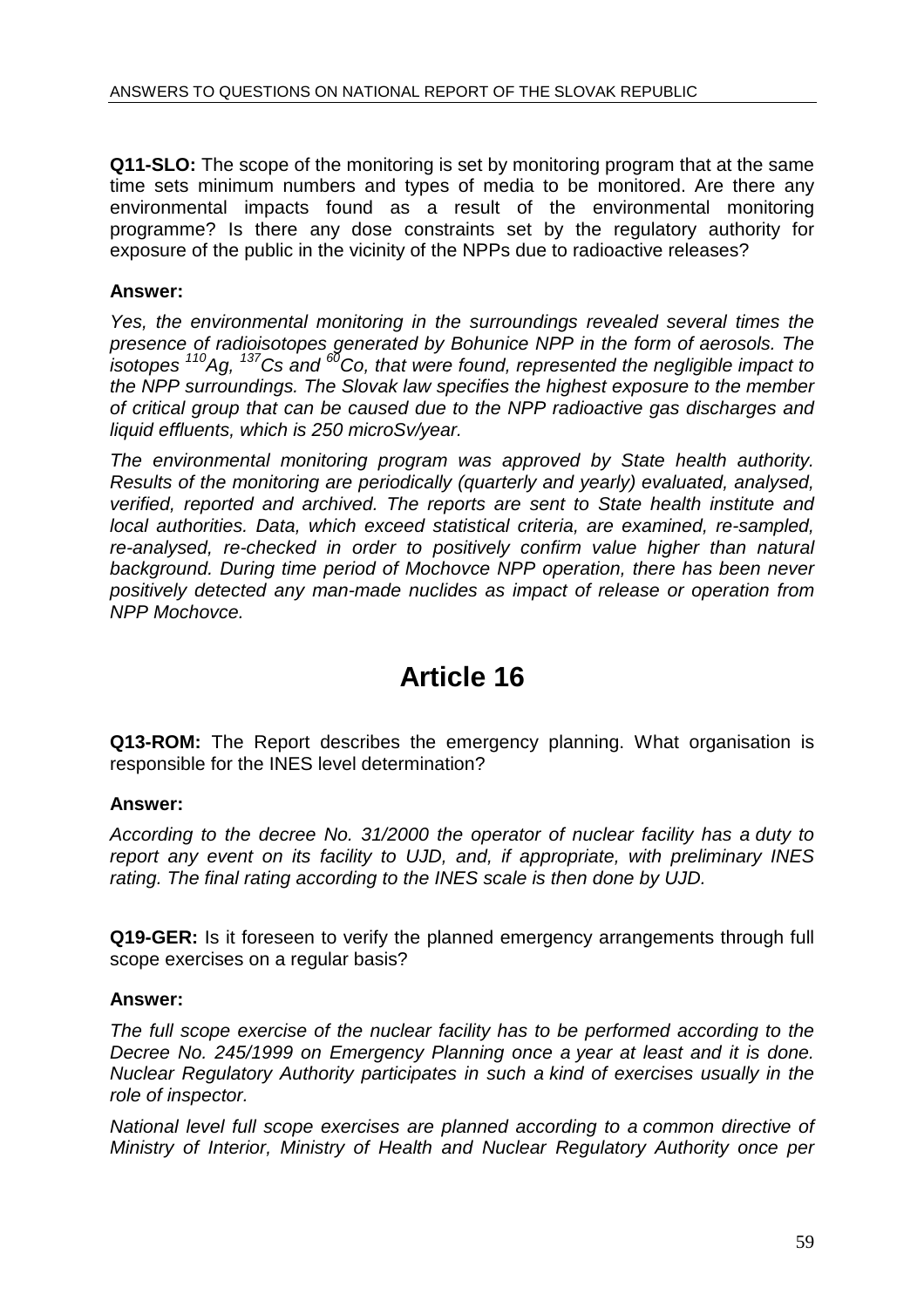three years. This duty is set down also in the National Emergency Plan, issued in 2001.

Lower level exercises at the nuclear installations are performed twice a year at least. An assessment of the exercises is sent in written form to the UJD.

**Q22-FR:** What are the criteria used to enter in an emergency situation? What are the criteria used to define the different measures to protect the public (sheltering, evacuation and iodine distribution)?

## **Answer:**

Criteria used to enter in an emergency situation are very similar to those used in EU countries. Slovak legislation reflects and applies recommendations of relevant IAEA The criteria (both immediate and follow-up) used to initiate intervention measures for the public protection (sheltering, evacuation and iodine prophylactics) are given in national legislation, namely in the regulation of Ministry of Health on requirements on ensuring of radiation protection. They are based on evaluation of an average averted effective or equivalent dose to an occupation group, within a given time span. Averted effective or equivalent dose is that fraction of effective or equivalent dose, which the individuals would not be exposed to, in case the intervention measures are taken. Precise values and corresponding protective actions to be taken are listed in an appendix of this regulation.

**Q23-FR:** Are the operator's on-site emergency plans approved by UJD?

## **Answer:**

Yes. According to the "Atomic Law", No. 130/1998, the operator has a duty to prepare the on-site emergency plan and to submit it to UJD for an approval. Details and the contents of the on-site emergency plan are set down by the UJD regulation No. 245/1999.

**Q24-FR:** It is indicated that the emergency zone is 30 km around Bohunice and 20 km around Mochovce. Could the Slovak Republic explain the reason of the differences between these two sites? Could the Slovak Republic indicate if these zones are divided in smaller zones where different protection measures of the public are planned?

## **Answer:**

The emergency zones (30 km) around Bohunice site were designed and approved by the former CSKAE (Czechoslovak Atomic Energy Commission) experts for NPP A1 with HWGCR reactor before its commissioning. The conservative approach has been taken to determine the emergency zones. The distance of the zones were not changed neither for NPP V1 nor for NPP V2 during the construction, commissioning and commercial operation. Later CSKAE confirmed distance of emergency zones also for NPP V 1 and NPP V2.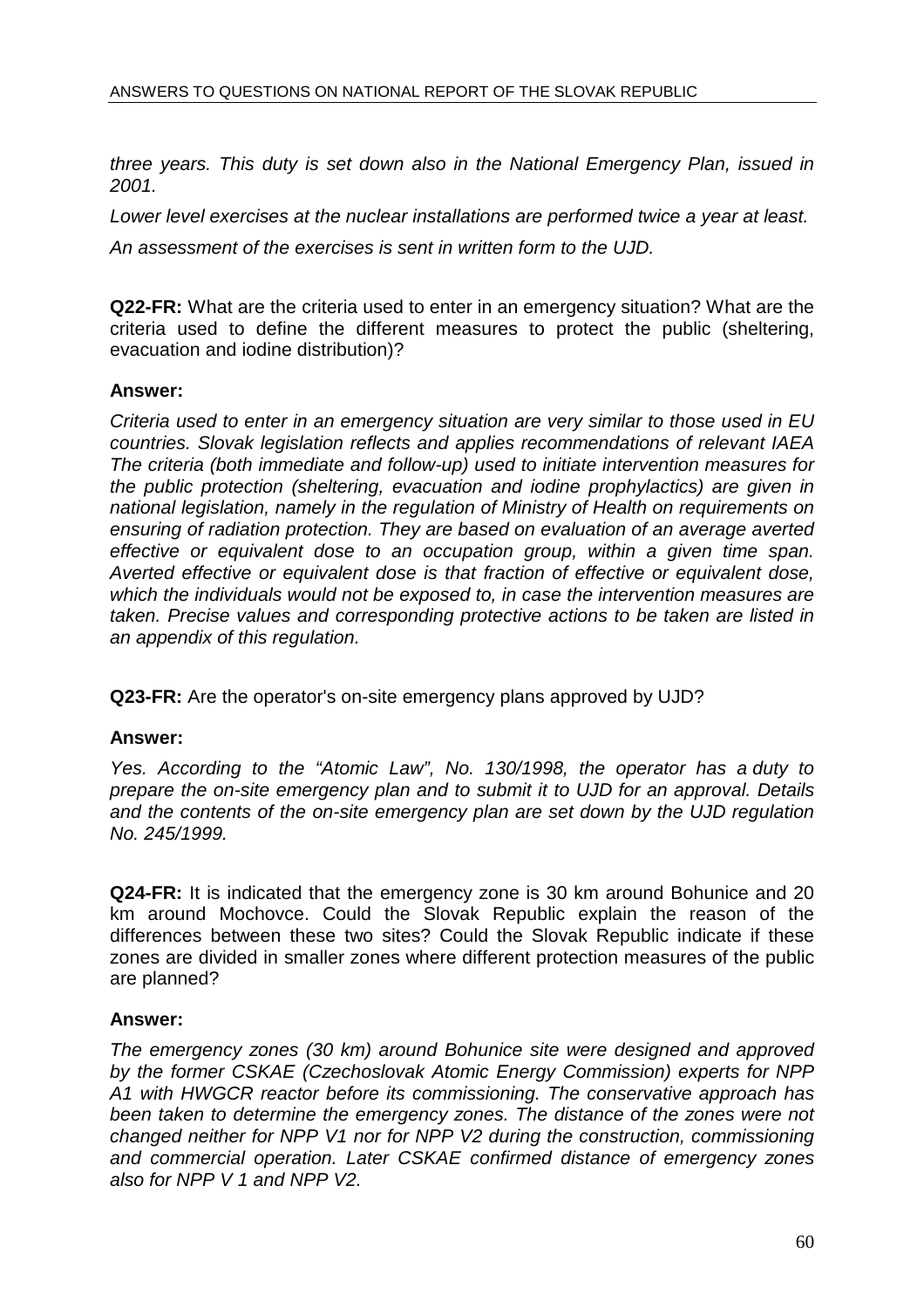Based on the analysis of the potential radiological consequences the emergency planning zones (20 km) around the Mochovce site were designed and approved also by CSKAE, which were also adopted by UJD legal documents.

The emergency planning zones are divided into three zones (circles) as well as 16 sectors (22,5° per one sector) in accordance to TEC-DOC 953.

**Precautionary Action Zone** is designed up to 5 km. It is pre-designated area where urgent protective actions are pre-planned and they will be implemented immediately upon declaration of "General emergency".

**Urgent Protective Action Zone** is designed up to 10 km. The urgent protective measures are implemented based on the meteorological conditions and monitoring results for wind direction sectors. The "Key Hole" principle is applied for 5 sectors e.g. if there is wind direction for sectors 3 the protective measures are taken for two sectors at the left side (1 and 2) and two sectors at the right side (4 and 5).

**Long Term Protective Action Planning Zone** is up to 30 km. It is the area where preparations for effective implementation of protective actions to reduce the longterm dose from deposition and ingestion should be developed in advance.

**Q1-UKR:** How often does the country conduct national training on response to radiation emergency (with all responsible bodies involved)? What document regulates the periodicity of such national training?

## **Answer:**

According to the National Emergency Plan for Nuclear and Radiation Accidents which was issued in 2001 each three years the national emergency exercise with all responsible bodies involved should be organised.

According to the Directive No. CO-187/374 on off-site emergency planning, issued by UJD, Ministry of Interior and Ministry of Health and published in Official Bulletin a large off-site exercises organised by local authorities involving operator, local authorities, legal persons and legal entities in the NPP region should be organised also in three years period. Targeted exercises on this regional level should be organised in co-operation with nuclear facility operator each year.

**Q2-UKR:** What is the present official status of the RODOS system and what are perspectives of integrating the RODOS system into the national response system?

## **Answer:**

The RODOS system in Slovakia is under development and adaptation to national conditions. This process is supported by R&D activities co-ordinated by VUJE, Trnava, including the strategy for integration into national arrangements and plan. The current version (updated regarding the actual version published by FZK) is tested in pre-operational mode; the operational level is expected to be reached in 2004.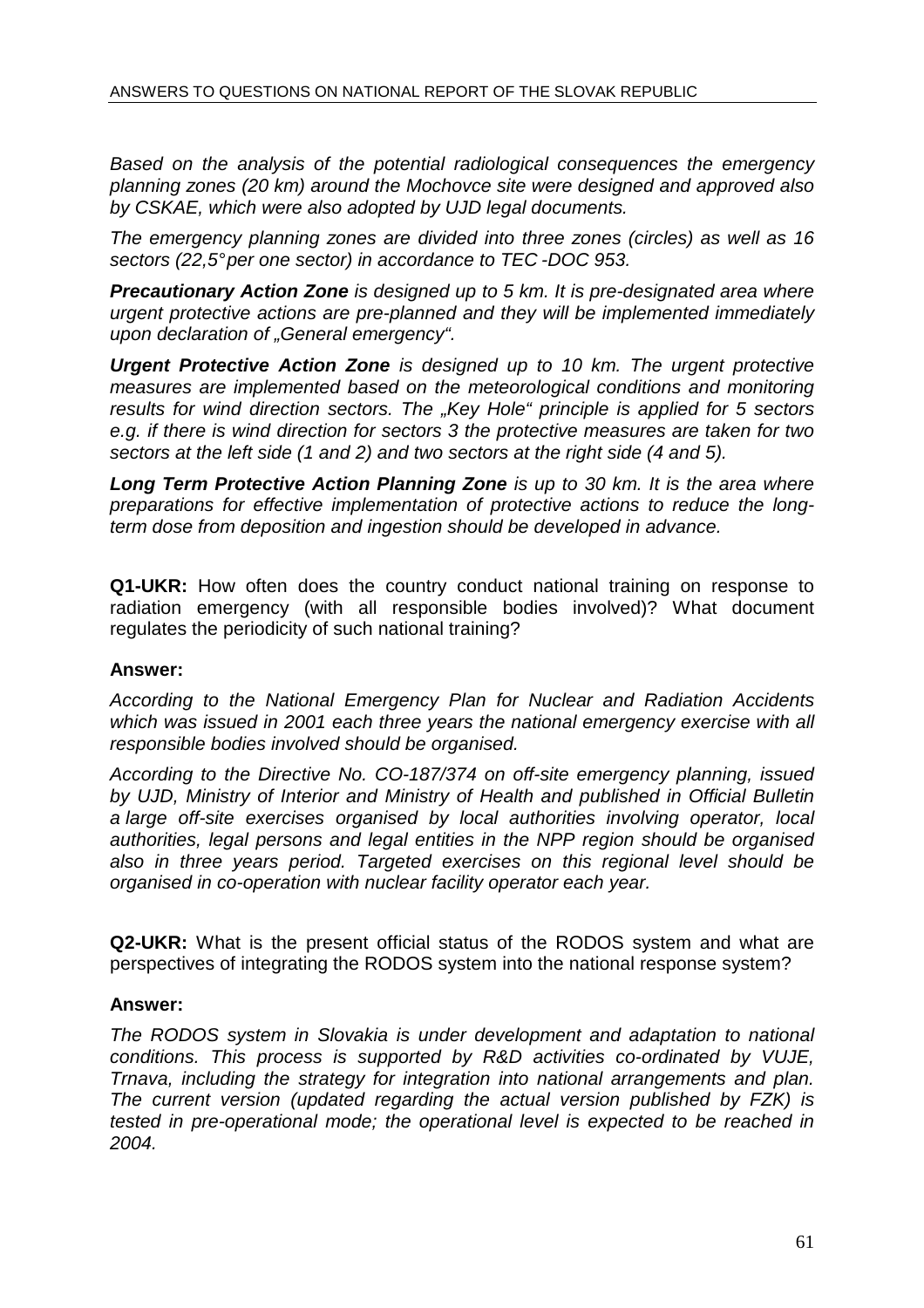**Q1-CHR:** What is the policy and practice regarding the Iodine profilaxy? What are the priorities and foreseen measures for distribution of iodine profilaxy?

#### **Answer:**

Iodine prophylactics have been distributed to all members of public in the emergency zone (this zone is defined by legislation). Their application will be recommended to the public in an affected zone by regional emergency commission in a case of an accident with release of radioactive substances from NPP to the environment, upon meeting defined legal criteria for initiation of intervention measures.

Iodine prophylactics have been distributed in the vicinity of NPPs to the population. They are applied immediately by occupancy, upon decision and notification of the regional emergency commission. In case of an NPP accident with release of radioactive substances in the environment, no additional distribution of iodine prophylactics is necessary.

Expiration time of iodine prophylactics is five years. After elapsing this time, iodine prophylactics are replaced by new ones.

**Q2-CHR:** What are the main issues of the new Act on Emergency and the Act on an integrated rescue system? What are the new provisions in respect to the already existing Acts?

#### **Answer:**

The main issue of the new Act on Emergency and Act on an Integrated Rescue system is establishing of the regional dispatch centres which will operate 24 hours a day. There is also one advantage that only telephone number will be used to set up the response organisations in any kind of emergency or threats.

**Q7-AUT:** What is the schedule for finalising the Act on Emergencies and the Act on an Integrated Rescue System? Moreover, what are the main provisions of these Acts?

#### **Answer:**

Ministry of Interior and the Ministry of Environment were responsible for preparation of these two Acts. They have been recently approved by the Parliament of the Slovak Republic.

**Q8-AUT:** What is the status of the National Emergency Plan?

#### **Answer:**

The National Emergency Plan for Nuclear and Radiation Accidents was prepared and submitted for an approval to the Slovak National Emergency Commission for Radiation Accidents (NECRA). The National Emergency plan was reviewed and approved by NECRA in December 2001.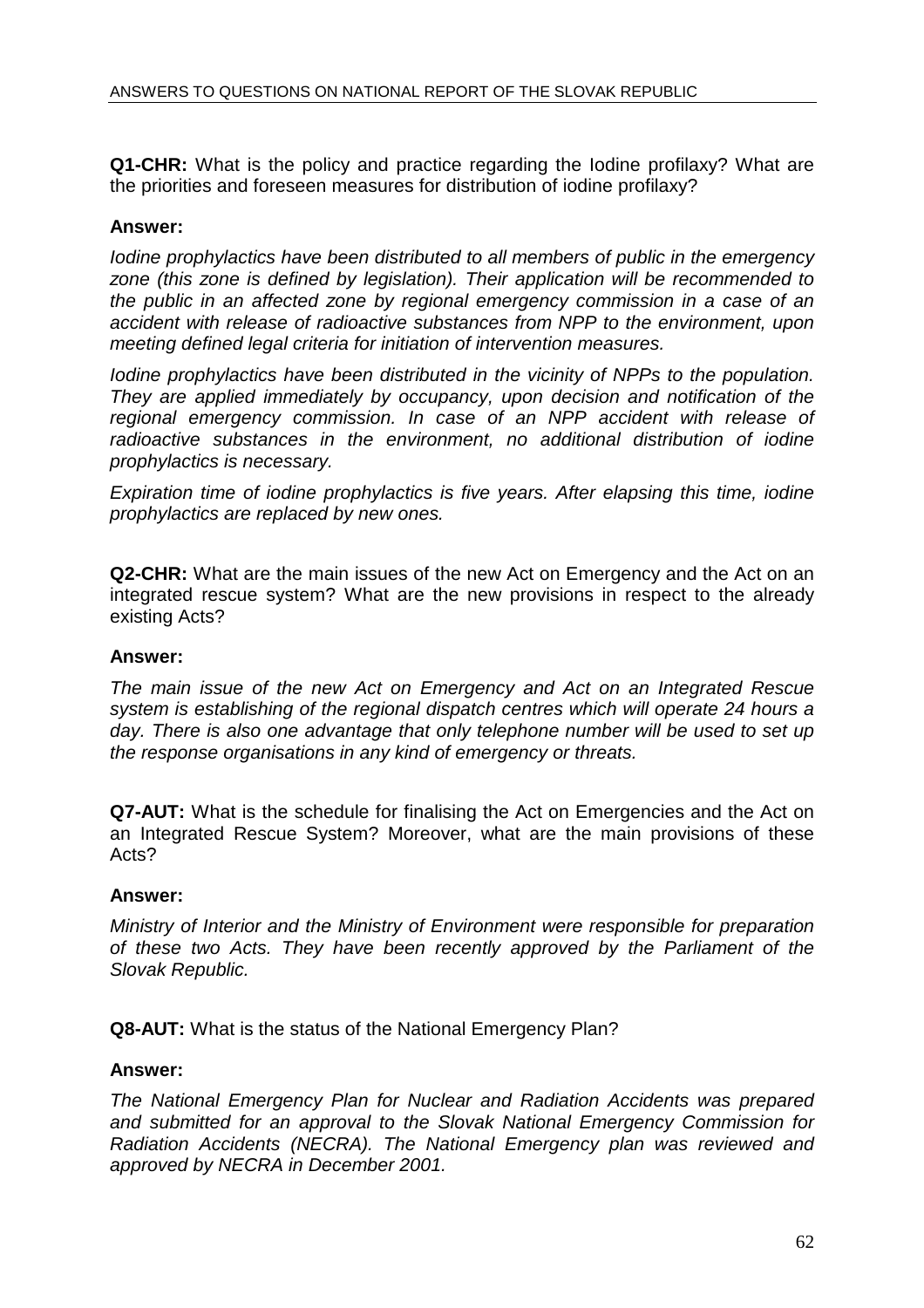**Q5-US:** (Section 4.7.7.3, page 98) The report discusses international exercises that Slovakia has participated in. Please discuss any improvements made in emergency preparedness plans and activities as a result of participation in national and international exercises.

## **Answer:**

Improvements made in emergency preparedness plans

- A new Emergency plan of Nuclear Regulatory Authority was issued based on lesson learned the first set of exercises and mini exercises (domestic and international)
- Lesson learned were taken during approval process of On-Site Emergency Plans and Off-site Emergency plans, mainly related to exercise performance issues, communication among organisations, exercise preparation, personnel training programs and exercise evaluation

#### Improvements made in emergency activities

- Based on INEX international exercise series, improvements were made in areas of communication, public information and exchange of information
- Related to IAEA exercises, IAEA EMERCON forms were applied also for national level exercises and communication with IAEA emergency unit was improved
- Based on RODOS international exercises, enhancement was provided in domain of evaluation and exchange of radiological issues and protective countermeasures in urgent and late phases of accidents
- Related to other European international exercises, mainly exchange of meteorological information and co-operation on regional level (Middle and East Europe countries) was improved
- Concerning to domestic exercises, the attention was given to the exercise scenarios improvement, to SW and HW in emergency centres and to warning and notification systems upgrade
- Domestic and international exercises helped markedly in update of training

**Q12-SLO:** "Such drills (refers to separate emergency drill) are organised regularly at yearly intervals ... The most recent collaborative drill.... was organised in October 1997."

How are drills scheduled? (for "how long in advance does the schedule exist, are separate emergency drills each year for each of the two NPP's, what is the frequency of collaborative drills)?

## **Answer:**

- Emergency drills (means exercises) are scheduled by the end of the year for the next year and this program of exercises is approved by UJD by the end of February.
- There are separate exercises for Mochovce and Bohunice NPPs yearly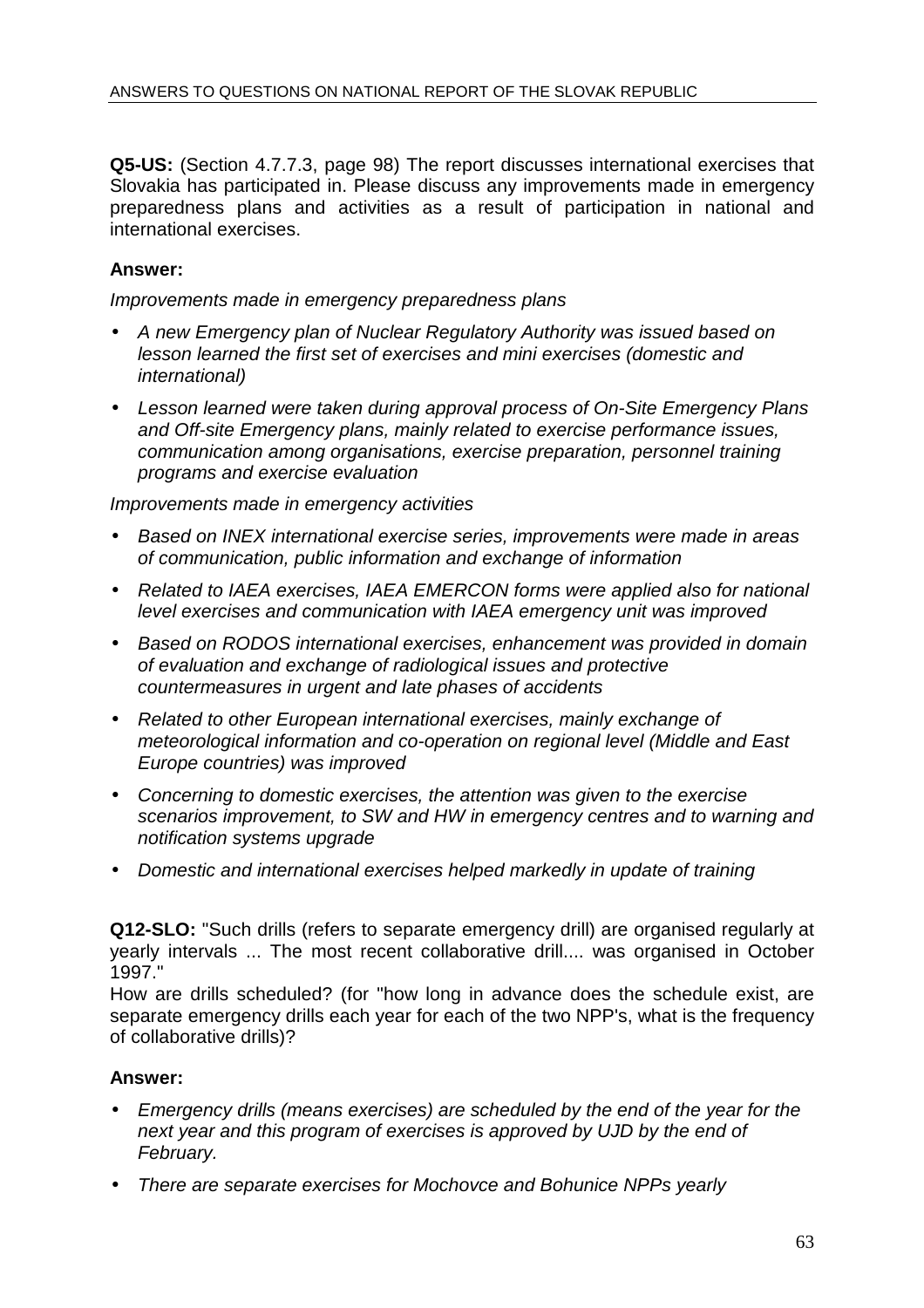• National emergency plan, which was issued in 2001, define the frequency (3 years) of Collaborative drills.

# **Article 17**

**Q14**: Are there programs (in emergency plans) for site parameters surveillance in order to prove the suitability of the design bases in relation with those site factors with greater uncertainty?

## **Answer:**

The emergency response covers all site factors that are of relevance. The uncertainty of the parameters is treated in the frame of analytical background of the programs. The factors that refer to the normal operation are in principle treated in the conservative manner which means that the uncertainties in parameters are enveloped with sufficient margins and correspondence has to be monitored on regular basis (typically in Limits and Conditions). In the area of severe accidents analyses the uncertainties are treated with lower conservatism and instead of conservative mostly representative values should be applied. The formal uncertainty analysis is currently generally limited to licensing analyses.

**Q25-FR:** In the WENRA report, October 2000, it is indicated that the evaluation of the seismic characteristics of the Mochovce site will be completed in 2001 and, depending on the results further upgrading could be necessary. Could the Slovak Republic give more information on this subject?

## **Answer:**

In accordance with the Civil Act and the Civil Regulation of the Slovak Republic geological and seismic surveys were carried out to set up parameters of seismic menace of Mochovce NPP. The outcome of the surveys is a set of spectrums for free field at the rock foot in connection with  $PGA = 0.1q$  for Mochovce 1-2. The results of the surveys are presented in the plant safety analysis report. The resistance of Mochovce 1-2 was improved on  $PGA = 0.1g$ .

In 1998 IAEA Inspection Mission "SIDAM 98" was carried out. It was aimed at the methodology used and the results describing parameters of seismic menace. The mission resulted in the conclusions and recommendations to specify geological and seismic data. These recommendations are gradually implemented in co-operation with the Slovak Academy of Science in Mochovce with the expected date of completion in 2003.

The seismic monitoring network continuously monitors seismic activity of Mochovce surroundings. (see also Q8-GER,Q9-AUT)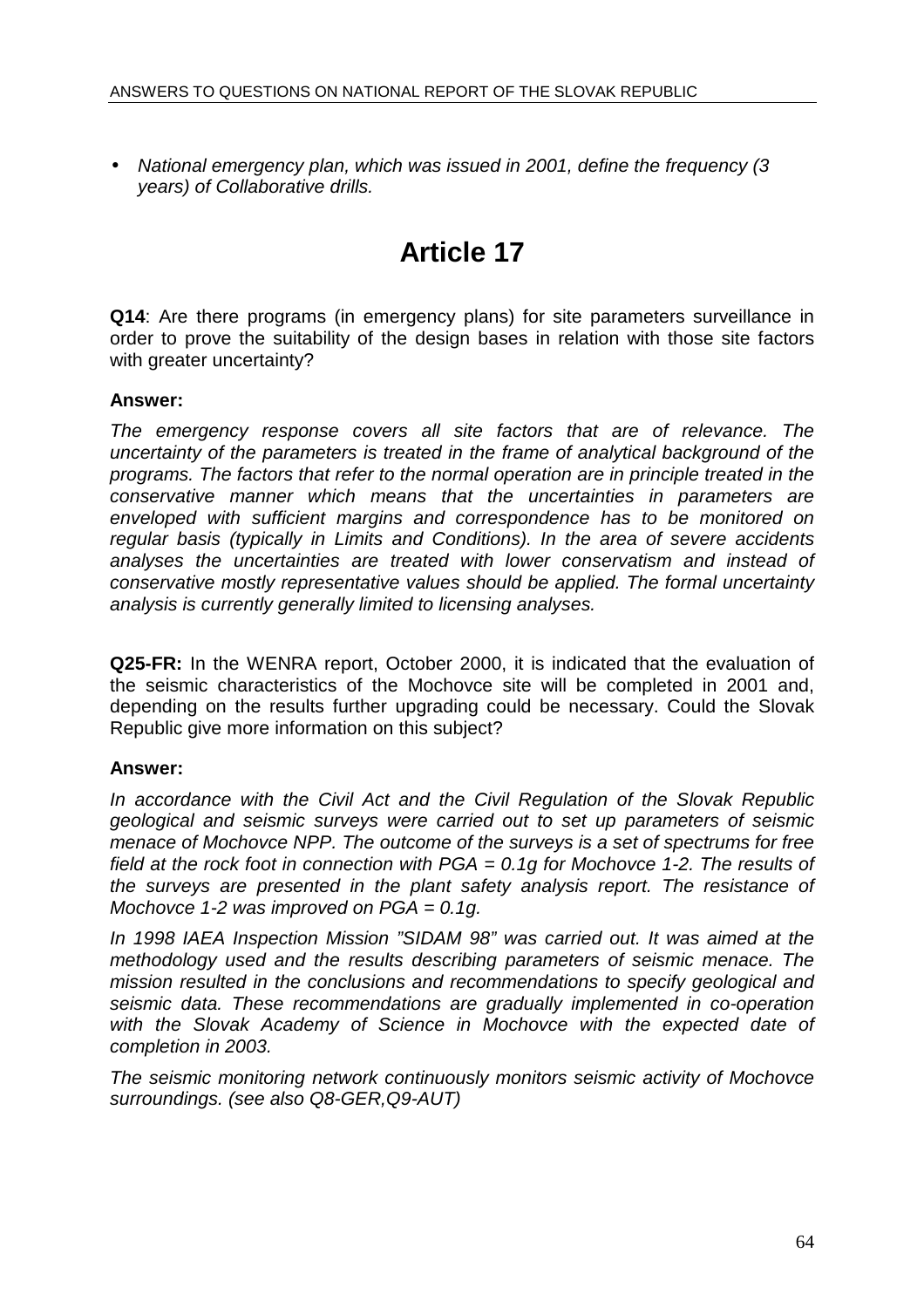**Q26-FR:** For the Bohunice NPP, could the Slovak Republic give more information on the modifications decided to upgrade the seismic resistance of buildings and structures d? Has a qualification programme of components been implemented?

## **Answer:**

The seismic reassessment of the site Bohunice was completed in 1998 in accordance with 50-SG-S1 accepted by the IAEA mission in November 1998. The special Technical Guidelines for seismic reassessment of NPP V2 were developed by the IAEA in 1999. According to this document, it was developed: floor response spectra, walk down of components and buildings and detail Program for seismic reinforcement of buildings and components. Nowadays, a design of reinforcements of buildings and components is being developed. A qualification programme of components has been implemented. (see also Q8-GER)

## **Article 18**

**Q20-GER:** Digital l&C is already used in Bohunice-1,2. Which requirements and procedures are used for licensing of digital I&C? How was the digital l&C certified? What is applied regarding digital I&C qualification and proof of incorporated technologies?

**Q21-GER:** Does UJD perform special monitoring for digital I&C in order to verify the regulatory approach.

## **Answer to both questions:**

Within the "Gradual Safety Upgrading" of Bohunice V1 NPP, unit 1 and 2 (with WWER 440/230 reactors) the original safety I&C systems were replaced or upgraded on the basis of digital TELEPERM XS system platform which was specially developed and qualified for functions important to safety in nuclear power plants. For subfunctions in the actuation section and in the operational I&C system, the proven ISKAMATIC system was used. The following functions were assigned to the TELEPERM XS system:

- Reactor trip (RTS)
- Actuation of active engineered safety features (ESFAS)
- Reactor power limitation (ROM)
- Reactor power control (ARM)
- Diesel control system
- Neutron flux instrumentation
- Control interface and priority control
- Control room equipment (partially)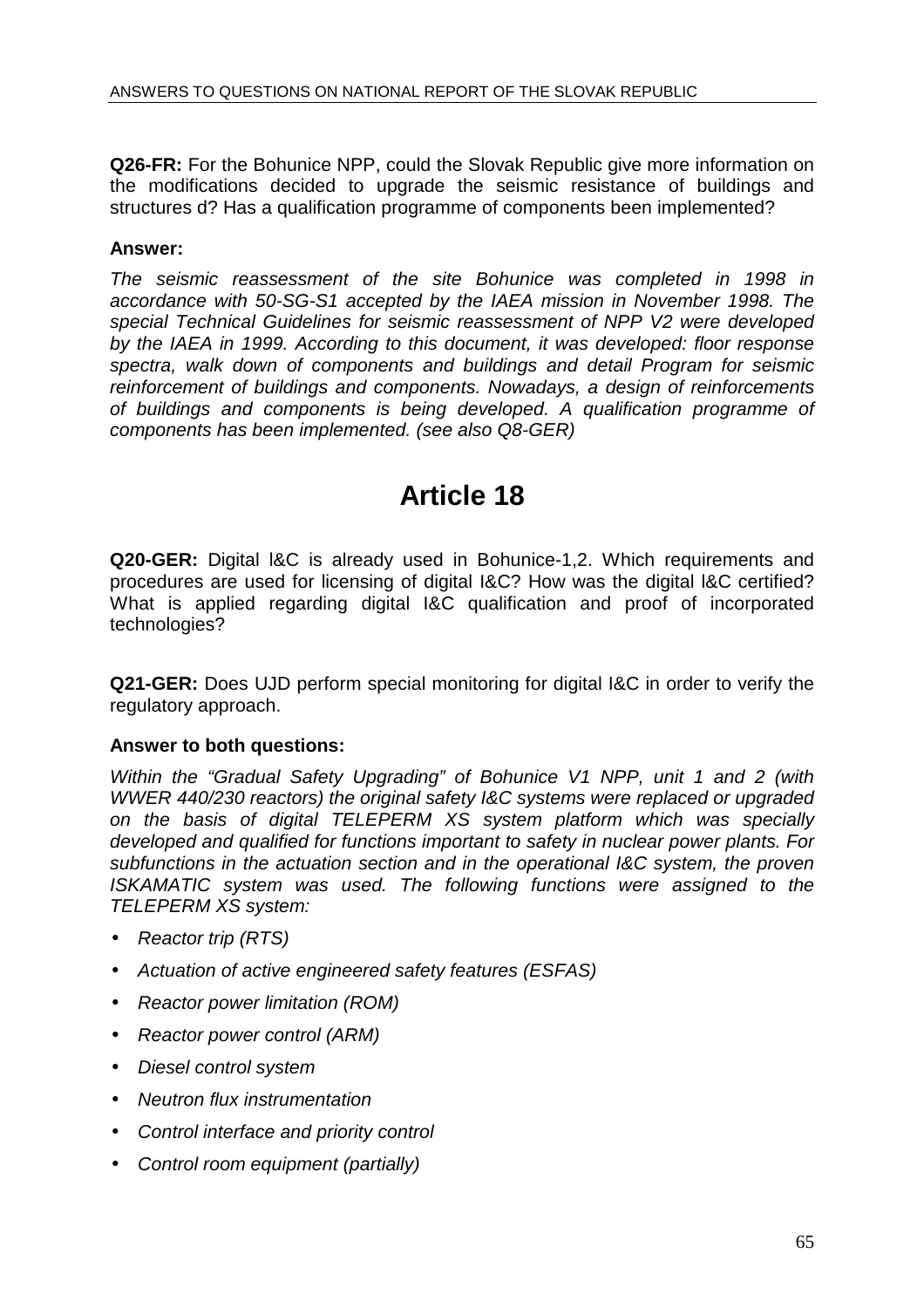• Accident monitoring systems (PAMS)

## **Stages of Safety I&C System Upgrading**

Upgrading of the safety I&C system began with Unit 2, and was performed in stages:

- 1991/92 Feasibility study
- 1994/95 Basic engineering
- 12/97 Replacement of instrumentation system and installation of TELEPERM XS without hook up of the actuation (open loop operation)
- 08/1998 Replacement of the control interfaces and priority control, and hook up to the TELEPERM XS system
- 01/1999 Recomissioning of Unit 2 with the new I&C system

As for the Unit 1, new TELEPERM XS based safety I&C systems were installed likewise in stages and after recomissioning in June 2000 the Unit 1 was put into operation with new safety I&C system.

## **A. Requirements and procedures used in licensing of digital I&C**

Approach of UJD SR to licensing of digital safety I&C systems can be characterised as combined approach that is application of domestic regulation together with the requirements and criteria of international accepted standards. The most significant act by which licensing process (not only for I&C) is governed and controlled is the Act No. 130 of April 1998 on the peaceful use of nuclear energy.

Specific regulatory requirements and procedure applied in licensing process of digital safety I&C:

- Design Specification Requirements for the Safety I&C Systems are contained in UJD Decision 1/94: Upgrade of the Reactor Protection System RPS (Reactor Trip and ESFAS)
- 1 E Qualification of I&C hardware
- Redundancy 2 x 100 % as a minimum
- Reliability of  $<$  10<sup>-5</sup>/demand for Reactor Trip
- Reliability of  $<$  10<sup>-3</sup>/demand for the ESFAS
- Separation of the RPS from the control parts of I&C
- Routing of RPS output signals to appropriate panels in the Main Control Room (MCR)
- Separation of the Emergency Control Room (ECR) from MCR
- Safety classification and categorisation of I&C Functions, Systems and Equipment according to IEC 1226
- Identification and Ranking of applicable Codes and Standards.

UJD determined and approved a set of applicable Codes, Standards and Safety Guides (IAEA, IEC standards, IEEE Standards, KTA) for design and development of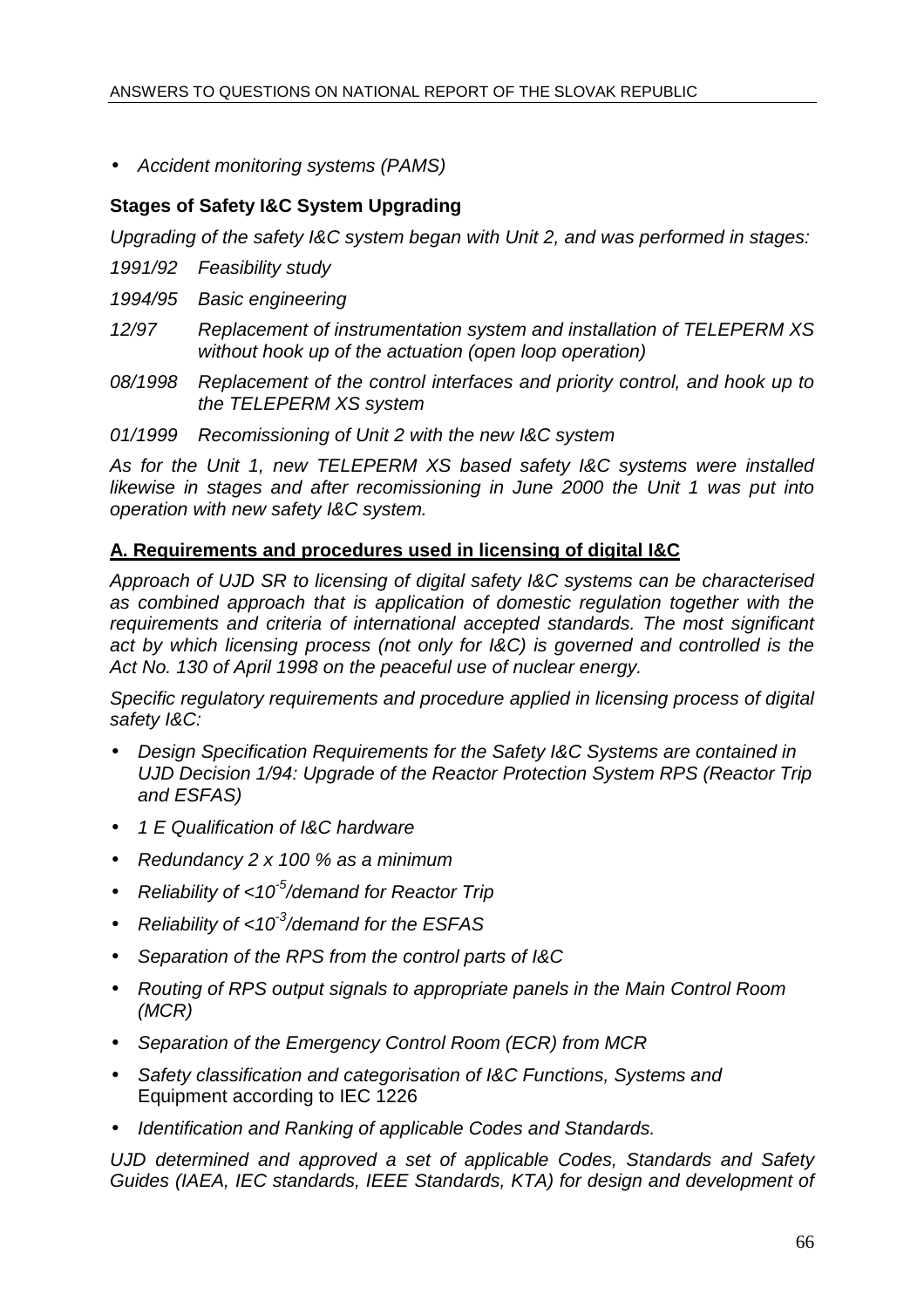digital safety I&C. Software design, development and production was documented in accordance with the requirements of IEC 880.

- Evidence of Comprehensive Testing by manufacturer (Type tests of HW and SW modules, Plant independent System test, Factory Acceptance Tests (FAT))
- Verification and Validation of design process and testing by independent Assessor (IV & V). The main contractor for performing IV&V was NPP Research Institute Trnava, a.s.
- Comprehensive Site Commissioning Tests, including testing of new I&C in real on site condition during open loop operation (parallel to existing I&C).
- Review of the safety documentation was performed by UJD and also by independent assessor. The results of tests were evaluated by an independent assessor.

Safety documentation of I&C modernisation project consisted mainly from:

- **Design Concept Documentation**
- Basic Engineering Documentation
- Safety Analysis Reports (PSAR, FSAR)
- Reliability Analysis

## **B. Qualification and certification of digital TELEPERM XS based I&C**

Hardware and software of TELEPERMS XS are qualified for use in NPP safety systems by type testing of HW and SW modules, by plant independent test and by FAT tests. The certificates of type testing were submitted to UJD and to independent assessor who was responsible for evaluation of test results.

UJD performs monitoring and supervision of digital safety systems

During each outage a predefined set of functional tests of safety I&C system is performed and the results are submitted to review at UJD prior to restart of reactor units. The software modifications are performed according to strict procedure and have to be approved by UJD. In accordance with an approved inspection plan, UJD personnel take part in in-service testing of the safety systems.

**Q27-FR:** Does the design of Slovak plants include some specific features relating to severe accident management in order to reduce, as indicated in INSAG 12, the probability of large releases requiring short-term off-site response?

## **Answer:**

In the frame of the development of SAMGs (scheduled for 2002 - 2003) the state of the art knowledge of the V213 vulnerabilities and the spectrum of possible mitigative strategies (those included in generic Westinghouse SAMGs and also the in-vessel retention strategy applied by Loviisa NPP) will be reorganised and reassessed. The PHARE projects 4.2.7 Beyond Design Basis Accident and Accident Management, Filtered Venting and Hydrogen Control of Containment (No 2.06 and 2.07) and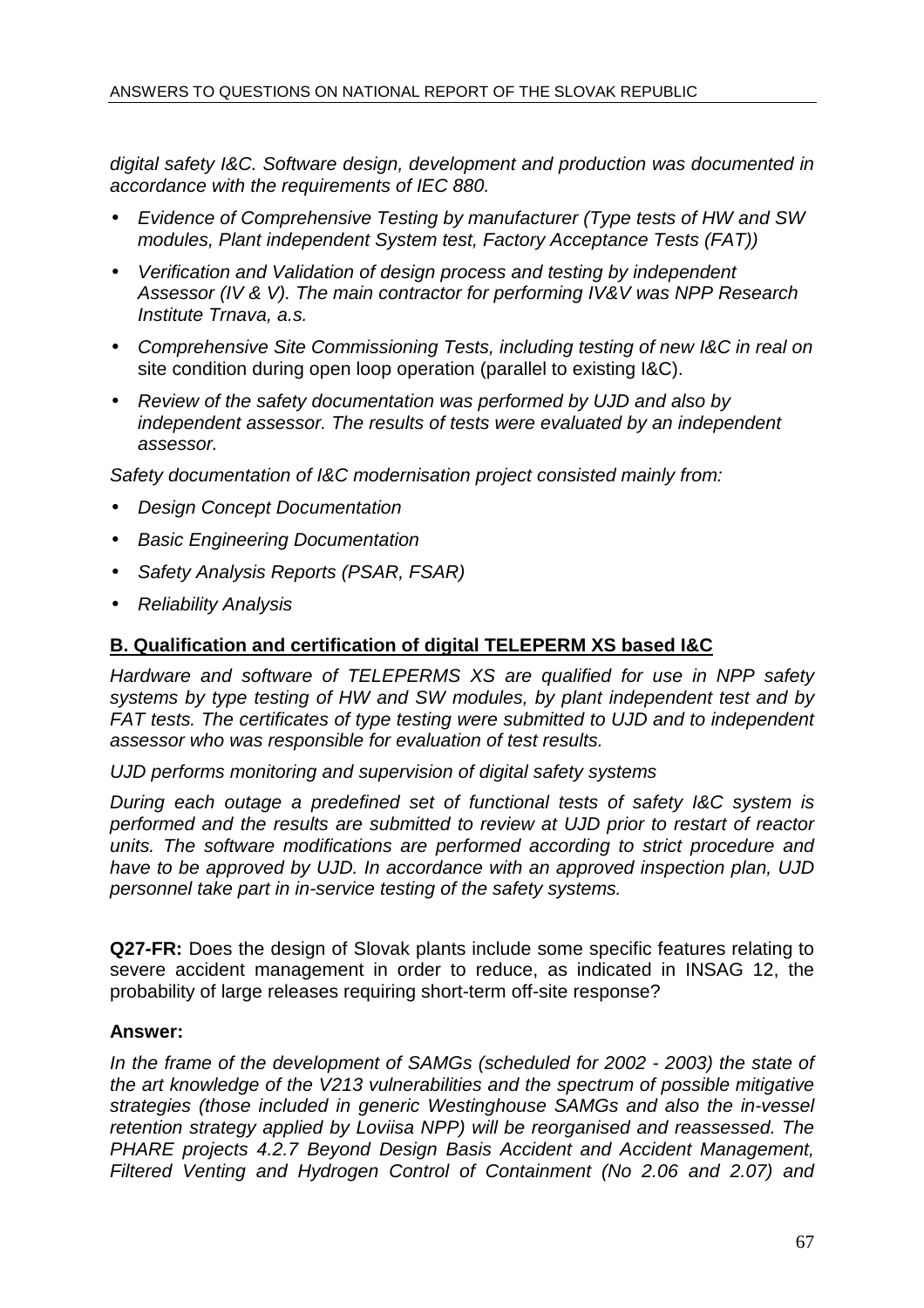results from ongoing Concerted Utility Review of VVER-440 Safety Research Needs (VERSAFE project within 5-th Euratom Framework Program) represent most important input information for development of SAMG strategies. Follow-up optimal cost-effective design upgrading specifications will be developed. Specifically, this will be crucial for high design vulnerabilities that represent early releases categories, such as high pressure melt ejection (reliable RCS depressurisation means), hydrogen management tools (igniters, recombiners, inertisation of the atmosphere, reliable spraying of the containment) and debris thermal attack of the cavity access door (application of the core in-vessel strategy by external cooling of the reactor pressure vessel upon severe accident).

**Q1-FIN:** Are there still open issues to validate the operation of WER 440/213 bubble condenser containment? Please provide us with a short summary and status of these activities.

## **Answer:**

There are nuclear power plants of WWER-440/V213 type with bubble condenser containment operated in Central European Countries (Hungary, Czech Republic and Slovakia). Safety of those plants was significantly increased in the frame of international co-operation and assistance of West European Countries in recent years. Internationally recommended safety measures have been implemented (or are going to be implemented in the near future) and all safety issues related to the bubble condenser containment and its related systems could be considered resolved.

UJD issued the license for the start-up and operation of Slovak NPP Mochovce several years ago. The licensing process included careful national and international review of this NPP (IAEA mission, RISKAUDIT expert group from France and Germany) to evaluate the status of plant safety enhancement, fulfilment of defined requirements and safety measures (implemented during NPP construction). The evidences submitted to the assessment of NPP safety and confirmation of the bubble condenser confinement functionality has included results of analytical and experimental work performed in various countries (Germany, Russia, Slovakia) and in various experimental facilities (EREC, SVUSS - Bechovice, VUEZ - Tlmace, Siemens - Karlstein). The UJD considers submitted evidences on NPP safety sufficient and currently does not have any other requirements for the bubble condenser containment verification.

Safety upgrading of Bohunice V2 NPP is in progress. The scope of Bohunice V2 reconstruction is similar like those already implemented for Mochovce NPP. The Bohunice V2 upgrading includes also reinforcement and additional anchorage of the bubble condenser construction.

Based on the proposals of Atomic Question Group (AQG) of the European Commission (EC), the utilities of Central European Countries has initiated to perform an additional set of experimental and analytical work to resolve on expert level all arising questions and to close lasting discussions on the verification of bubble condenser. UJD SR agrees with planned activities. The planned tests will extend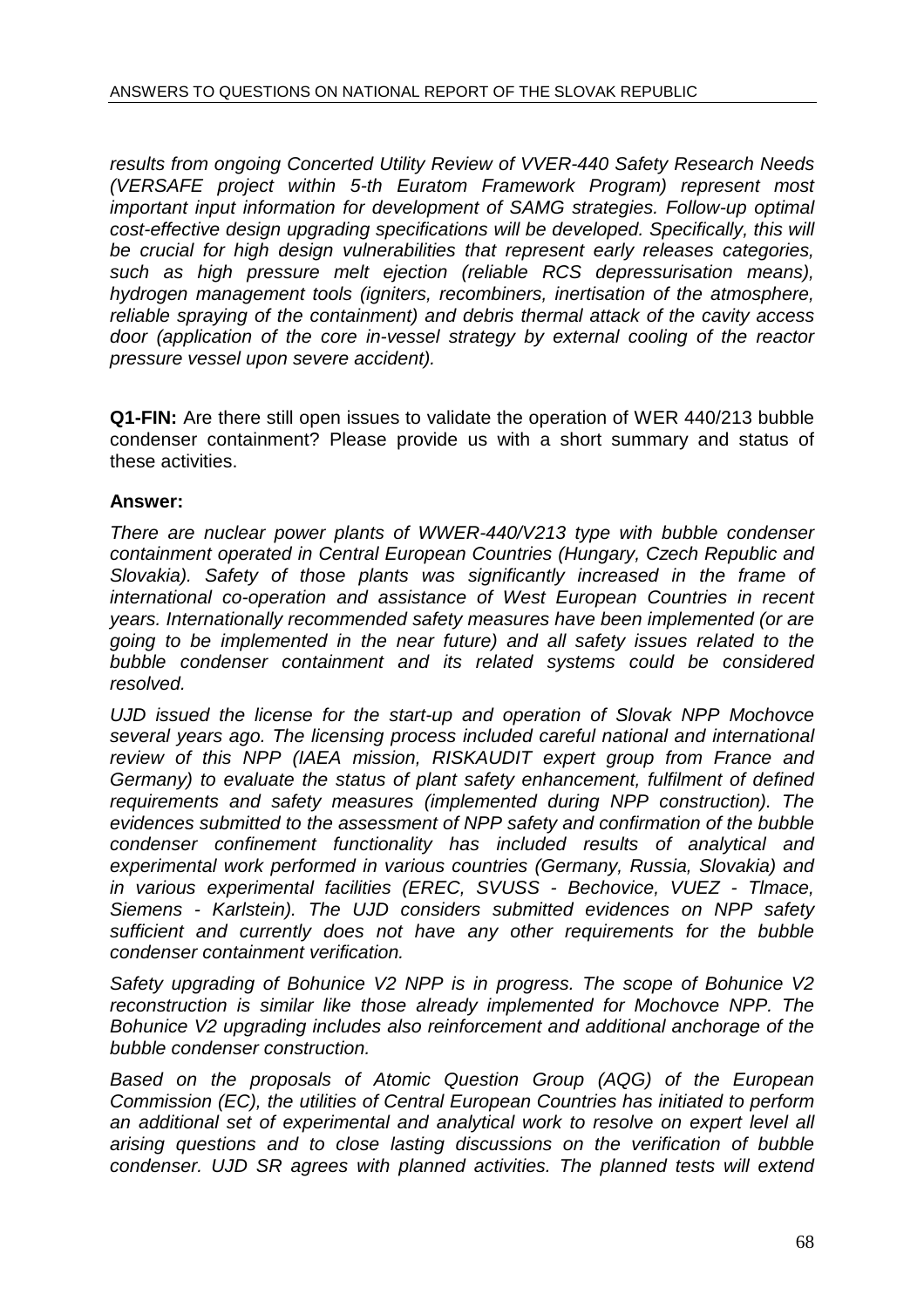considerably the range of break size of bubble condenser experimental investigation from a large break LOCAs to smaller breaks of LOCAs including steam line break inside the containment.

Bubble Condenser Steering Group at OECD/NEA (hereinafter BCSG) has been established to support a performance of the additional work to bubble condenser verification and to add to this work an international character. The BCSG consists of representatives of national regulatory bodies, European Union, and nuclear power plant operators. The main goals of BCSG are:

- To provide a convincing evidence that V213 type of containment works during DBAs as designed;
- To provide support for planning of new tests and interpretation of results;
- To provide regular experimental results, which will be a basis for the validation of computer codes.

The first meeting of BCSG has been held in Paris, in December last year and second one in Budapest in February this year. (see also Q3-GER,Q3-AUT)

**Q9-AUT:** What is the status with respect to seismic characterisation of Bohunice V2 and Mochovce NPP?

## **Answer:**

In accordance with the Civil Act No. 50/1976 Coll. as amended geological and seismic surveys were carried out to set up parameters of seismic menace of Mochovce and Bohunice NPPs. The outcome of the surveys is a set of spectrums for free field at the rock foot in connection with  $PGA = 0.1$  g for Mochovce 1,2 and PGA  $= 0.34$  g for Bohunice 3.4. The results of the surveys are presented in the plants safety analysis reports.

The IAEA Inspection Mission "SIDAM 98" was carried out in 1998. It was aimed at the methodology used and the results describing parameters of seismic menace. The mission resulted in the conclusions and recommendations to specify geological and seismic data. The review conclusions and consequently Slovak Authorities accepted the Bohunice site seismic characteristics. Those were confirmed again in 2001 within the licensing of Bohunice V1 NPP after completion of the reconstruction. For Mochovce site, additional site investigations and improvement of seismo-tectonic model had been recommended. New, updated Mochovce site seismic characteristics are in development. They should be available in 2003.

The seismic monitoring network continuously monitors seismic activity of Mochovce and Bohunice surroundings.

The seismic qualification of all equipment at the NPP Bohunice for current design peak ground acceleration value was completed. The seismic qualification of almost all equipment (except a few items, which qualification is in the process) at Mochovce 1,2 units was completed at the time of start of operation.

(see also Q8-GER,Q25-FR)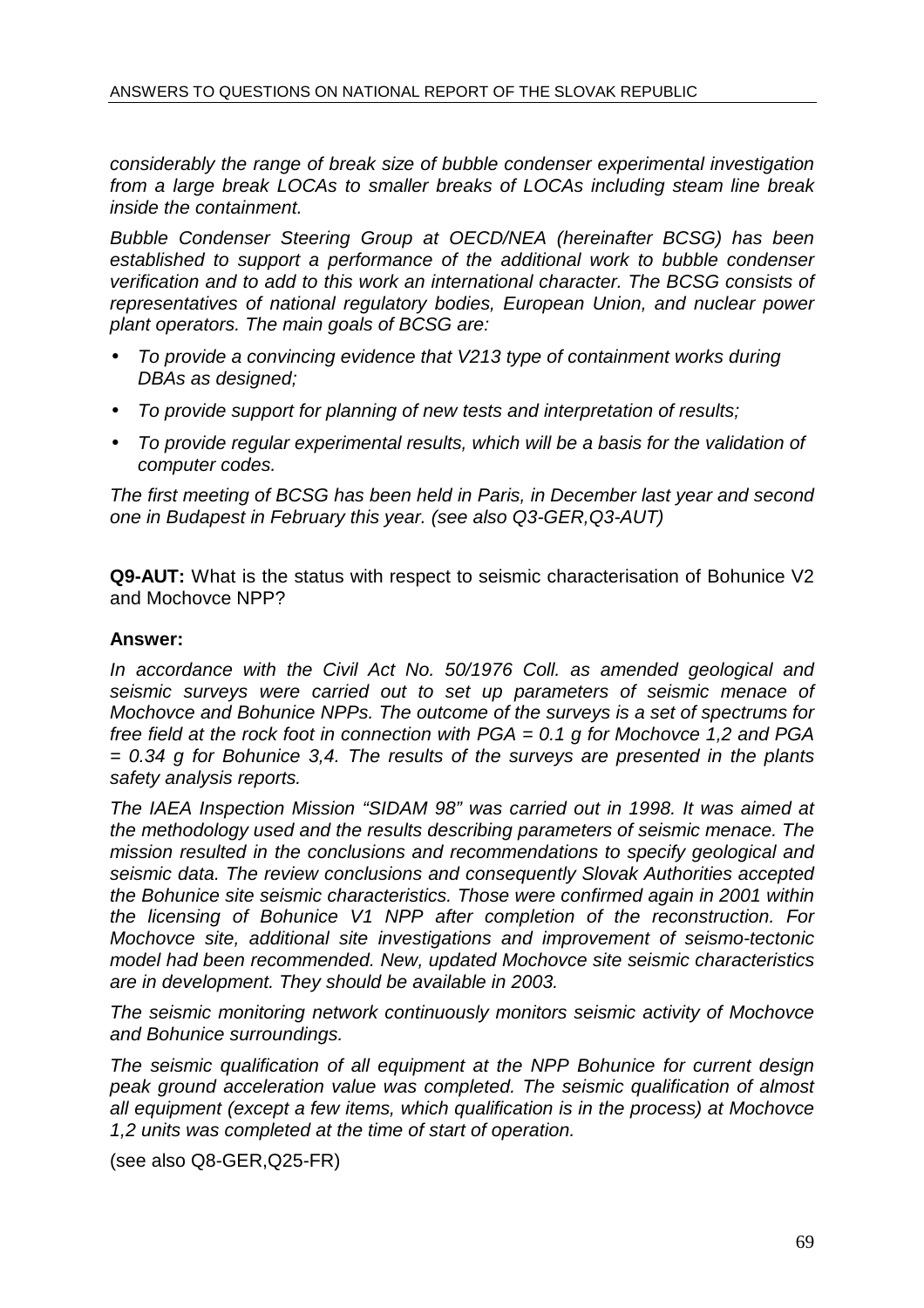# **Article 19**

**Q22-GER:** Do clear arrangements exist for transition of emergency operating procedures to severe accident management guidelines?

## **Answer:**

The Mochovce, V2 and V1 EOPs have been/are being developed in collaboration with Westinghouse Electric Europe and are based on generic Westinghouse approach. This approach includes guidance for design basis and beyond design basis accidents to prevent core damage. The guidance for mitigative measures in case of accidents that developed into severe accidents is included in SAMGs. Generic SAMGs have also been developed by Westinghouse and therefore an exact interface between both sets of procedures will be established, based on symptoms measurable in the control room. The SAMGs are used by the Technical support centre staff therefore the transfer of information and responsibilities has been defined very clearly. Within the project running, SAMGs specific for Mochovce and Bohunice V2 are being developed keeping features of generic Westinghouse SAMGs.

**Q23-GER:** Is there sufficient engineering and technical support from the NPP vendor, equipment suppliers, for Bohunice-1,2 (plants built to earlier standards) in the areas of operation, maintenance, test, surveillance?

## **Answer:**

NPP Bohunice 1,2 was constructed in years 1972-1980. Main supplier of primary part was former Soviet Union, other systems were delivered by companies from previous Czechoslovak Republic. Relationships between the NPP and suppliers corresponded to plant organisation and the time period. After plant commissioning all activities, which are in western countries under responsibility of supplier, took over maintenance division (incorporated directly in plant body). In several cases has been supplier support based on long-term contract, in most cases all-corrective and preventive maintenance is covered by Bohunice maintenance division. Specific demands have been solved by short-term contract with appropriate supplier.

Since beginning of Bohunice 1,2 operation very important engineering support has been provided by VUJE Trnava, a.s. (Nuclear Power Plant Research Institute). All important calculations related to safety analyses, environmental impact studies, and safety documentation have been developed by the company. VUJE also performes initial and periodical training including simulator training of all NPP staff. Concerning operational area, VUJE has provided engineering support at upgrade of operating procedures. Situation has changed slightly since gradual backfitting of NPP Bohunice 1,2 (1994-2000). The Company Siemens as a main supplier of design and technology during gradual reconstruction and their subcontractors has signed a longterm contract on services for new and modified plant equipment. Similar contracts with Siemens subcontractors (ABC Klima, PPA Control, EZ-Elektrosystémy...) were negotiated for equipment installed by subcontractors.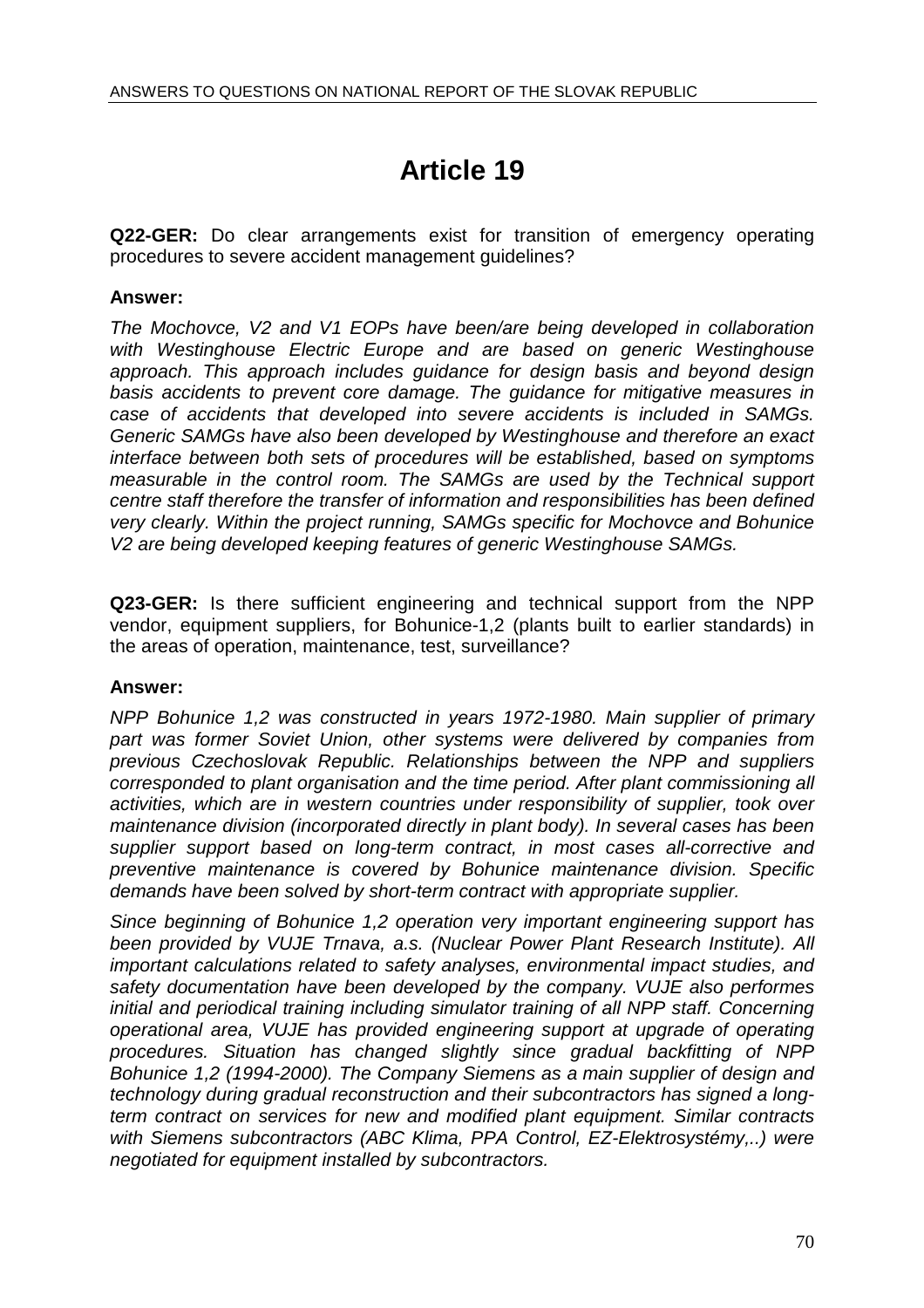**Q28-FR:** Could the Slovak Republic give more information on the capability of the Ageing, Management Programme to predict and detect degradations at Bohunice units 3-4?

## **Answer:**

The Plant Life Management (PLIM) strategy in SR is aimed to comply with the intent of the Ageing Management European Strategy (AMES) programme. The Ageing Management Database is at the stage of kick-off actions and it is going to be launched soon within the Research Technical Programme, supported by the utility and the SR government, focused on the AMP issues related to the state-of-the-art approach to AMP Monitoring. Moreover, there is an intention to implement the Database at the plant-specific conditions and to start to fill the database with the current PLIM referring data (records of operation, maintenance, technical support, chemistry regimes etc.). The Slovak Republic would appreciate information on PLIM from the French partner, as the French Republic has more nuclear installations operated for the longer time than in Slovak Republic. (see also Q13-GER)

**Q29-FR:** Paragraph 5.3.4 of the 1999 report enumerates the various tasks (14) of the technical support and safety units that are parts of the licensee's organisational divisions related to the organisation and co-organisation of the divisions with Regulatory Authorities in the field of nuclear and technical safety. Could the Slovak Republic clarify which of the above tasks that are safety relevant require the approval of the Regulatory Authorities after issuing the license for commercial operation according to the Act of the National Council of the Slovak Republic n° 130/1998?

## **Answer:**

The tasks mentioned in this question concern 14 issues (I to XIV), specified in section 5.3.4 Technical Support of Operation (National Report of the Slovak Republic, September 1998).

- I. The Protection of the employees and the public against ionising radiation in NPP surroundings by applying the ALARA principles is established on the legislative basis, what is included in the Act No.130/98. The operator must assure that exposure of employees and other persons to ionising radiation of nuclear installation is kept below the set limits during all operational states and activities and at the lowest reasonably achievable level. Changes made after the issue of license can be performed only after approving them by UJD and by the Ministry of Health of the Slovak Republic (Act No. 470/2000).
- II. The internal and external radiation monitoring, and personal dosimetric monitoring belong to safety documentation, which is necessary for the approval of the operation. In the event it becomes necessary to deviate from this documentation, this may only be done with prior consent from UJD. The operator also needs the approval of the Ministry of Health of the Slovak Republic.
- III. The approval of UJD is not needed for the pre design documentation, and it is not supported by the Act No. 130/1998. The UJD does not enter into the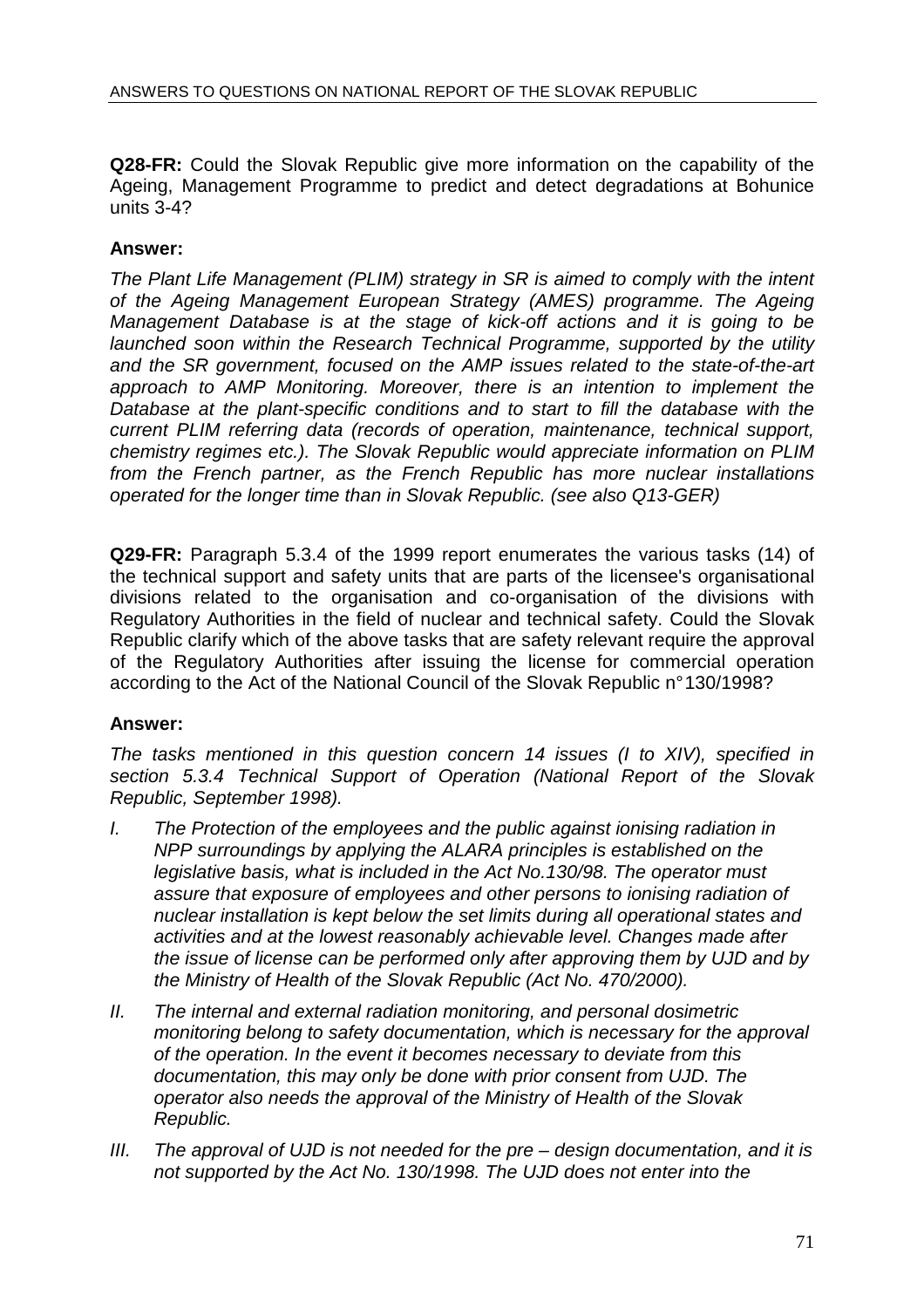approving processes until a request of the (future) operator supported by the Act is submitted to UJD. The approval of UJD is required in the case of any changes and modifications in nuclear installations, which could influence nuclear safety.

- IV. The approval of UJD is necessary in case of changes/modifications of operating procedures for all safety related nuclear installation equipment; this equipment has been specified.
- V. The Act No. 130/1998 regulates nuclear safety conditions and official inspection to monitor nuclear safety at operation of nuclear installations. UJD issues authorisations for the sitting, planning, building, importation, commissioning, operation and reconstruction of nuclear installations, as well as their decommissioning. The approval of UJD is necessary in any case of safety related design and operational regime changes/modifications.
- VI. All relevant issues of events occurred at nuclear facilities are based on legislative basis, i.e. the Act No.130/98, which defines categorisation of the events (basically 3 types of them: breakdowns, incidents which cause minor damage, accidents causing serious damage of the nuclear installation), investigation of their causes and the way of informing the public. As a matter of course, the licensee has set up the relevant feedback from lessons learned and backfittings, monitoring and considering events occurred at foreign NPPs as well (WANO database, IAEA IRS). The Act also specifies the general responsibilities of nuclear operator and also nuclear material carrier.
- VII. The Act No. 130/1998 does not cover any obligations of operator to submit a PSA study to UJD and any other legislative documents, which would commit the operator to do, so do not exist so far. However, PSA studies of Bohunice V1, Bohunice V2 as well as Mochovce NPPs have been developed, though UJD formally does not currently approve any PSA studies. In a new regulation on safety documentation based on the Act, the obligation of the operator to submit PSA studies (both full power and shutdown) is included. The regulation should be issued in 2002.
- VIII. UJD approves in-service inspection programs and based on the Regulation of the (former) CSKAE No. 436/1990 also the list of selected (qualified) safety related equipment. A formal UJD approval of surveillance programs is not necessary.
- IX. Keeping records on nuclear materials is obligatory for the licensee. UJD approves calculations of fuel loading and fuel cycle strategies.
- X. According to the "Atomic Act" No. 130/1998 UJD approves the documents listed in the §15. if it is necessary to deviate from the documentation during operation, it may only be done with a prior permission from the Authority.

Any design changes occurring during the operation or decommissioning of a nuclear installation with impact on nuclear safety must be submitted by the operator to the Authority for approval.

Throughout the period of operation, including provisions for decommissioning, the operator must perform comprehensive and systematic evaluation of nuclear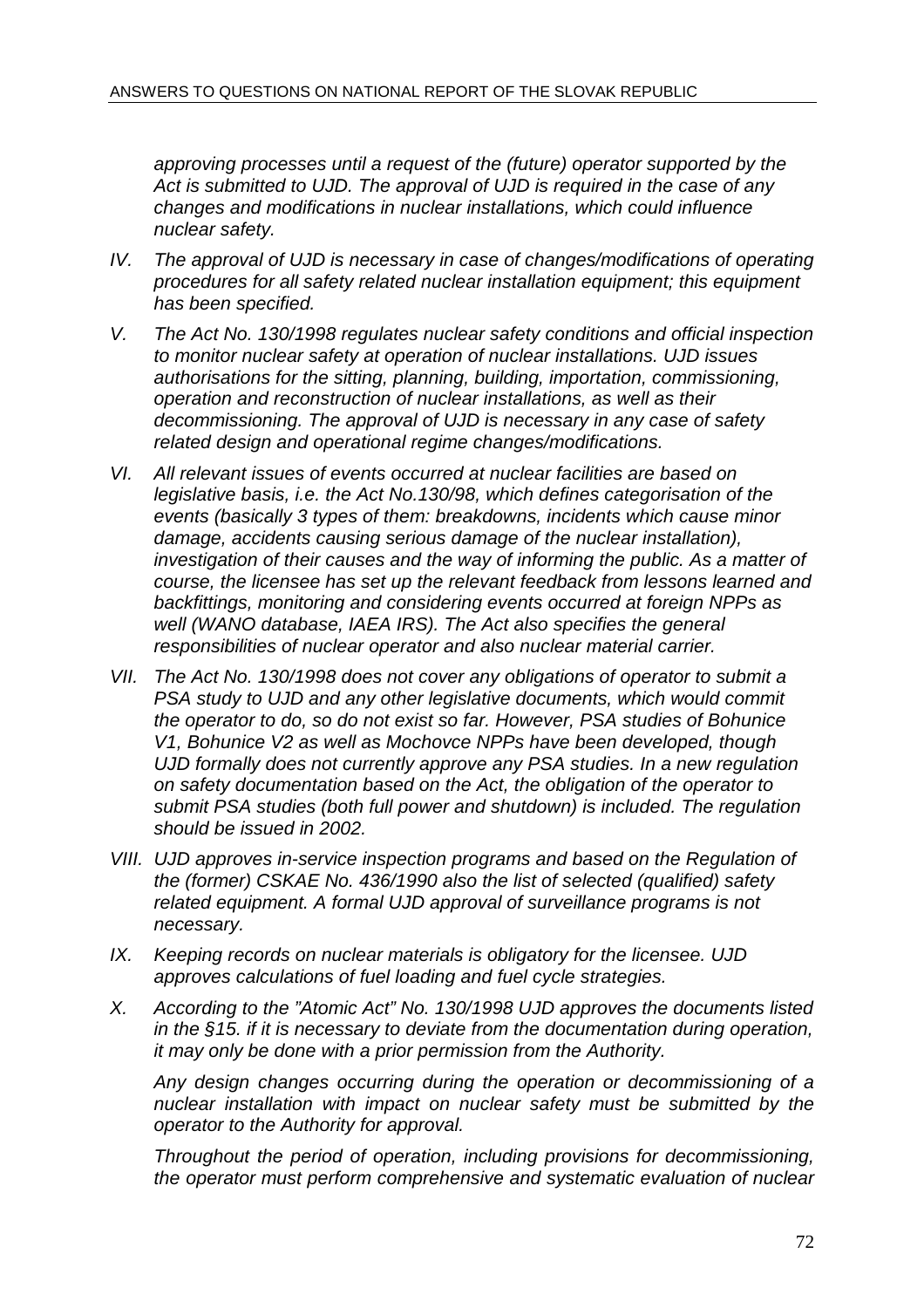safety and take steps to eliminate any deficiencies identified. During operation, the evaluation, including safety analysis, is performed at intervals and in a scope established by generally binding legal regulations. So called regulation on periodic safety review to be issued by UJD in the near future.

- XI. UJD approval of technically oriented projects of international co-operation is not necessary.
- XII. Fire protection of NPPs in Slovakia is fully in competence of Ministry of Internal Affairs, Section of Fire Protection. Fire protection is regulated by the relevant act and regulations, which are in competence of the Ministry. Nevertheless, UJD by means of the site inspectors and inspections themselves aimed at safety related systems verify the state of the fire protection in relation to nuclear safety.
- XIII. Information flow control system (including liaison with the UJD and other regulatory bodies) in Slovak NPPs belongs to Quality Assurance Programme, which is approved by the UJD. The QA programme is a part of safety documentation of the NPP and it is approved by the UJD including any changes/modifications of the documentation.
- XIV. The UJD approves management and co-ordination of NPP internal emergency plans.

Emergency plan for protection of the public and emergency transport procedure are only reviewed by the UJD.

**Q5-JAP:** 5.3.6.says solid radioactive waste generated is not yet transported outside the nuclear installation. while National Repository of Radioactive Waste was granted its approval for commissioning in Dec. 1999 as described in 2.7 (page 42).

Is there any reason that the National Repository is not accepting the Radioactive Waste from nuclear installations?

## **Answer:**

ÚJD SR issued the decision with permission for Mochovce repository in December 1999. The commissioning of Bohunice treatment and conditioning centre with radioactive waste conditioning technologies (preparing waste packages for disposal) started in April 2000 and by the end of 2000 only 7 concrete containers were disposed of in the repository.

So the comment to the picture 5.3.9 on the page 109 of National report reflects the situation when the solid RAW generated were stored at nuclear facilities (end of 2000).

The National repository is designed for solid and solidified low and intermediate level radioactive waste mainly from nuclear installations. Currently there are 198 containers of RAW stored.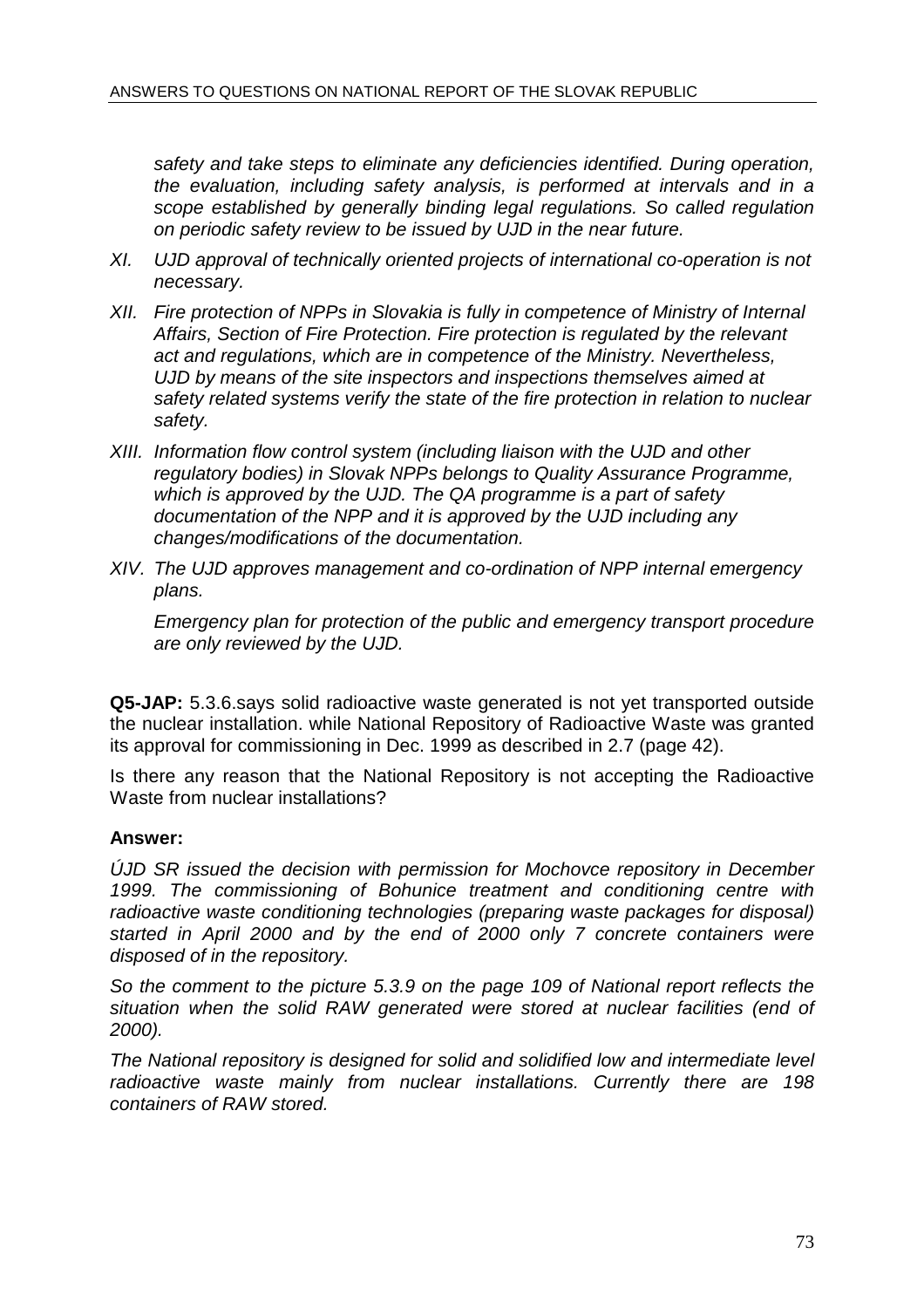**Q10-AUT:** What is the status with respect to the implementation of symptom-based emergency operating procedures at Bohunice V1, taking also into account confinement function preservation?

## **Answer:**

Contract for development of V1 symptom-based emergency operating procedures was concluded with Westinghouse Energy Europe and significant portion of work was already done (with EOP implementation by the end of 2003). Currently development of function restoration guidelines is progressing within this project and special attention is paid to confinement preservation. No additional technical modification in confinement design is foreseen up to now. (see also Q18,22- GER,Q13-FR)

**Q6-US:** (Section 5.3.2, page 102) The report does not explicitly discuss performance indicators, however, the operator safety department prepares quarterly and annual reports on the status of nuclear safety for plant management. These reports include the number of L&C changes made, time during which limit conditions were not met, duration of safety systems not available, and L&V violations. Does the regulatory body review these reports to determine if regulatory action is needed and are these, or other, performance indicators used by the operator and the regulator?

## **Answer:**

The operators use WANO performance indicators and many of their own indicators, which have only informative character.

UJD internally looks at and reviews quarterly and annual reports of NPP operators on safety of the plants under operation. Safety indicators, which are used by the operator, are of informative nature for UJD. The internal conclusions from the safety report reviews (and feedback from them) are used by the UJD when setting next year annual inspection plans as one of the sources of incentive. The regulatory authority defines its own actions on the basis of daily or unscheduled reports from site inspectors and NPP operators. In the case of L&C violations, the regulatory authority sets up investigation teams of inspectors. Their actions result in protocols on inspection findings with relevant backfitting measures and their deadlines assigned.

UJD monitors by means of its inspectors NPP daily operational records also with respect to L&C allowed draw down, L&C violations and also time during which L&C were not met as well as duration of safety systems unavailability. In case of violation of L&C, according to inspection manual, the team inspection is organised to investigate the violation reason and to assign measures to operator.

Performance indicators (PIs) system in Slovakia is well established– it has been working since 1980 and is driven by the Quality Assurance documents elaborated by the licensees. PIs system currently used is structured for monitoring the area of nuclear, radiation and operational safety.

WANO indicators are important part of indicators framework, which provide operators with quantitative level of eight key areas of nuclear safety and operational reliability.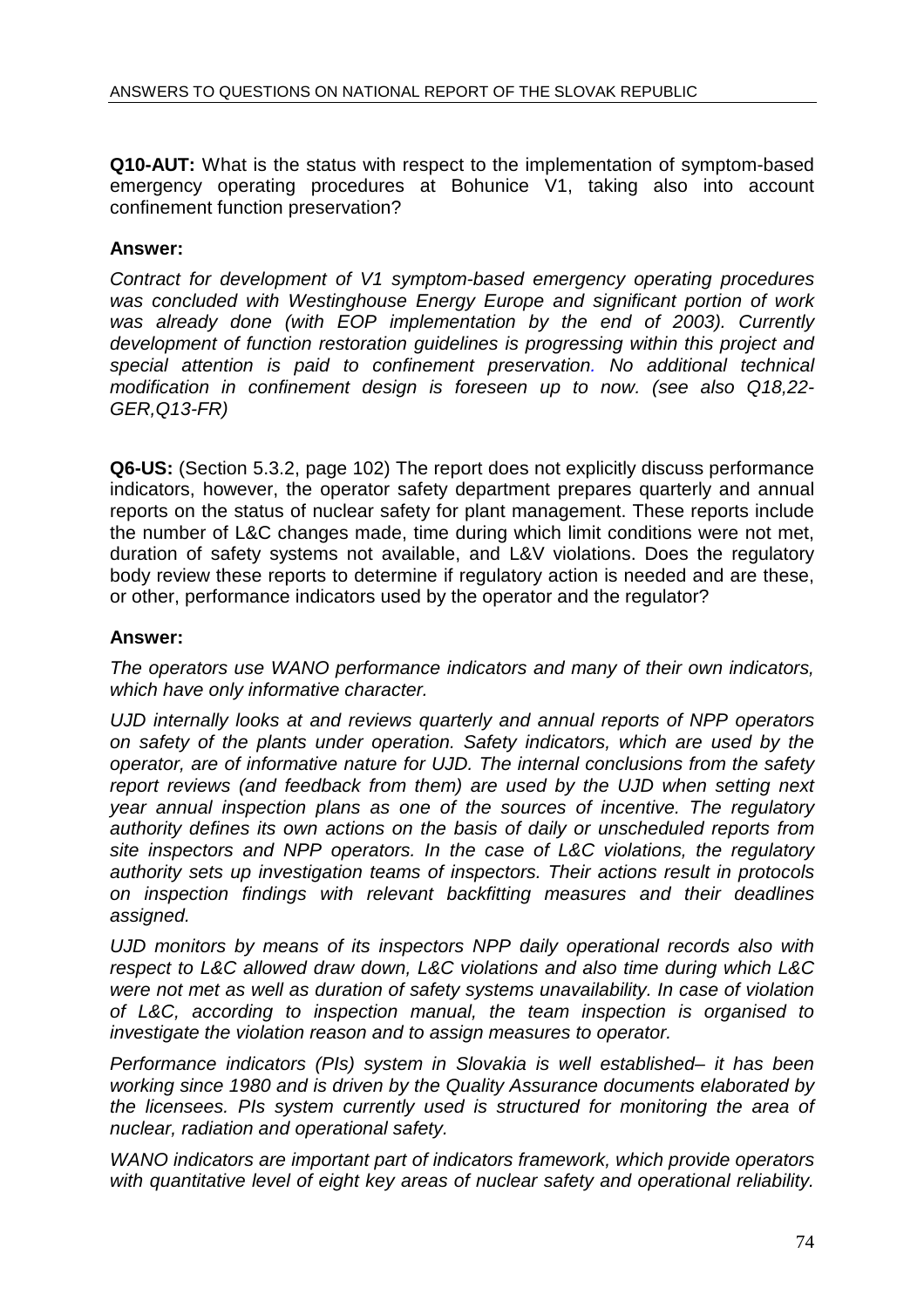In 1998 the decision was made for setting up numerical targets of particular performance indicators, which are optimised according to the operational schedule for the upcoming year, mainly with regard to the planned shutdown duration. After careful considering all aspects mentioned before, there is a strong effort, that the goals set for every upcoming year are stricter than the goals for the previous year.

The set of plant indicators is systematically assessed and the information regarding indicators of nuclear, radiation and operational safety is included into Quarterly or Annual Report on Nuclear and Operational Safety. This is a subject of discussion in regular meetings of Nuclear Safety Committee, that is an advisory body to the plant manager. Conclusions on the plant safety level made by the Committee are presented to the NPP management, which is responsible for providing appropriate information on findings to the UJD, to the headquarters of the utility SE, a.s., to other Czech and Slovak NPPs and Decommissioning of Nuclear Installations and Spent Fuel and Rad-waste Management (a subsidiary of SE, a.s.). Based on plant reports, an annual summary report on nuclear and radiation safety of nuclear installations is further elaborated and submitted to the Nuclear Safety Committee, management, board of directors and supervisory board of SE, a.s. Latest data of WANO indicators are quarterly reported to the WANO Centre in Moscow. The process of collecting the appropriate data, calculation of specific performance indicators as well responsibilities of particular NPP departments are strictly defined in appropriate Quality assurance documents.

The operators of the Slovak NPPs actively contributed in the IAEA project (described in TECDOC-1141) aimed at developing the framework of operational safety performance indicators, where three important aspects of plant operational safety were addressed – NPP normal operation, NPP emergency operation, and the attitude of NPP personnel towards safety. On this basis three key attributes were chosen that are associated with plants that operate safely: plants operate smoothly; plants operate with low risk; plants operate with a positive safety attitude. The upgraded PIs system (based on the IAEA framework) is going to be released this year and is expected to fully replace the current PIs system, which has been improved and incorporated into the new framework at the greatest possible range.

Regarding the regulatory requirements for licensee periodical reporting, according to the UJD Decision 245/01 the information required is supplied to the regulatory authority within the Quarterly and Annually Reports on Nuclear and Operational Safety within two months after counted period. Some of performance indicator values supplied to the regulatory authority, which might be of interest of the public, as for example the number of operational events, number of scrams or collective radiation dose are included into the UJD Annual Report (yearly evaluation of the UJD SR activities), which is submitted to the government and available to the public at the UJD Internet web site.

Currently at the UJD the initiatives are undertaken for developing the system, which would provide for the regulator an objective tool to review nuclear safety and to evaluate its own activities and effectiveness. The PIs system under consideration is focusing on two main areas: safety of nuclear facilities and regulatory activities. The assessment of nuclear facilities is assumed to be covered by means of the upgraded IAEA PIs system adopted for Slovak NPPs environment and the assessment of